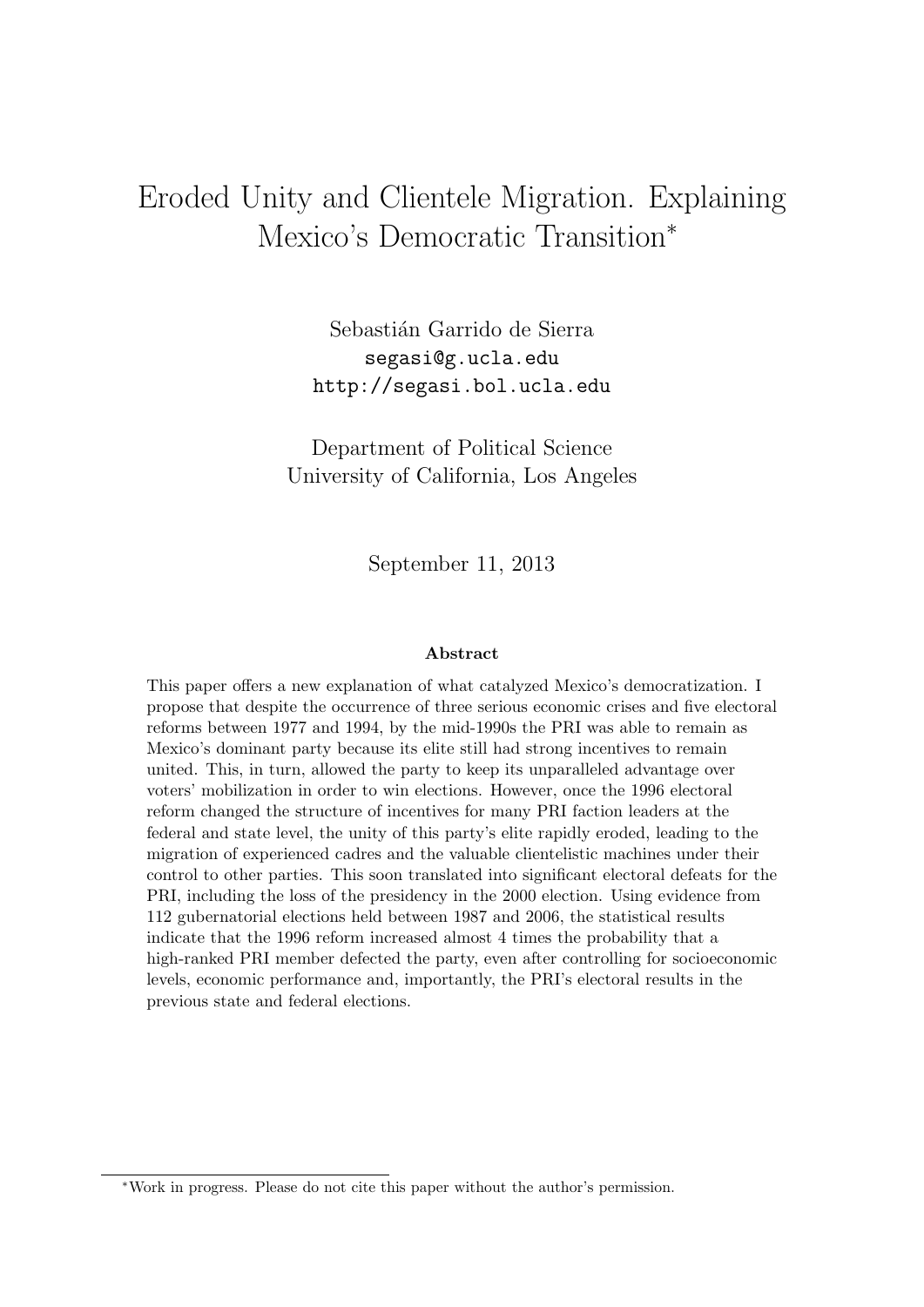## Introduction

Mexico's political regime has been a puzzling case for the most influential theories that try to explain why and how democracies emerge. If economic development was the fundamental driving force behind this process, as modernization theory proposes, Mexico should not only have democratized by 1951, but its probability of having an authoritarian regime in 1990 were as low as 0.11 (Przeworski et al., 2000: 87). However, it was not until 2000 that the Partido Revolucionario Institucional (PRI) lost the first presidential election in more than seventy years. Likewise, Mexico's democratic transition can hardly be explained as a concession made by the rich (or elite) to the poor (or citizens) in their historical struggle to redistribute income, as Acemoglu and Robinson (2006) and Boix (2003) argue. Actually, two distinctive elements of Mexico's democratization are that it was demanded by diverse sectors of society –including rich and poor–, and that the redistribution of income was not a central issue in dispute during this process.<sup>1</sup> In addition, if the negative consequences of the recurrent economic crises experienced by Mexico since the beginning of the 1980's (1982, 1985 and 1994) mainly explain this country's final transition to democracy, as scholars like Magaloni (2006) and Greene (2008) have argued from quite different perspectives, the inevitable questions are why it started when it did and why the process took almost two decades to conclude.

In this paper I offer a new causal explanation for why the PRI was able to remain in power for so many years after the successive economic crises and electoral reforms that took place between the late 1970s and the early 1990s, as well as why this party's dominance finally ended. The answer to both of these questions, I propose, is rooted in the PRI's capacity to prevent the massive defection of its factions even in times of economic hardship and decreasing electoral performance.<sup>2</sup> Given that the electoral market remained

<sup>&</sup>lt;sup>1</sup>This does not imply, however, that the Mexican public opinion was not confronted around other economic issues. Dominguez and McCann show, for example, that before the 1988 election Mexico's electorate was deeply divided by issues like the debt rescheduling, the liberalization of foreign investments and trade, as well as the privatization of many public companies (1996: 53-65).

<sup>&</sup>lt;sup>2</sup>Contrary to what many scholars have argued (Greene, 2008; Langston and Díaz-Cayeros, 2003; Magaloni, 2006), a central result of this research is that the erosion of PRI's unity was not a consequence of the declining electoral performance of this party during the first half of the 1990s, but a response to the specific institutional reforms approved in 1996.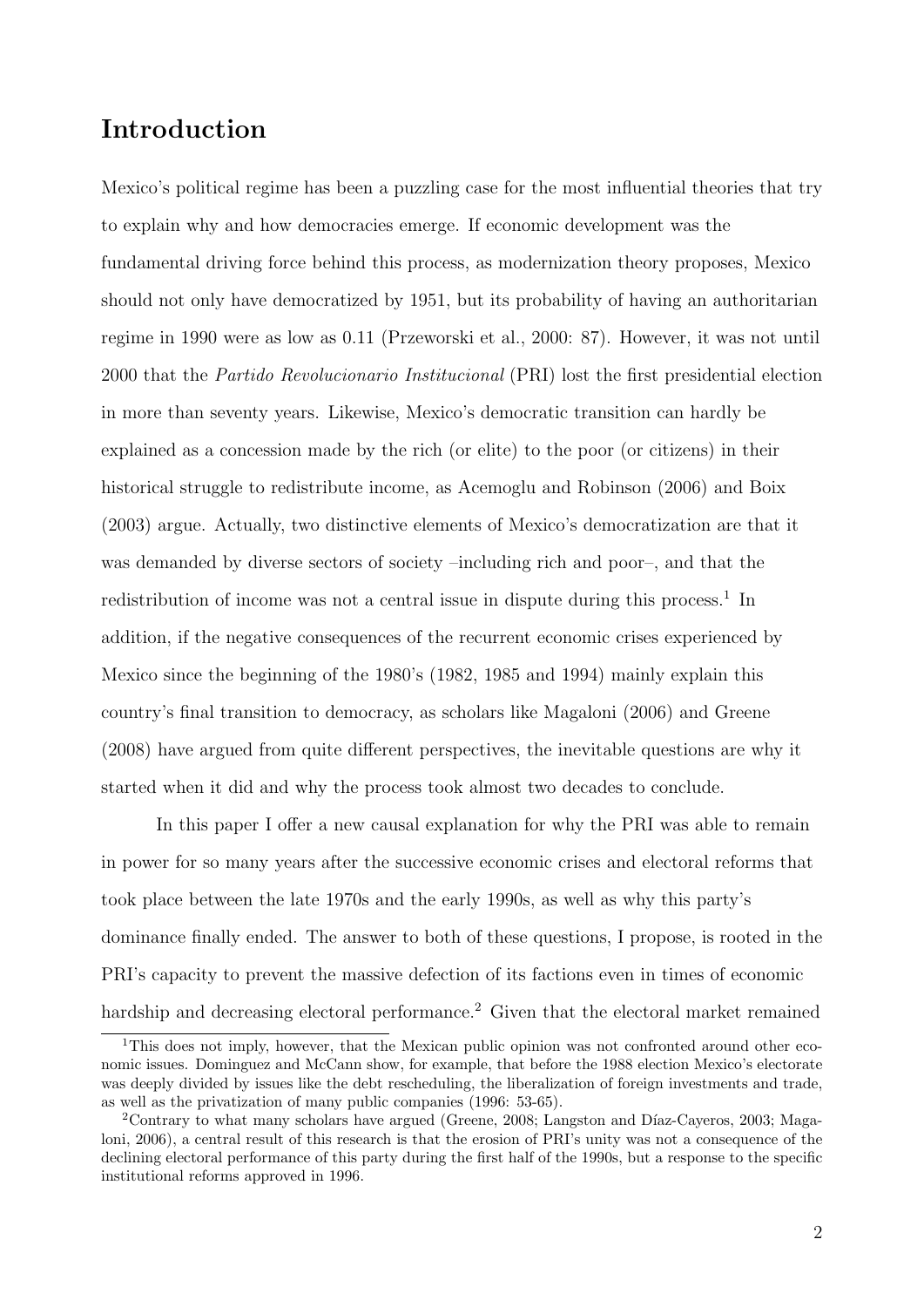patently uneven in favor of the PRI until the mid-1990s, most of the mid- and high-ranked  $Pri'stas$  did not have incentives to leave the ruling party in order to join or create an opposition party and compete under another political banner. By limiting widespread defections until the first half of the  $1990s<sup>3</sup>$ , the PRI was able to retain many of its most experienced and qualified cadres and, more importantly, its significant comparative advantage to mobilize voters by keeping control over its clientelistic structure. As a result, the PRI was able to remain as Mexico's dominant political force at the federal and state level until the end of the  $1990s<sup>4</sup>$ .

Still, four factors worked against the PRI's electoral results during the 1980s and the first half of the 1990s. First, the five electoral reforms implemented between 1977 and 1994 reduced the regime's capacity to commit fraud, improved the electoral commission's autonomy, and increased the proportionality of the political system, among other things. Second, the degree of modernization and urbanization increased the likelihood of citizens opposition to the regime and reduced the number of voters dependent on clientelistic handouts. Third, the increasing deterioration of the public perception of the PRI after seven decades in power. And fourth, the historic –though politically contained– split of the Corriente Democrática (the faction that eventually formed one of the two strongest opposition parties) from the PRI in 1987. These factors clearly challenged the PRI but did not alter its status as Mexico's dominant party.

This situation changed after the electoral reform of  $1996<sup>5</sup>$  Several authors have noted already that this reform generated a more competitive set of electoral conditions at the federal and state level, and this, in turn, improved the situation of the opposition forces  $(e.g., Andrade, 1997; Becerra et al., 2000; Castellanos, 1998; Labastida and López, 2004;$ 

<sup>&</sup>lt;sup>3</sup>The PRI suffered some factional defections before 1996, the most famous of which is the exit of two important leaders, Cuauhtémoc Cárdenas and Porfirio Muñoz Ledo, along other members of the Corriente Democrática in 1987. I discuss this case in greater detail in the third section, as well as why this and other defections that included a relative small number of factions and/or factions of low hierarchy did not caused the end of the PRI.

<sup>4</sup>By 1995 the PRI had only lost 4 out of 32 state governments, and it was not until 1997 and 2000, respectively, that this party lost the 50% majority in the Chamber of Deputies and the Presidency for the first time.

<sup>&</sup>lt;sup>5</sup>I agree with the scholars that have emphasized the relevance of the electoral reforms implemented between 1977 and 1994 (Molinar, 1991; Becerra et al., 2000). Nevertheless, I argue that it was not until the 1996 reform that the structure of incentives of most PRI faction leaders was decisively transformed.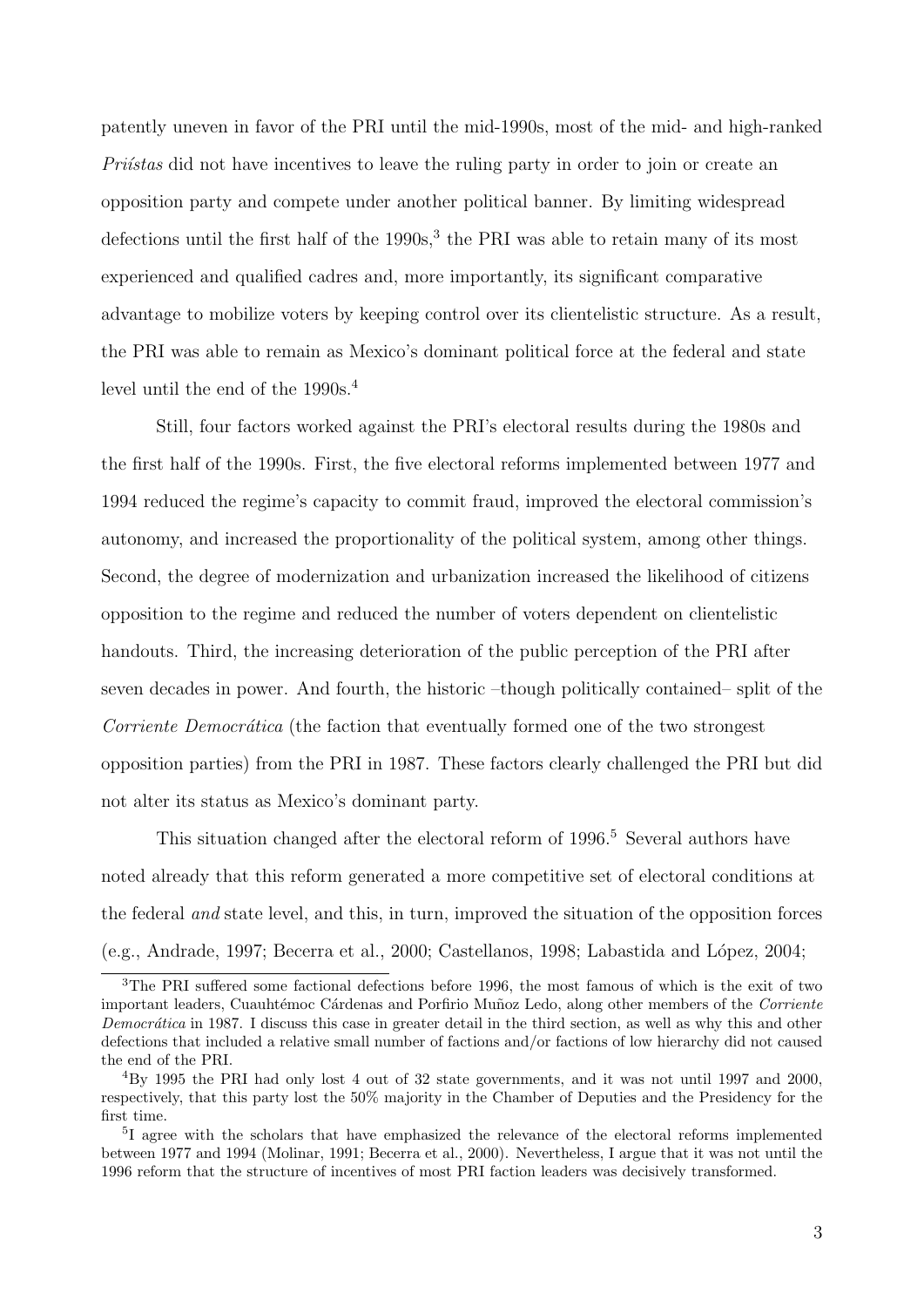Molinar and Weldon, 2001). What has been less noticed, though, is the profound impact that this reform had on the internal life of the PRI. The institutional changes implemented in 1996 opened an unprecedented opportunity for many PRI's faction leaders to continue their political careers in an opposition party in case they did not receive the benefits they expected from the ruling party. Thus, by transforming the structure of incentives for many of the PRI's faction leaders, the 1996 electoral reform initiated the progressive and systematic erosion of this party's unity (i.e., a *massive* defection of factions) across the country. As a result, the PRI not only lost experienced cadres but it also saw the migration of many parts of its clientelistic structure to other parties, breaking its historical advantage over the mobilization of voters.<sup>6</sup> Eventually, the increasing number of defections of PRI leaders and the migration of these leaders with their clientelistic networks to the opposition, in addition to the deterioration of the public perception of the PRI after seven decades in power, caused the defeat of this party in the 2000 presidential election.

In this paper I test one of the central parts of this argument: the effect of the 1996 electoral reform on the unity of the PRI's factions. To do this, I constructed a dataset that measures the occurrence of defections of PRI leaders at the state level immediately before, during or after the party selected its gubernatorial candidate for the 112 governor elections held between 1987 and 2006. The statistical results illustrate that, first, more than 83% of this type of defections occurred after 1996 and, second, that the 1996 electoral reform increased almost 4 times the probability of these types of defections, even after controlling for socioeconomic levels, economic growth and, importantly, the PRI's electoral performance in the previous state and federal elections.

The paper is organized in five sections. I start presenting a brief overview of Mexico's macroeconomic situation since 1982, as well as a description of the PRI's electoral decline between 1985 and 2006. In the second section I review some of the main theories that try to explain Mexico's democratic transition. In the third section I present a more detailed explanation of my argument, which I empirically test in the fourth section. I

 $6$ As I argue in section 3, the control of a clientlistic machine allows parties to mobilize and monitor the behavior of voters, and in the Mexican case it is also fundamental to defend the results in each stage of an election (e.g., polling stations, district councils, state councils and the national council).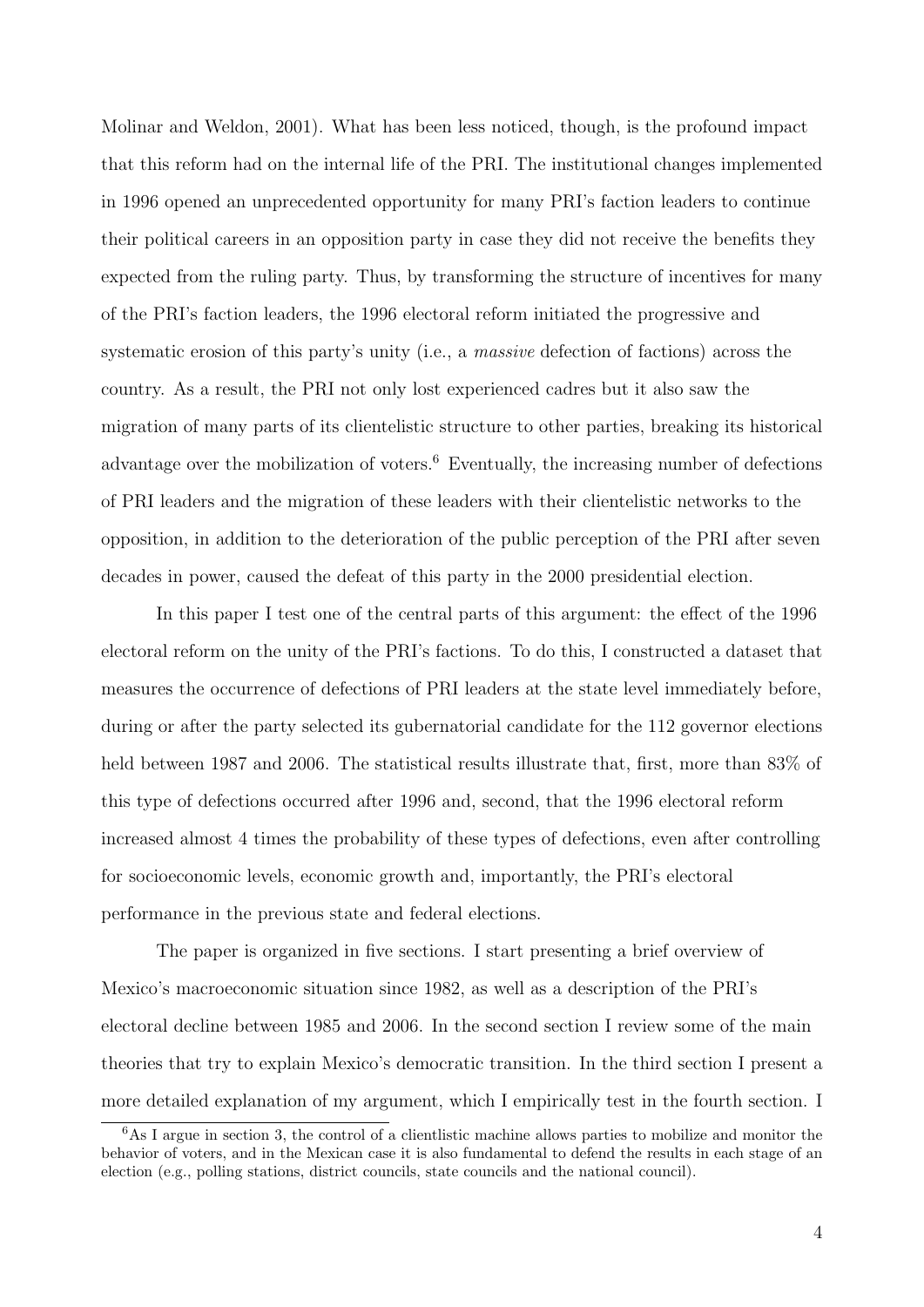finish discussing the main contributions of this work, as well as how it improves our understanding of Mexico's democratization and the demise of other dominant-party regimes.

# 1 Mexico's economic record and the PRI's electoral performance during the 1980s and 1990s

The last quarter of the twentieth-century represented a turbulent and challenging period for the PRI's hegemony. On the one hand, the Mexican economy was hit by three severe crises between 1976 and 1995: the 1982-1983 Debt Crisis, the 1985-1986 Oil Shock and the 1994-1995 Peso Crisis. Originated by separate causes,<sup>7</sup> each of these crises carried similarly negative repercussions. To mention only a few indicators, the three crises brought a significant reduction of the country's income per capita (-6.9% in 1983, -5.9% in 1986 and  $-7.9\%$  in 1995),<sup>8</sup> the peso drastically devaluated (438% in the period 1982-1983, 356% in 1985-1986, and 146% in 1994-1995) and inflation significantly rose (above 80% in 1982 and 1983, over 100% in 1986 and 1987, and 52% in 1995). In addition, while the 1982-1983 and 1985-1986 crises were also characterized by sharp reductions of real minimum wages (a 60% lost between 1982 and 1988) and significant increases in the public debt (in 1982 and 1987 it represented around 16% of the GNP), the 1994-1995 crisis almost doubled the share of population that lived under the line of poverty (from 21.1% in 1994 to 37.1% in 1996). Finally, though smaller in terms of the change of income per capita, a fourth crisis hit the Mexican economy in 1987. Produced by the international financial crisis of that year, the 70% drop of the Mexican financial market particularly affected middle-class investors.

While the Mexican economy was going through this devastating process, the PRI's electoral performance suffered a progressive decline. The left panel of Figure 1 shows the share of votes received by the PRI in each state in the seven federal deputy elections held between 1985 and 2003.<sup>9</sup> As these boxplots indicate, the PRI's median percentage of votes

<sup>7</sup>The structural weakness of the Mexican economy in the 1980s, characterized by an enormous public debt and the country's high dependence on oil exports, was the scenario in which the drastic declines of the international prices of oil took place in 1982 and 1985-1986 (Garrido and Quintana 1986; Lustig 1998: 39-50).

<sup>&</sup>lt;sup>8</sup>All data sources used in this paper are listed in Table 3 in the Appendix.

<sup>&</sup>lt;sup>9</sup>Although the PRI's electoral results are available at the *district* level, I analyze them at the *state* level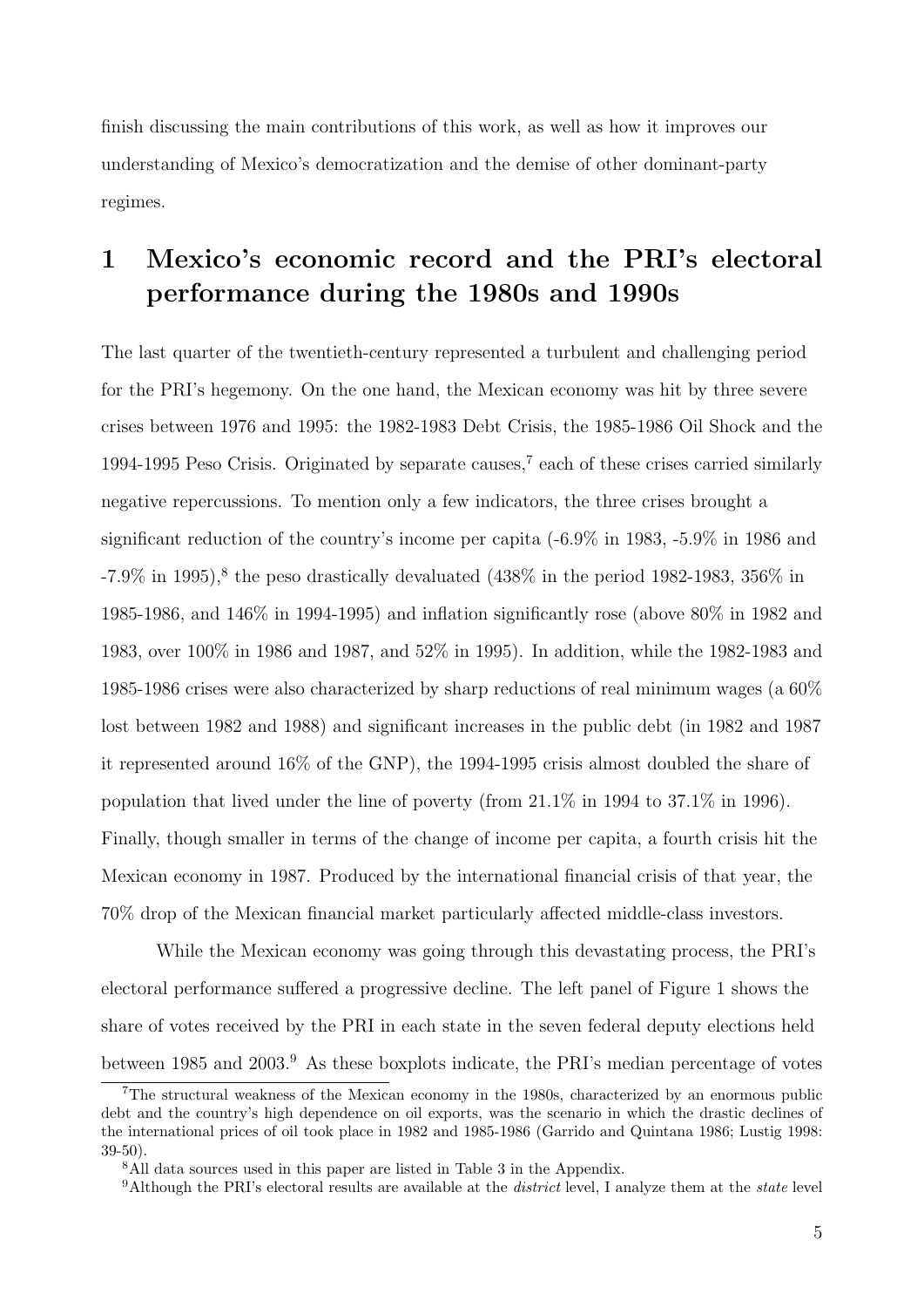



Source: The governors' data was obtained from Banamex (2001) and each state's electoral commission. The data for the 1985 and 1988 federal deputy electionswas obtained from<br>Banamex (2001), and the rest of the federal deput

dropped from  $74.3\%$  in 1985 to  $40.5\%$  in 2003.<sup>10</sup> However, it is interesting to notice that it was not until the 1997 election that this party's median share of votes dropped below the politically significant 50% threshold. Furthermore, while in the 1994 federal deputy election the PRI won 50% or more of the votes in 75% of the states, three years later this party was able to win 50% or more votes in less than 25% of the states (7 out of 32).<sup>11</sup> Put it differently, while the PRI only lost the simple majority of the votes in one state between the 1985 and 1994 federal deputy elections (Michoacán in 1988), in 1997 this party occupied the second or third position in more than  $25\%$  of the states (9 out of 32).<sup>12</sup>

The right panel of Figure 1 offers a different perspective of the significant change that the PRI's electoral performance experienced after the mid-1990s. This graph shows the number of states governed by the PRI (dashed line) and other parties (solid line) between 1985 and 2003. Although the PRI lost the first gubernatorial election in 1989 (Baja California, to the PAN), by 1996 it still governed 28 out of the 32 states (87.5% of

because the federal district boundaries were redrawn in 1996. This decision might imply the potential loss of precision in the information used, and the loss of part of the richness of the data at the district level.

<sup>&</sup>lt;sup>10</sup>Juan Molinar (1991) has already pointed out that the PRI's electoral decline started at least in the 1973 federal deputy elections. For the purpose of this paper, however, I focus on the period 1985-2003.

<sup>11</sup>Again, the aggregation of the electoral data at the state level hides the fact that the PRI started to lose in many districts since the 1988 federal deputy election. For an analysis of part of this process see Molinar (1991).

<sup>&</sup>lt;sup>12</sup>The PRI's electoral performance was very similar at the state deputy elections. This graph is not shown but it is available upon request.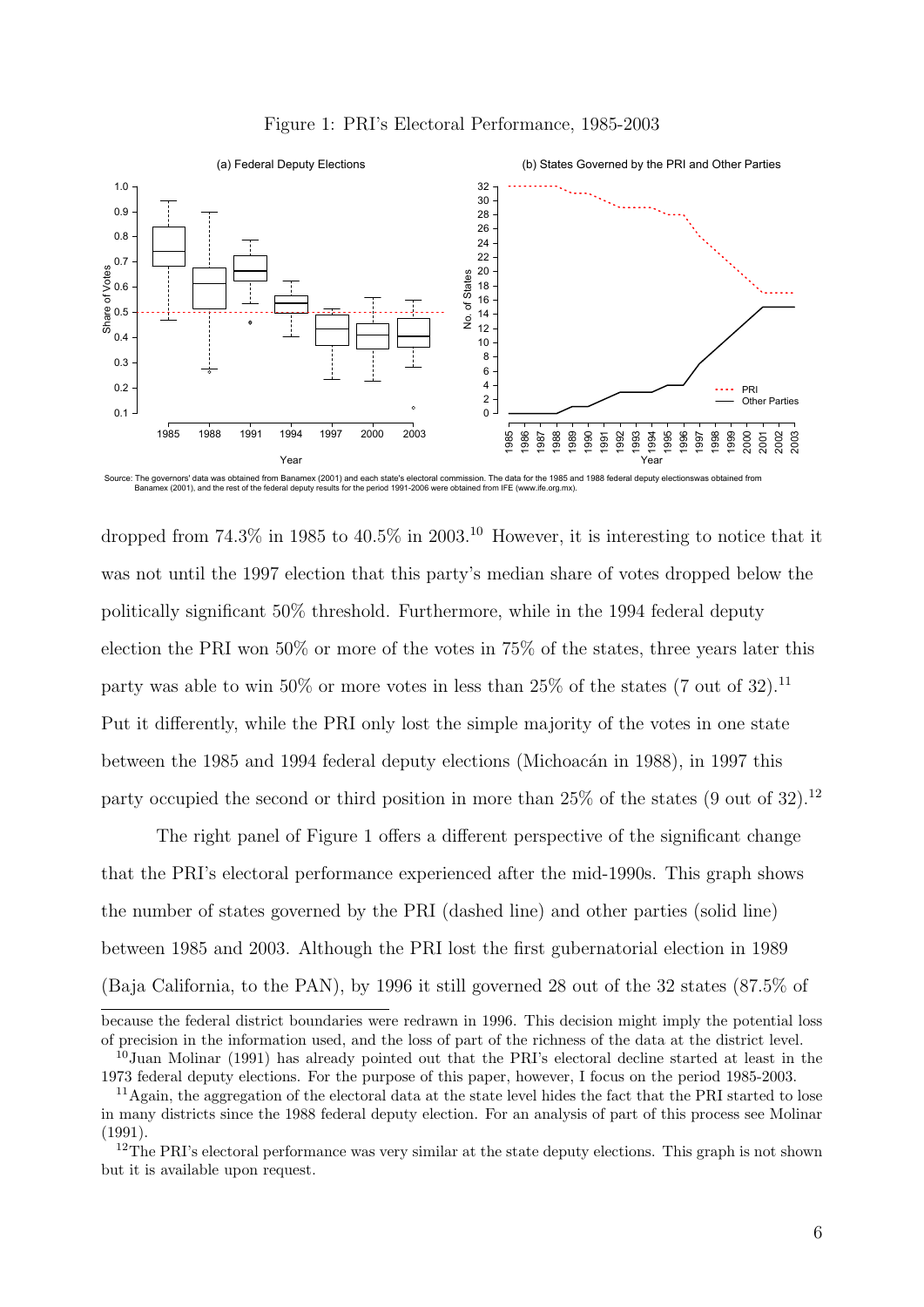the total).<sup>13</sup> However, from 1997 on the PRI started to lose gubernatorial elections at an unprecedented rate and by 2001 it "only" governed 17 states (53% of the total).

At least two conclusions can be drawn from the brief descriptive analysis just presented. The first is the remarkable capacity of the PRI to remain in power at the federal and state level even after the disastrous performance of the Mexican economy during most of the 1980s and early 1990s. Despite its progressive electoral decline, by 1995 the PRI was still able to control the presidency, 60% and 74% of the seats in the Chamber of Deputies and the Senate, respectively, as well as 28 of the 32 state governments and 50% or more of the seats in 30 out of 32 states legislatures. A second relevant fact is that the PRI's demise seems to have accelerated during the second half of the 1990s even though the good performance of the economy, eventually leading to this party's defeat in the 2000 presidential election. What might have happened in the mid-1990s that catalyzed this process? In the next section I discuss three of the most recent accounts that have tried to answer this question in order to explain the PRI's downfall.

## 2 Alternative explanations

According to Kenneth Greene (2008; 2010), the resilience of the PRI regime –like any dominant-party regime– is mostly explained by the enormous resource advantages that this party enjoyed over the opposition.<sup>14</sup> This resource advantage was obtained through several illicit mechanisms, but one of them seems to be particularly relevant for Greene's theory: the deviation of funds from the budgets of state-owned enterprises (SOEs) to the PRI's coffer.<sup>15</sup> Hence, from Greene's perspective the end of the PRI's regime was mainly

<sup>&</sup>lt;sup>13</sup>The PAN governed the other four states: Baja California, Chihuahua, Guanajuato and Jalisco. One of these governments (Guanajuato from 1991 to 1995, under Carlos Medina Plascencia) was a political concession made by the PRI to the PAN in order to solve a post-electoral conflict (Eisenstadt, 2004: 108). Hence, by 1996 the opposition had only won three gubernatorial elections.

<sup>&</sup>lt;sup>14</sup>Greene proposes a second but less relevant factor to explain the resilience of dominant party: the ability of the regime to raise the costs of supporting the opposition through denying access to patronage goods, threatening individuals with losing their public jobs, access to public services or repression (2008; 2010).

<sup>&</sup>lt;sup>15</sup>The other mechanisms mentioned by Greene are the allocation of public sector jobs to supporters of the dominant party, the kickbacks and illicit campaign contributions made by domestic businesses in exchange for economic protection, and the use of public agencies as campaign headquarters during electoral times (2010: 5-6). However, the empirical analysis and conclusions of Greene's 2008 book and 2010 article are almost exclusively based on the advantages that the access to SOEs' resources represent.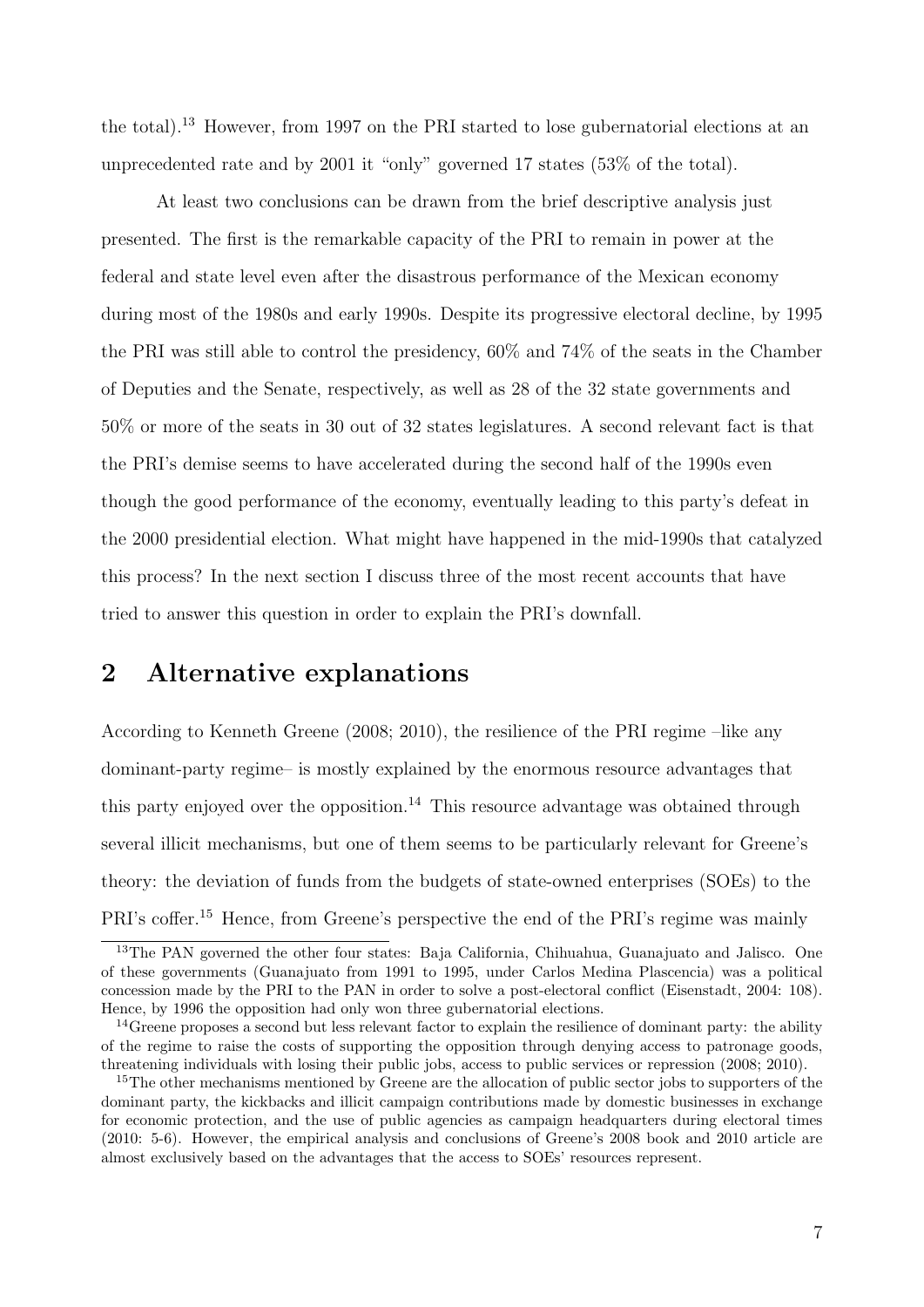caused by the drastic reduction of this party's resource edge due to the privatizations and budget cuts that followed the economic crises of the 1980s and 1990s.<sup>16</sup> In Greene's terms, "privatization weakens dominant parties because it limits their access to public funds, and without these funds, well-greased patronage networks run dry, the machine of dominance seizes up, and the increasingly fair market for votes allows opposition to expand" (2008: 33-34).

Few scholars would challenge that part of the reasons why dominant-party regimes manage to rule for long periods of time has to do with their clear superiority of resources. However, the evidence challenges Greene's explanation in different ways. In order to illustrate how the PRI's resource advantage declined after the 1982 crisis, Greene mentions that while in 1982 there were 1,155 SOEs, in 1990 this number dropped to 280 and by 2000 there were only of 202 state enterprises left.<sup>17</sup> Although the change in these figures is impressive, they need to be contextualized to fully assess their relevance. By starting his description at the beginning of the 1980s, Greene omits to mention that during the first 40 years of PRI rule the number of SOEs was significantly smaller. While in 1970 there were 272 SOEs, by 1975 this figure increased to 504 (roughly the same number as in 1989), and it was not until the period  $1976-1982$  that this number jumped to  $1,155$  (Chong and López de Silanes 2005: 351; Lustig 1998: 104-105; MacLeod 2004; Salinas 1990, 1994; Zedillo 1995, 1997).<sup>18</sup>

In addition, a significant proportion of the increase in the number of SOEs during

<sup>&</sup>lt;sup>16</sup>In order to explain why the PRI was able to remain in power for almost ten years after the harshest parts of the economic liberalization took place, Greene argues that the historic nature of the PAN and PRD as niche political organizations made it difficult for them to quickly transform into catch-all parties able to compete for the median voter. This depiction of the PAN is in sharp contrast to the historical description provided by Soledad Loaeza (1999: 329-336), one of Mexico's specialist on this party. It also seems inappropiate for the PRD, a party that was founded by former PRI members along with different left organizations.

<sup>&</sup>lt;sup>17</sup>Greene also mentions the significant decline in the number of federal government employes between the 1980s and 2000 (2008: 102-103, Figures 3.3 and 3.4). Although it is true that the number of federal government employees in 2000 (978,267) was roughly half of the figure at the end of the 1980s (1,950,247), this number did not experience a monotonic decline during the period. From 1988 to 1992 it actually increased from 1,950,247 to 2,065,859, and it was not until 1993 that this number dropped to 1,028,105 (INEGI, 2000, 2005). Even more important, this sharp decrease is explained by the transfer of public school teachers from the federal government to the state governments –largely controlled by the PRI until the end of the 1990s (see Figure 1)– as part of the Educational Reform of 1993 (Trejo, 1995).

<sup>&</sup>lt;sup>18</sup>This same pattern is described in Figure 1 of Dag MacLeod's book (2004: 39), one of the main sources used by Greene.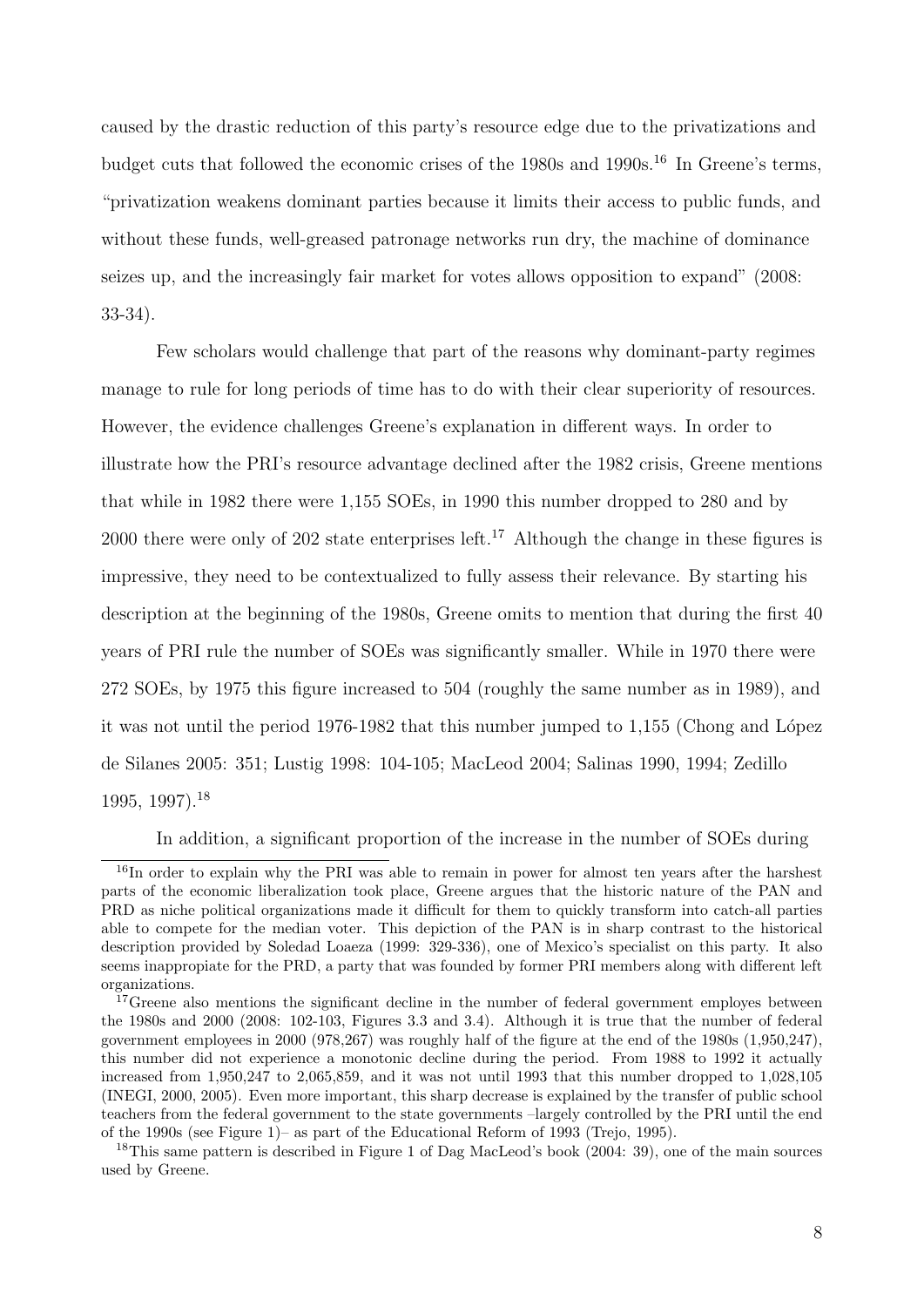the second half of the 1970s and the beginning of the 1980s is explained by the state's decision to take over companies in financial distress and, more importantly, by the nationalization of the bank system in 1982 (Chong and López de Silanes 2005: 352-353; Lustig 1998: 104; MacLeod 2004: 41, 46). In general terms, these nationalizations transferred existing workers in the private sector into state employees rather than allowing the PRI to hire more of its own supporters. In addition, Greene fails to mention that despite the constant decline in the number of SOEs during the 1980s and 1990s, Petróleos Mexicanos (PEMEX) –Mexico's richest and most profitable SOE, which has been the main source of fiscal resources of this country over the last forty years– was not privatized.<sup>19</sup>

But what probably represents the most serious challenge to Greene's theory is the fact that even after the economic liberalization had drastically reduced the number of SOEs and shrunk the size of the public sector, by the mid-1990s the PRI still enjoyed an enormous resource advantage over all other parties. According to the reports published by IFE, Mexico's electoral commission, the PRI spent 71.4%, 77.3% and 81.2% of the total campaign resources used by all parties in the presidential, senatorial and federal deputy races of 1994, respectively (Becerra et al., 2000: 371-372). And these figures are likely to be an underestimation because they do not include the public resources that could still be illegally diverted to favor the official party.

Beatriz Magaolni's book Voting for Autocracy (2006) offers a second influential explanation of the PRI's fall. Building on the idea that the survival of a dominant-party regime is a function on the unity of its elite (Van de Walle, 1994; Geddes, 1999), Magaloni argues that the PRI's capacity to deter intra-elite defections largely depended on having an extensive base of electoral support.<sup>20</sup> According to this author, "The pillar of a hegemonic-party regime is its monopoly of mass support" because "elites possess strong incentives to remain united as long as the population supports the ruling party. If electoral support begins to wither, so do incentives to remain united within the ruling

<sup>&</sup>lt;sup>19</sup>During the 2000 presidential election PEMEX's CEO and the leader of the labor union were accused of illegaly funneling almost \$150 millions from this public company to the PRI's accounts.

 $^{20}$ Magaloni mentions two other factors. First, the amount of spoils and government jobs distributed by the PRI to the political elite. Second, the ruling party's capacity to manipulate the electoral rules and commit electoral fraud (2006: 18).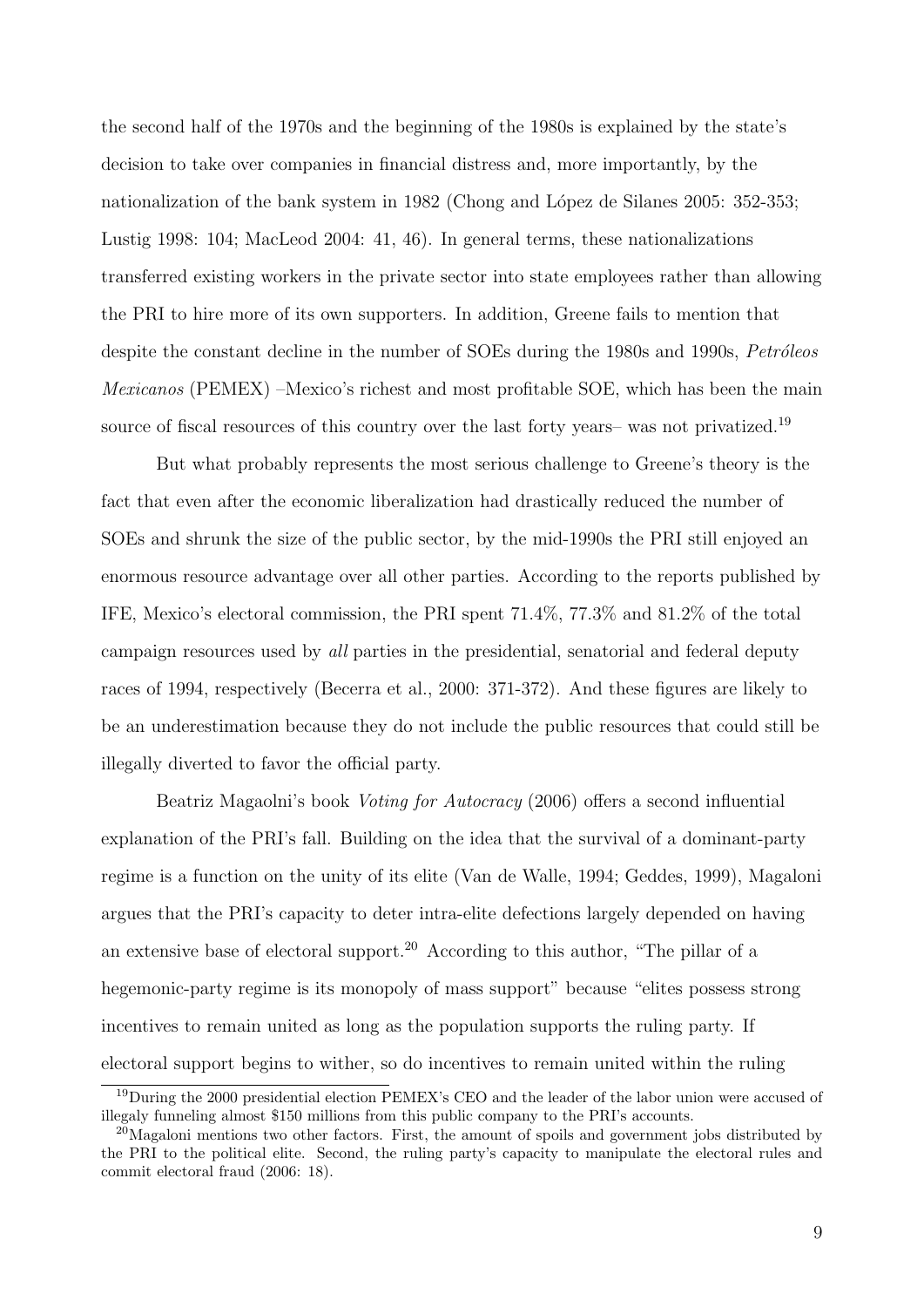party" (2006: 14-15). The PRI's level of electoral support, in turn, was a function of the long-term economic performance of the country, the distribution of government transfers to voters through what Magaloni calls a "punishment regime,"<sup>21</sup> and the use of electoral fraud and force (2006: 20, 55-72). Consequently, she argues that even when the electoral reforms of the *first* half of the  $1990s^{22}$  and the increasing coordination of the opposition contributed to the end of the PRI's regime, the main cause of Mexico's democratization was the massive detachment of voters from the ruling party as a result of the 1994 peso crisis and the weakening of the PRI's "punishment regime" since the end of the 1980s.

In order to explain why Mexican voters were more forgiving of the economic downturn of 1982 but not of the 1994 peso crisis, Magaloni proposes an innovative Bayesian model. The basic logic behind it is that even when the 1982 economic crisis represented a severe economic downturn for Mexico, voters could still rationally believe that the PRI would be more capable than the opposition in handling the national economy because the regime's economic history had been consistently good until then (2006: 64). In contrast, the 1994 peso crisis meant falling below a "threshold of acceptability" after which voters no longer trusted the PRI's competence. As a consequence, this last economic crisis confirmed the systematic deterioration of the economy and led voters to "embrace political change regardless of the risks" (2006: 80). It was only after this moment that voters became "vindictive" and detached from the PRI, reducing this party's popular support and, consequently, increasing its vulnerability to internal splits (2006: 54, 79).

Although innovative and appealing, the evidence challenges two core aspects of Magaloni's argument. First, the results presented in section 4 indicate that, contrary to what Magaloni's theory proposes, the probability that a high-ranked Prista defected the party was higher in those places where the PRI still had a large base of electoral support,

 $^{21}$ According Magaloni the PRI used this regime to exclude opposition voters and politicians from the party's spoils system. The poorer the median voter and the stronger the capacity of the hegemonic party to monitor the behavior of voters and target economic transfers, the more effective the "punishment regime" will be. (2006: 20, 80).

<sup>&</sup>lt;sup>22</sup>For Magaloni the 1994 reform was "The most fundamental institutional reform in the construction of democracy in Mexico" because it granted "true independence to the IFE", and this, in turn, "offered a way to minimize ex ante violations of the electoral laws by removing the PRI's *institutional capacity* to commit electoral fraud" (2006: 243, original emphasis; see also 38).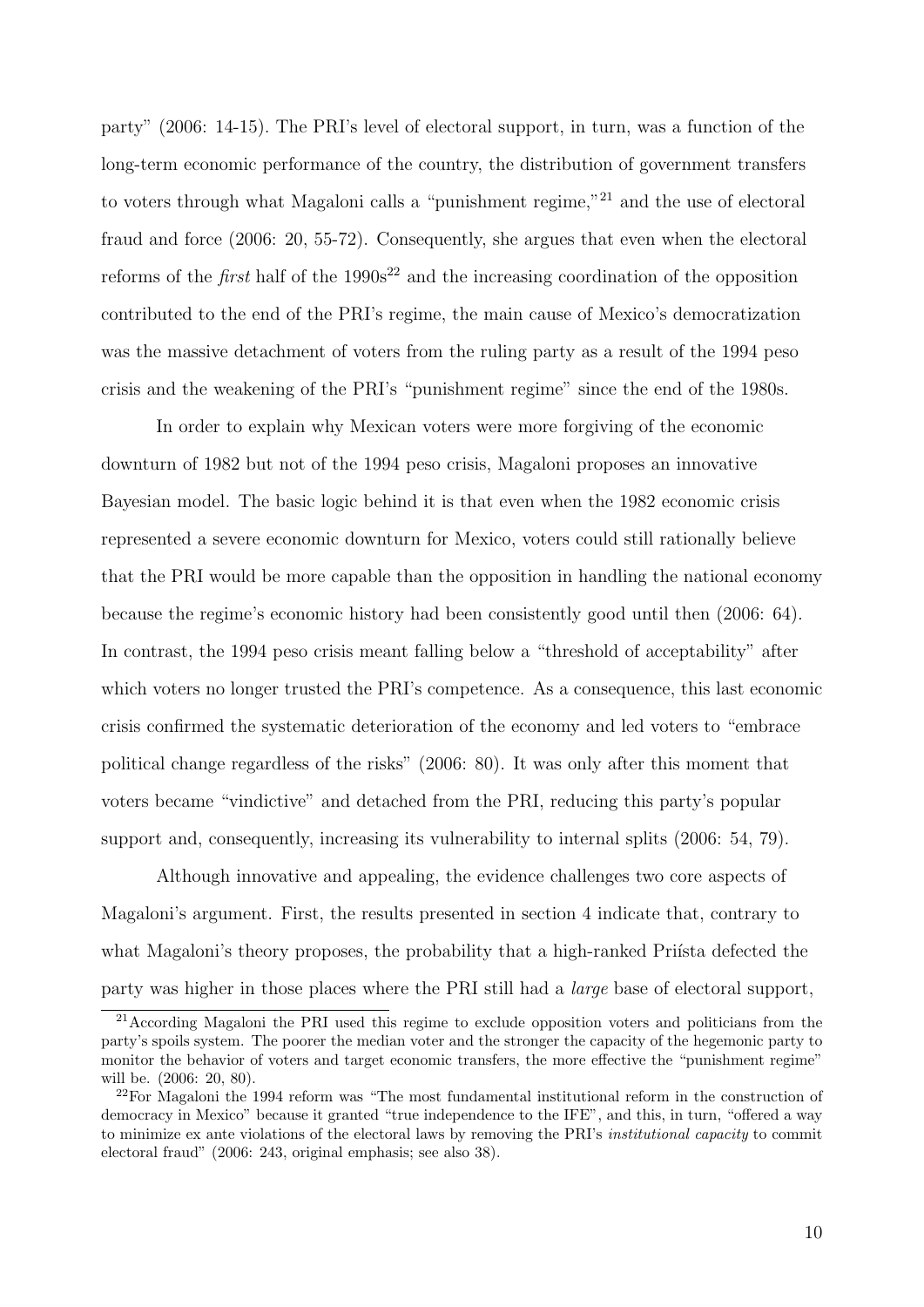not were it was weaker. Second, her description of the Mexican economy during the 1980s and 1990s fails to mention that besides the 1982 and 1994 crises, Mexico also experienced a profound economic breakdown in 1985-1986 (e.g., the GDP per capita dropped  $-5.9\%$ ).<sup>23</sup> If we include this crisis in the analysis, the question then is why the 1994 crisis was the one that triggered the supposedly massive detachment of voters from the PRI and not the one of 1985-1986, especially given that this last crisis took place only a few years after the 1982-1983 one and a little before the 1988 presidential election, precisely when the party was going through the internal turbulences generated by the emergence of the Corriente Democrática.

Also in line with Van de Walle and Geddes' conception of the survival of dominant-party regimes, Joy Langston (2006) proposes that the breakdown of the PRI's internal unity –an the regime's eventual demise– was caused by the electoral reforms implemented in Mexico during the last quarter of the twenty century. This author argues that while the split of the "small number of PRI politicians" (i.e., the Corriente *Democrática*) that left the party with Cuauhtémoc Cárdenas in 1987 "was made possible by the fact that presidential elections allowed internal struggles to grow into regime challenges"  $(2006: 69)$ , <sup>24</sup> the posterior "river of defections" was caused by the improvement of the conditions of electoral competition as a result of the electoral reforms and the increasing willingness of citizens to vote against the dominant party. These new conditions, Langston proposes, changed "the calculus of discipline for an individual politician [within the PRI] even if he or she does not enjoy the support of a camarilla or group  $\left[\ldots\right]$  An *individual* can compete under an opposition party banner and hope to win the elected post, especially for local executive races such as the gubernatorial and mayoral

<sup>23</sup>Even though Figure 2.1 of her book (2006: 83) illustrates that the 1985-1986 crisis reduced Mexico's economic growth rate almost as much as the 1982 crisis (it dropped to almost to -4% in 1986), Magaloni describes these two separate crises as part of the same one (see p. 83). This depiction seems inappropriate because the 1982-1983 and 1985-1986 crises were the result of separated causes. See Garrido and Quintana (1986), Lustig (1998: 39-50), and Moreno-Brid and Ros (2009).

<sup>&</sup>lt;sup>24</sup>Similarly to Rigger (1999), Langston suggests that one of the necessary conditions for the erosion of the internal cohesion of any dominant party is the pre-existence of an electoral system. Even when the regime could have constantly manipulated the electoral system, elections "play a large role in these ruptures because they lower the costs for minority factions within the authoritarian coalition [i.e., dominant party] of leaving the regime and continuing a political career" (Langston, 2006: 72).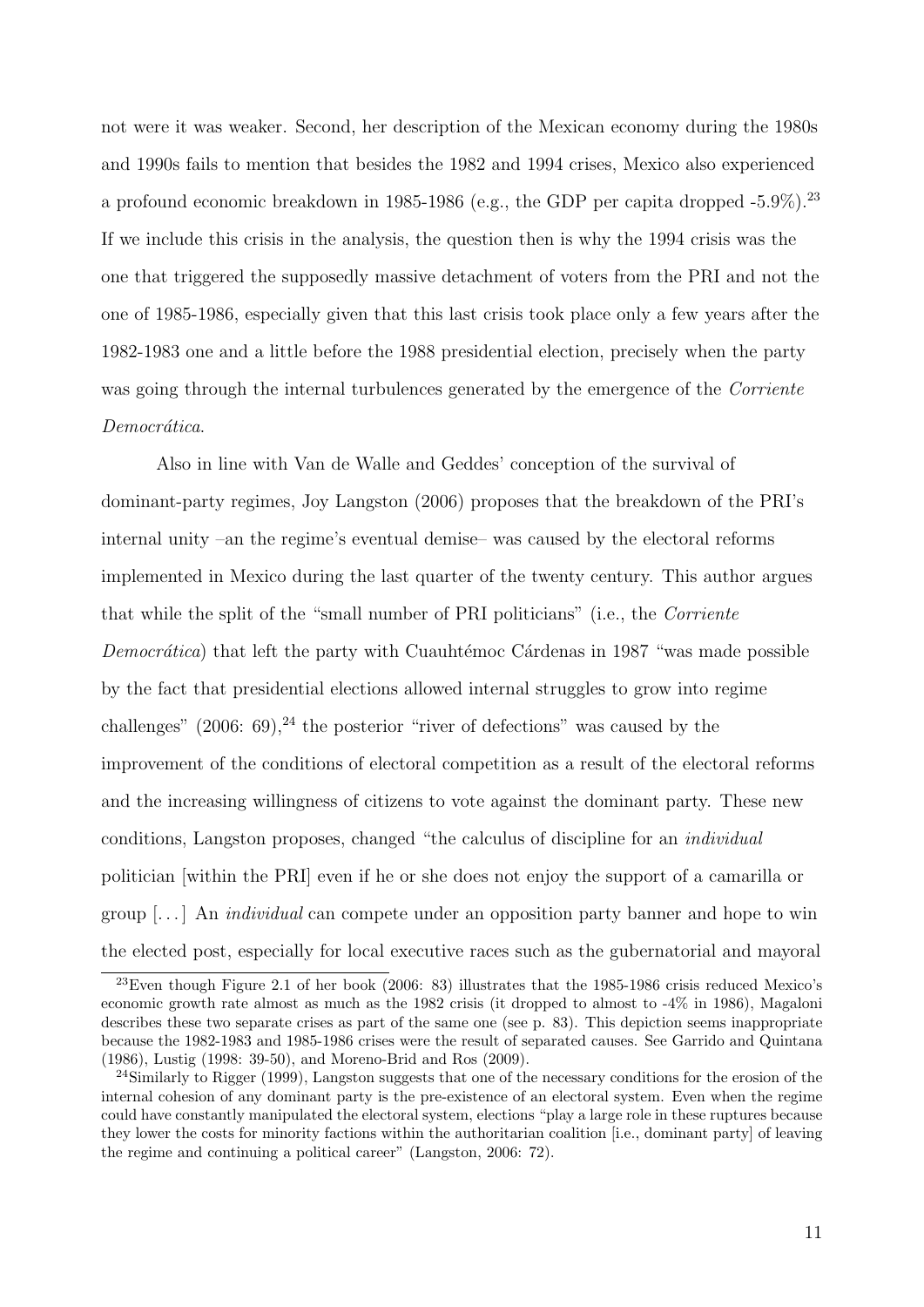contests" (Langston, 2006: 60,71, emphasis added).

Langston's explanation represents a significant contribution to understanding Mexico's democratization. As it will be evident in the next section, my theory aims to push this general argument further by providing its micro-foundations and, with this, shed light on the strategic interaction between the PRI's factions. I build on this author's theory in three particular ways. First, Langston points out that "From the end of the 1980s until midway through the sexenio of PANista Vicente Fox, over thirty [PRI] politicians [. . . ] left the hegemonic party and ran under another partisan banner in gubernatorial elections (2006: 71, original emphasis). However, these subsequent splits had an important temporal and geographical variation that has not been considered yet. The evidence presented in section 4 illustrates that while the frequency of PRI defections was relatively low and concentrated in a few states between 1987 and 1995, it significantly increased and spread across the country after 1996. Hence, despite the exit of the Corriente Democrática and the electoral reforms approved in 1989-90, 1993 and 1994, the PRI was able to largely preserve its internal unity until the mid-1990s. Furthermore, the chronological and spatial change in the number of PRI defections before and after 1996 poses a challenge to Langston's theory. If the Mexican electoral system was reformed four times between 1989 and 1996, how can her theory explain that the number of defections only increased after the last reform? I address this question in section 3.

Second, my theory agrees with Langston's idea that the erosion of the PRI's internal unity was largely caused by an electoral reform. I take this argument one step further by explaining why, despite the improvements introduced to Mexico's electoral system by the five reforms approved between 1977 and 1994, the internal unity of the PRI only started to be systematically eroded after the approval of the 1996 reform. Thus, I contend that while it is plausible that an electoral reform improves the competitiveness of an electoral system and this, in turn, might erode the unity of the a dominant party, not all electoral reforms –even the ones that imply a certain degree of liberalization– necessarily have this result. This is precisely what happened in Mexico before 1996.<sup>25</sup>

<sup>&</sup>lt;sup>25</sup>Molinar (1991), Weldon (2001) and Brinegar et al. (2006), among others, argue that most of the electoral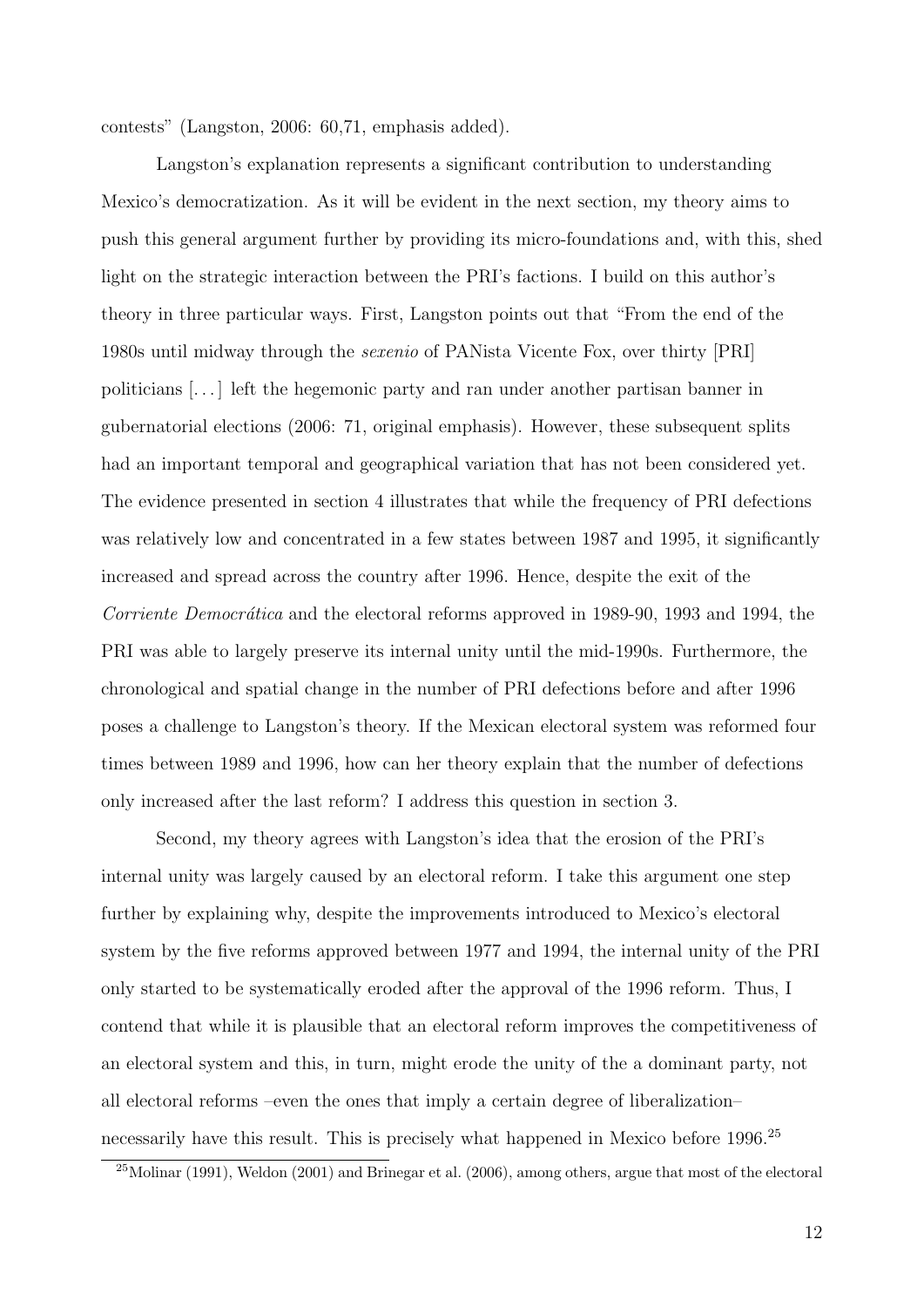Third, Langston proposes that as a consequence of the defections of individual members experienced by the PRI in the late-1980s and 1990s, the dominant party started to suffer electoral defeats in several gubernatorial races to former PRI members. Although the relation between these variables is plausible, the causal link proposed by Langston raises some questions. Even when state and municipal executive races might be more candidate-centered, $26$  a party must still persuade, coordinate and mobilize more voters than its competitors in order to win these election (Cox, 2008). Hence, if the defections experienced by the PRI only involved individual members, as Langston claims, it is difficult to understand how the exit of a single cadre could have significantly reduced the PRI's capacity to perform the three tasks just mentioned, while drastically increasing the capacities of an opposition party at the same time. This becomes even more puzzling if we consider that in many of these states the opposition was almost non-existent (e.g., Tlaxcala, Zacatecas). Below I propose an alternative causal mechanisms to explain why the defections suffered by the PRI were so costly for the ruling party. I argue that most of these splits not only implied the migration of a single individual from the PRI to other parties, but also, and most importantly, the clientelistic machine under his or her control. While this reduced the ruling party's capacity to mobilize voters, it improved the opposition's clientelistic machines and electoral results.

### 3 Clientele migration theory

I start this section by presenting a new theory of how authoritarian dominant parties manage to stay in power and what causes their demise. Then, I explain how and why the PRI managed to stay in power despite the several electoral reforms and economic downturns experienced in the 1980s and 1990s. I end this section examining what caused the progressive demise of the authoritarian regime led by this party in the second half of

reforms approved in Mexico since the 1960s were designed to open up the system enough to satisfy part of the opposition and the population's demands (e.g., reduce electoral fraud and increase representativiness), but not so much as to risk the PRI's resource advantage and control over the political regime. Similarly, many Sub-Saharan African dominant-party regimes were able to remain in power despite the political reforms that liberalized their regimes in the early 1990s. See Van de Walle (2007).

<sup>&</sup>lt;sup>26</sup>According to Langston this characteristic gave the former PRI members that competed as opposition candidates "more opportunity to win elected post from outside the PRI" (2006: 71).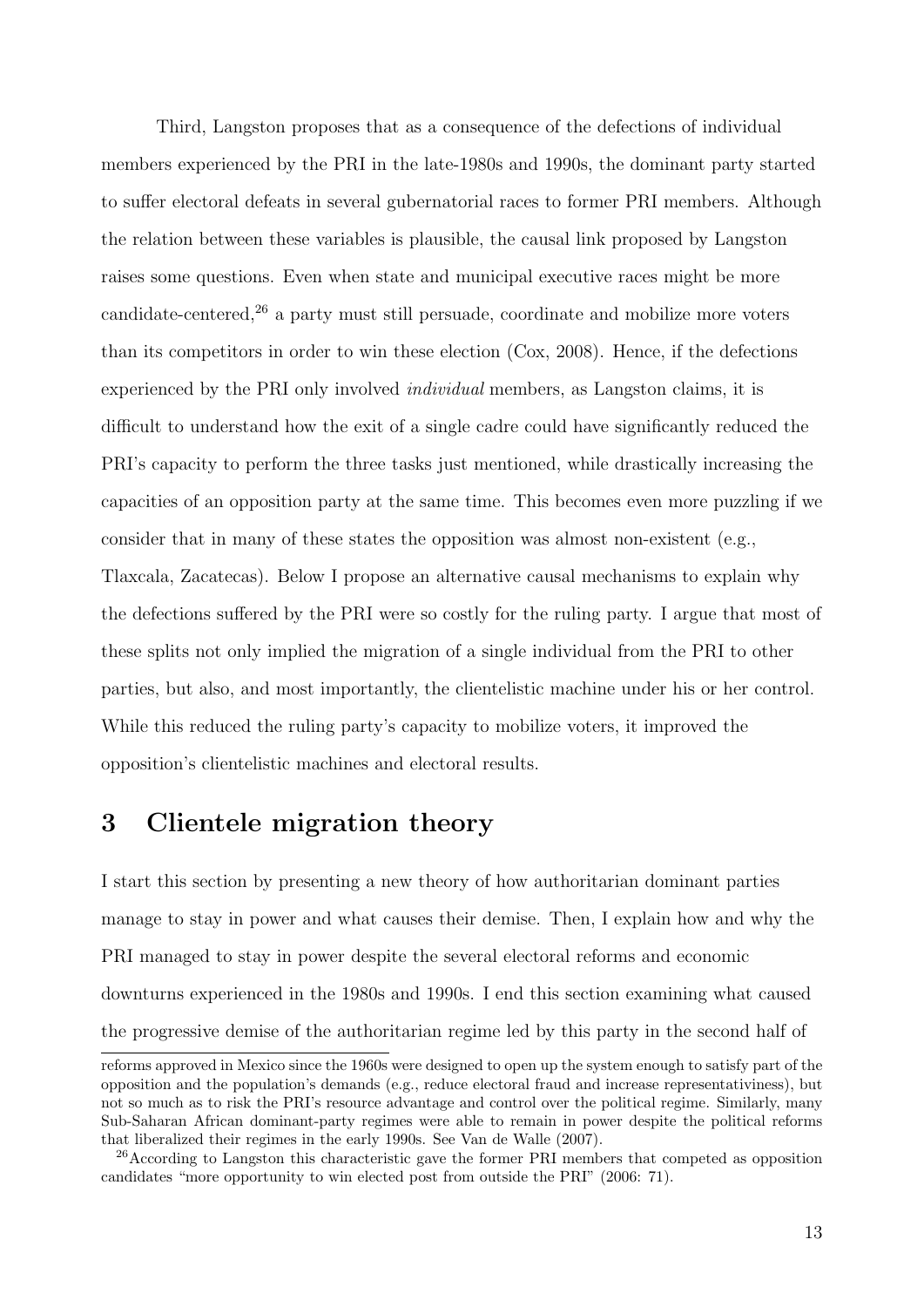the 1990s until the historical victory of an opposition party in the 2000 presidential election.

### 3.1 The Survival and Demise of Dominant-Party Regimes

The theory presented in the following pages builds on the idea that the likelihood and mode of breakdown of each type of dictatorship depends on the characteristics of its intra-elite factionalism and competition (Bratton and Van de Walle, 1994; Geddes, 2004), and that the survival of an authoritarian dominant-party regime, in particular, is largely a function of the unity of its elite (Van de Walle, 1994; Geddes, 2004). By an authoritarian dominant-party regime<sup>27</sup> I mean one in which "one party dominates access to political office and controls policy, though other parties may sometimes legally compete", and the party has enough institutional autonomy to constrain the dictator's discretion over policy and personal choices (Geddes, 2004: 3).

#### The Clientelistic Nature of Dominant Parties

Although the degree of centralization and institutionalization of a dominant party's clientelistic machine<sup>28</sup> greatly varies across cases,<sup>29</sup> it is remarkable that most dominant parties base their power on these type of political networks (e.g., Bratton and Van de Walle, 1994; Baum, 1994; Greene, 2008; Magaloni, 2006; Rigger, 1999; Tam, 2005; Tremewan, 1994).<sup>30</sup> The basic building block of these clientelistic structures are political factions. Each faction is composed of a subgroup of politicians that share common goals and act together in order to advance their agenda and win positions within the party and

 $^{27}$ Dominant-party regimes are also called *single*-party regimes, one-party regimes or *hegemonic*-party regimes. I prefer the term "dominant" because this includes cases in which the dominant party is the only one formally allowed to exist (e.g., Senegal's PS before 1978 or Taiwan's KMT before 1987), as well as cases in which there might be more than one party allowed to compete but one of them is clearly dominant (e.g., Malaysia's UMNO, Mexico's PRI, Singapore's PAP).

<sup>28</sup>I use the terms "clientelistic machine", "clientelistic structure" and "clientelistic network" interchangeably.

 $29$ For example, while most communist parties have an extensive clientelistic network that is highly centralized and in many cases influences almost every aspect of a citizen's life, the clientelistic structures of many dominant parties in Sub-Saharan Africa tend to be loose and decentralized (Van de Walle, 2007). Also, dominant-party regimes tend to have clientelistic machines regardless of their ideology or level of economic development (e.g., Cuba, Singapore).

<sup>30</sup>For studies on the clientelistic nature of the PRI's regime see, for example, Bernstein (1993), Knight (2005), Padgett (1955).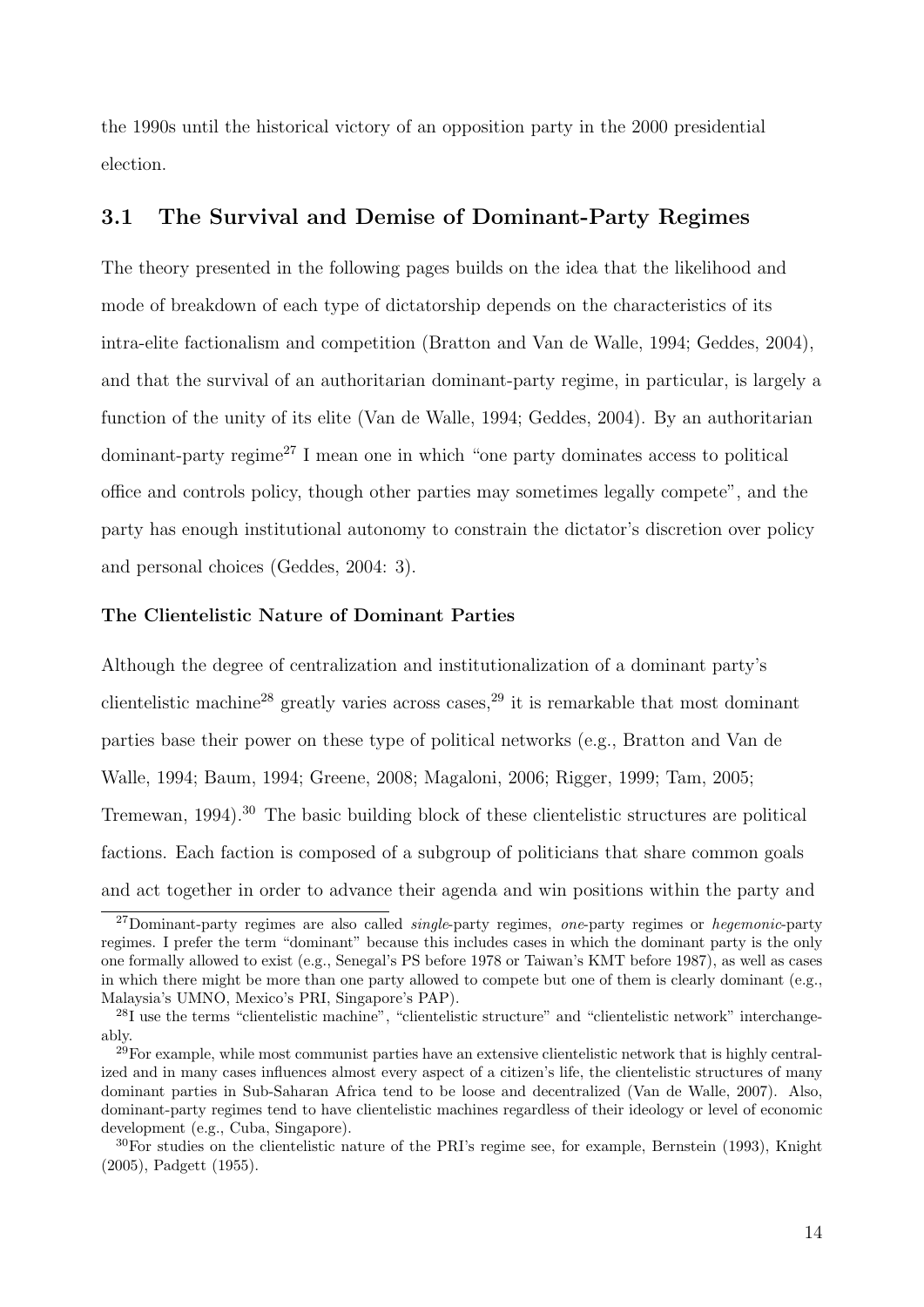



the political regime. Factions' membership, ideology and policy preferences are generally fluid, constantly adapting to the changing circumstances. Every faction controls different types and amounts of human, material, organizational and financial resources.

Importantly, even when the size and relevance of each faction within the party's clientelistic machine varies, they all tend to work in the same way: the faction leader (i.e., the patron) provides the faction members (i.e., the clients) different types of benefits and services under his control in exchange for some form of political and economic support.<sup>31</sup> Every faction leader is responsible to its superior (i.e., patron) for the behavior and the results provided by the faction(s) under his or her control. At the top of the clientelistic structure is the main leader or patron of the party.<sup>32</sup>

Figure 2 presents the diagram of a dominant party's hypothetical clientelistic

<sup>31</sup>As in other clientelistic structures, the relationship between a faction leader and its members is defined by at least five characteristics. It is dyadic (i.e, it involves two actors) and in many cases it takes place face-to-face. Given the unequal levels of wealth, power and information between the leader and members of a faction, their relationship is asymmetric, always favoring the leader. In addition, the relationship is reciprocal, meaning that it is based on the mutual exchange of resources valued by each actor in the dyad. Finally, the interaction between the faction's leader and its members is contingent. That is, the leader provides benefits and services only to those members who have already delivered or who promised to deliver him some type of political support. See Landé (1983), Muno  $(2010)$  and Scott (1972).

<sup>&</sup>lt;sup>32</sup>For a detailed historial description of the characteristics, transformation and internal organization of the factions within the PRI, see Camp (1980, 1995, 2002).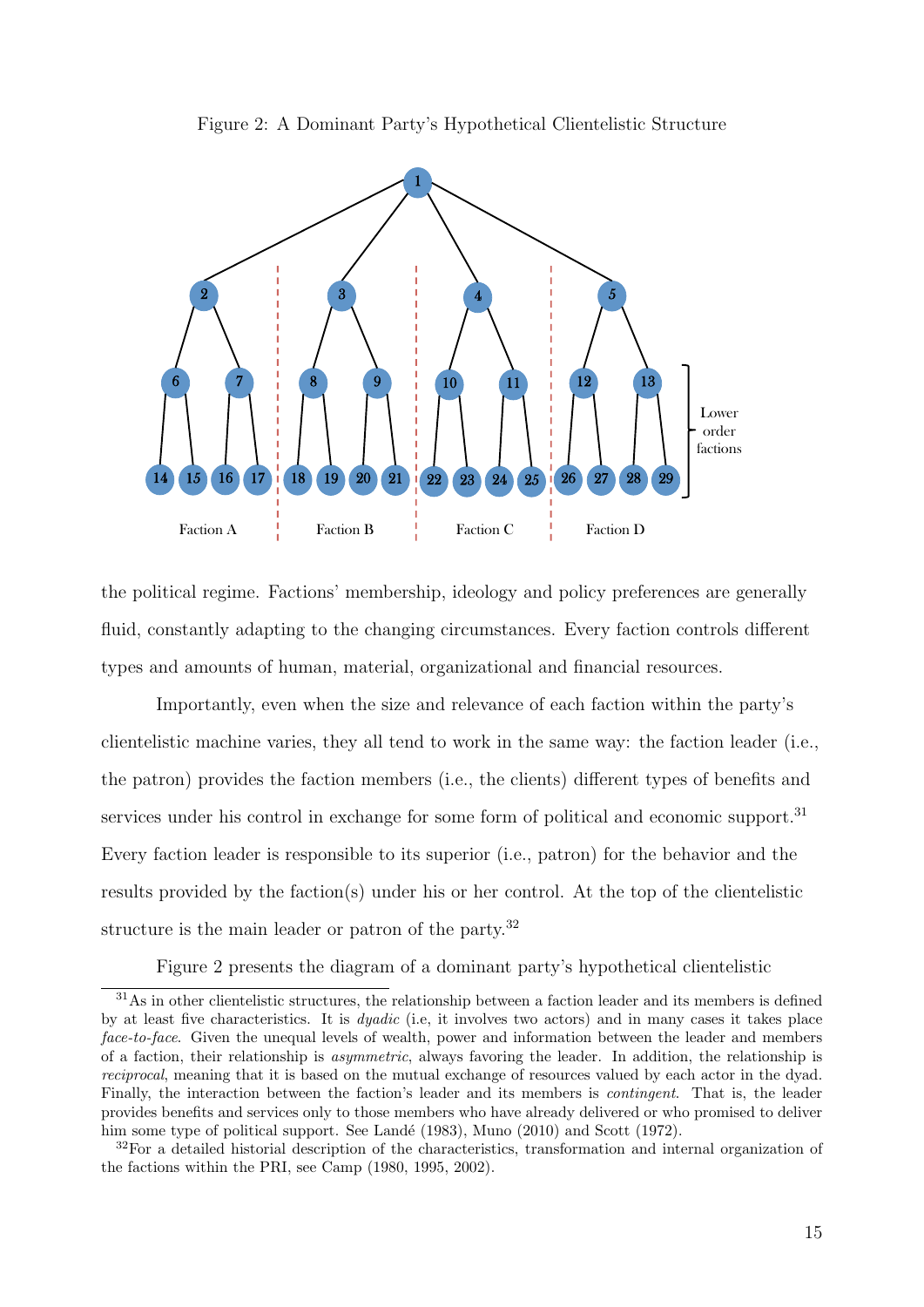machine with four factions.<sup>33</sup> Each circle corresponds to a politician and the branches represent the relationship between him and the politicians that are below and above him in the structure. Three things must be noticed. First, clientelistic machines usually have several levels. Thus, the categories of "patron" and "client" must be understood in relative, not absolute terms. The same individual can be classified as one or the other, depending on his or her position in a particular dyad (Hicken, 2011; Muno, 2010; Scott,  $1972$ ).<sup>34</sup> Second, each faction might be composed of smaller factions of lower order. In this example the four main factions are each formed by two factions of lower order. Third, thanks to their virtual monopolistic control over the state resources, dominant parties tend to have the largest and densest clientelistic machine of the regime, which gives them an unparalleled advantage over opposition parties.

Among the several important political tasks that clientelistic machines perform for the dominant party they support, it is worth highlighting two that are particularly relevant for those regimes where elections –although unfair and unfree– are held regularly and some kind of opposition is allowed to compete (e.g., Malaysia, Mexico, Singapore). First, given that a political party needs to simultaneously persuade, coordinate and mobilize voters in order to win an election  $(Cox, 2008: 342)$ , one of the key advantages that a clientelistic machine provides to a dominant party vis- $\lambda$ -vis other parties in electoral times is the unparalleled capacity to mobilize voters through its extensive networks. This point is particularly important to understand the pace of Mexico's democratization. Most of the existing explanations implicitly assume that the two central challenges for the PAN and the PRD in their efforts to defeat the PRI were to persuade enough voters about their policies and coordinate them to vote for only one of the opposition parties (e.g., Magaloni, 2006; Greene, 2008). In this paper I explicitly propose that one of the central advantages that the unity of the PRI's factions provided to its leaders –one that proved particularly valuable when the electoral competition increased in the middle of the 1980s– was the

 $33$ Clientelistic structures are significantly more complex in the real world, including many more factions and levels within the network. I use this simplified diagram for ease of exposition.

 $34$ For example, while politicians 2, 3, 4 and 5 are all clients of politician 1 (the main leader or patron of the clientelistic machine), they are also the patrons of all the politicians that form part of they respective faction and that are below them in their corresponding branch of the network.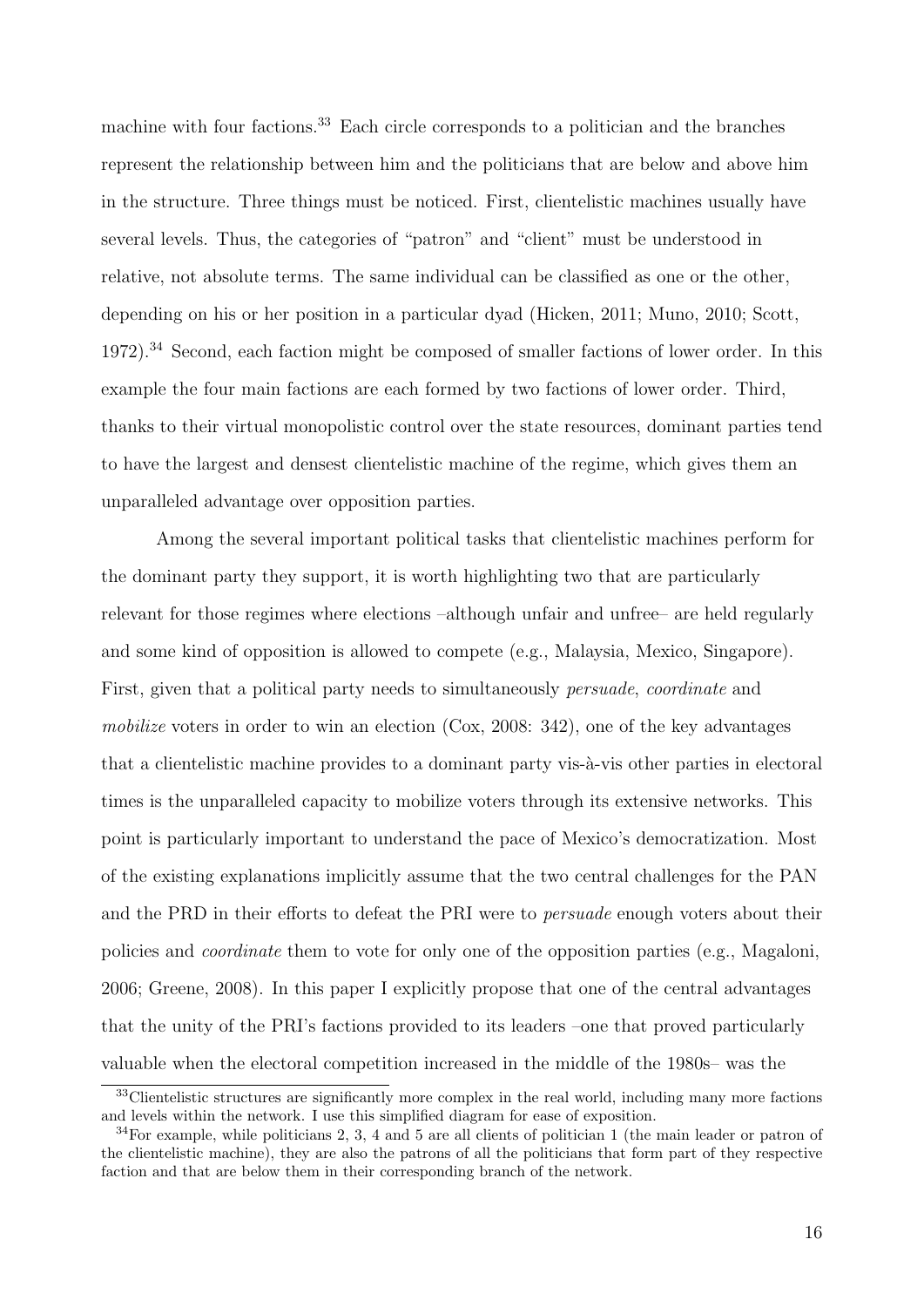significant edge that the ruling party had to mobilize voters through its extensive clientelistic networks.

Second, and related, clientelistic machines might improve the dominant parties' capacity to monitor and influence how people vote. Susan Stokes (2005) argues that in order to successfully influence the decisions of voters (what she defines as a situation of "perverse accountability"), political parties need to know or make good inference about what individual voters have done in the voting booth and reward or punish them conditional on these actions. This, in turn, is mainly determined by the type of voting technology used and the characteristics of the party's organization.<sup>35</sup> In particular, she argues that those parties with a bottom-heavy and decentralized organization with an army of grassroots militants (i.e., a clientelistic network) will be significantly more efficient in monitoring and affecting the behavior of voters in their favor.

#### The Importance of the Factions' Unity

Following Horiuchi and Tay (2004), I assume that the central goal of each faction leader in a dominant party is to maximize its own payoff –and not necessarily the party's– in the political regime (i.e., to increase the size of their share of the political pie). A faction leader can accomplish this in at least two different ways: by either (i) maximizing the payoff of the dominant party (i.e., increasing the slice of the political pie that the party receives); and/or by (ii) maximizing the payoff of the faction within the dominant party (i.e., increasing the faction's share of the party's slice) or in another party (i.e., joining or creating another party). Hence, in contrast to previous theories that have model the interactions within a dominant party (e.g., Geddes, 2004), I propose that the interests of the party's faction leaders do not have to necessarily converge.<sup>36</sup>

Each faction leader contributes part of the resources under his or her control to

<sup>35</sup>I contend that the distinction between the two main determinants of a party's capacity to monitor voters' behavior is relevant in the context of Mexico's democratization. The five electoral reforms instituted between 1977 and 1994 mainly reduced PRI's capacity to monitor voters through improving the security and reliability of the existing voting technology, while leaving the organizational structure of this party largely intact. However, the 1996 electoral reform generated certain conditions that eventually led to divisions among the PRI's elite. I discuss the reasons below.

<sup>36</sup>See Garrido de Sierra (2011) for a detailed discussion of these differences.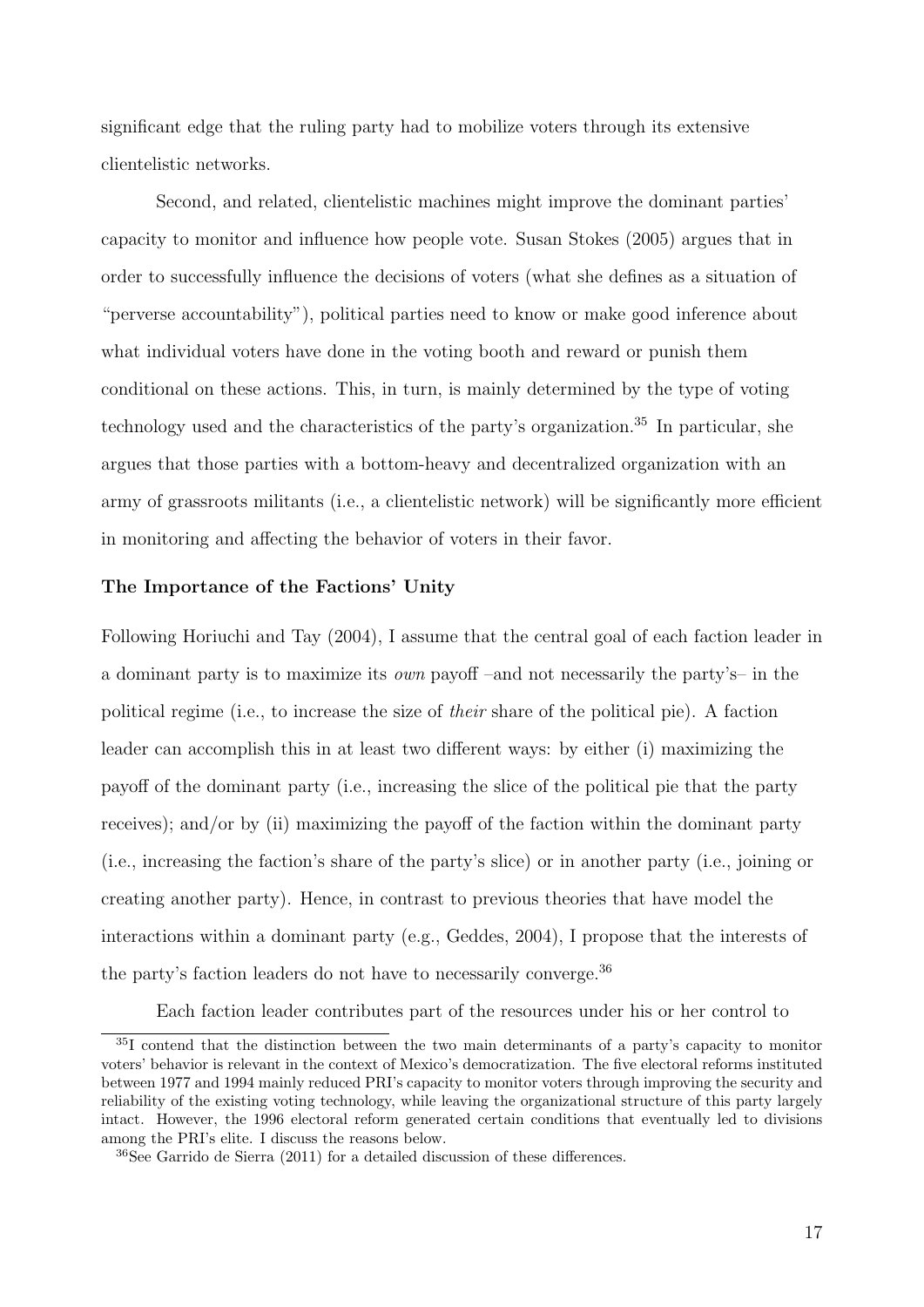

#### Figure 3: Self-Reinforcing Survival Mechanism of Dominant-Party Regimes

either build and mobilize popular support in favor of the authoritarian regime (Geddes, 2008; Magaloni, 2006), deter the organization and expression of opposition against the government, as well as to increase the party's capacity to win elections, if there are any. In return, the party offers each faction leader some type of benefits, with certain probability of fulfilling this promise in the future. Together, the benefits, the probability of receiving them, and the costs (i.e., the resources contributed) determine the expected utility (or payoff) that the party can provide to each faction leader.<sup>37</sup> This can be formalized as:

$$
EU_{Leaderfactor_k}(Party_j) = P_j B_j - C_j \tag{1}
$$

where  $B_j$  stands for the benefits associated with being a member of Party j,  $P_j$  refers to the probability of receiving these benefits, and  $C_j$  the costs of supporting Party j.<sup>38</sup>

In order to prevent the massive defection of its factions, a dominant party must provide their faction leaders and expected utility that is relatively higher than what any

<sup>37</sup>In contrast to Langston's theory, where individual politicians make a cost-benefit analysis, this conceptualization implies that politicians also consider the probability of receiving the benefits offer by every altenative party. This is a crucial conceptual difference because, as I explain below, one of the ways in which dominant parties are usually able to keep providing a relatively higher expected utility in the regime is by manipulating the probability that the opposition forces will be able to deliver the benefits they could offer to a political faction.

<sup>38</sup>This conception of the expected utility of a party's faction is largely an adaptation of Aldrich and Bianco's model of "Party Affiliation" (1992), which is also the point of departure of Magaloni (2006) and Greene's (2008) models. The assumptions made here to simplify this equation are the same as the ones proposed by Aldrich and Bianco, and includes the fact that the probability that a faction that belongs to party  $j$  will receive some kind of benefits from party  $i$  is equal to zero.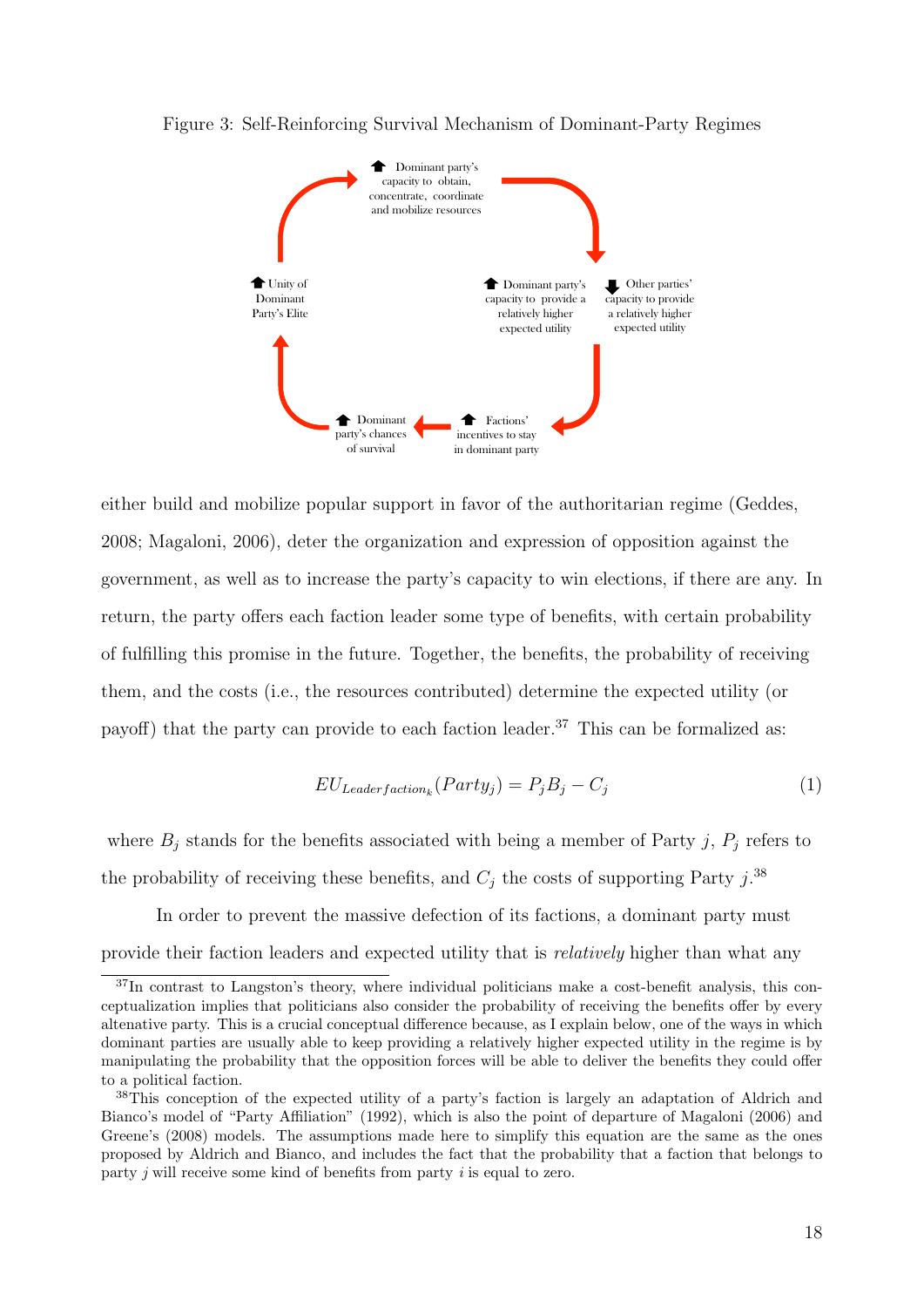opposition organization offers them. This, in turn, largely depends on the dominant party's capacity to obtain, concentrate, coordinate and mobilize different types of financial, human, material, political and repressive resources. Consequently, all else equal, the stronger the cohesion of the dominant party's factions within the clientelistic structure, the higher the capacity of the party to perform these tasks, the larger the expected utility that the party can –although not necessarily will– allocate to its factions, the lower the expected payoff that other parties can offer, the more likely it is that the factions will prefer to stay in the party, increasing the regime's chances of prevailing. This is why, as several authors have previously argued (Van de Walle, 1994; Geddes, 2004), the unity of a dominant party's elite is a key component of the self-reinforcing mechanism –the "virtuous cycle of dominance" in T.J. Pempel's words– that makes the survival of this type of regime such a resilient equilibrium. Figure 3 illustrates this causal relationship.

#### The "Safer Bet"

Dominant parties use a wide variety of mechanisms to maintain the cooperation of their factions and, consequently, to reinforce their chances of staying in power. Each of these tools is used to affect one or more of the three components that determine the expected utility that the dominant party and other political organizations can offer  $(B, P, P)$  and  $C$  in equation 1 above). For instance, the probability that a faction receives the benefits promised by the ruling party or the opposition depends on the number of parties allowed to compete. If the dominant party is the only one authorized to exist, as in many communist and Sub-Saharan regimes for decades, then the probability of receiving the benefits promised by an "opposition" party is close to zero. Similarly, the amount of benefits that a party can provide to its factions largely depends on its access to public jobs, elected positions and state resources. By retaining an almost absolute control over the sources of these benefits, dominant parties usually enjoy significant resources advantages over the rest of the political forces. Finally, a dominant party can increase the costs that its factions would have to pay for joining an opposition organization through a wide variety of repressive means, including harassment, imprisonment and physical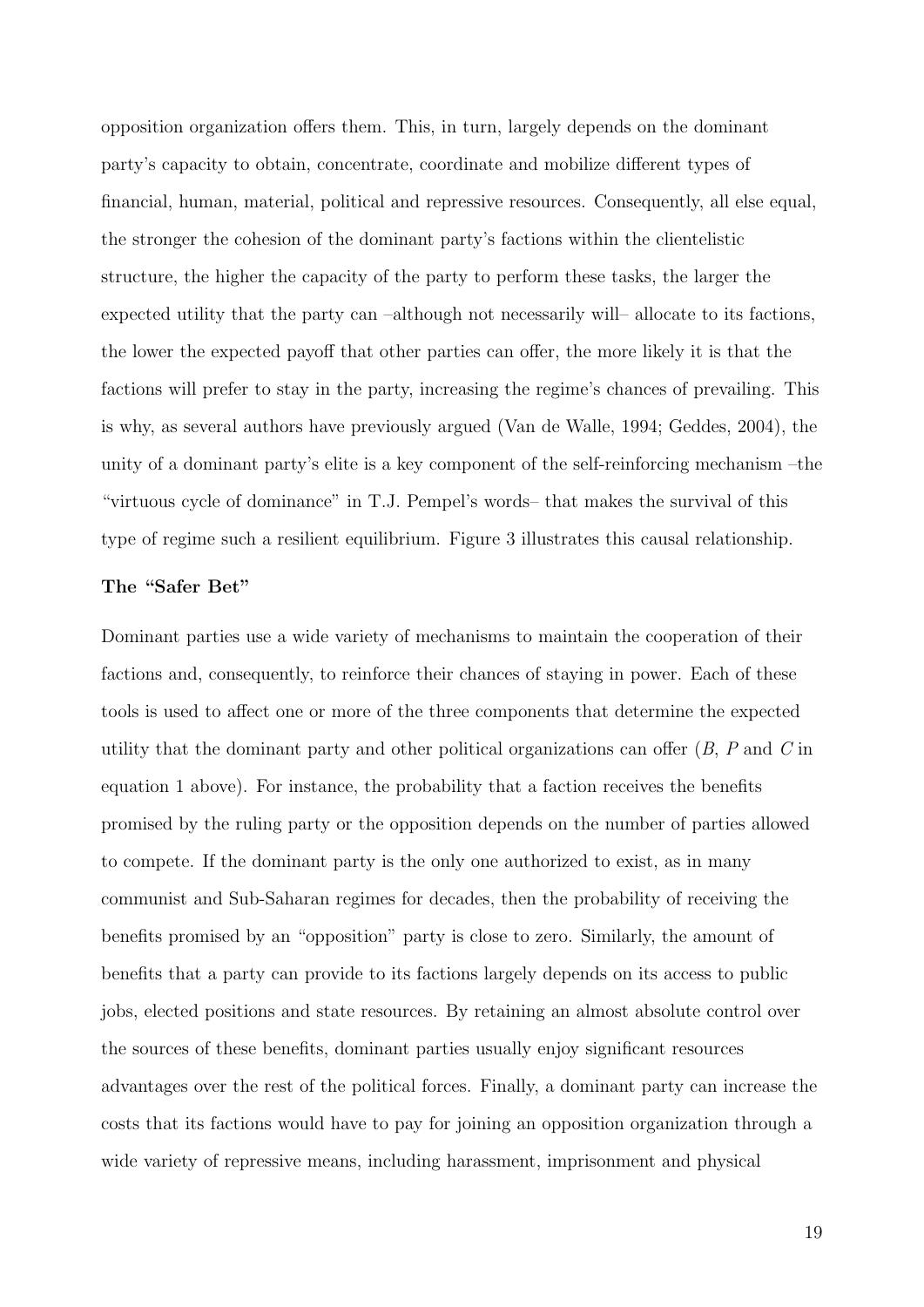violence (Baum, 1994; Geddes, 2004; Greene, 2008; Key, 1950; Magaloni, 2006; Mickey, 2005, 2008; Molinar, 1991; Tam, 2005).

What is remarkable, though, is that no matter what particular combination of mechanisms is used by a dominant-party regime, all have the same fundamental goal: to create a situation in which most faction leaders perceives the ruling party as the "safer bet" because it provides him or her an expected utility that is *relatively* higher than what any other political organization could offer.<sup>39</sup> As long as this happens, no faction will have incentives to defect from the ruling coalition and the regime has higher chances of remaining in power.

Importantly, a dominant party might be able to become the "safer bet" and maintain its factions united by either increasing the expected utility it provides to them, reducing the expected payoff that other political organizations could offer, or both. This implies that a dominant party might be able to keep the cohesion of its ranks –and stay in power– even after providing a low absolute expected utility to one or more of its factions, as long as it is also able to use the mechanisms mentioned above to reduce the expected payoff offered by other political organizations (e.g., repression).

#### The Type and Number of Defections Matters

Although the survival of a dominant-party regime largely depends on the unity of its factions, I disagree with the theories that treat dominant party defections in a generic way, assuming, implicitly, that any internal split entails similarly negative consequences for the future of the regime (e.g., Geddes, 2004; Van de Walle, 1994). From my perspective, not all defections are caused by the same factors nor represent the same kind of threat for the survival of a dominant-party regime, and these differences are very important to understand and explain the demise of a dominant-party regime.

<sup>39</sup>This means that in order to maintain the unity among its ranks a party must offer each of its factions the highest expected utility they could get –in relative terms– in the political regime, but it does not necessarily imply that the expected utility received by each faction will be large in absolute terms, or that all factions will receive the same expected utility. Thus, even when all factions might have incentives to remain in a party because it provides them a higher expected utility than any other party, some factions might receive a higher expected utility than others because they control the party apparatus and the material and ideological benefits associated to it. For a detailed explanation of this argument see Garrido de Sierra (2011).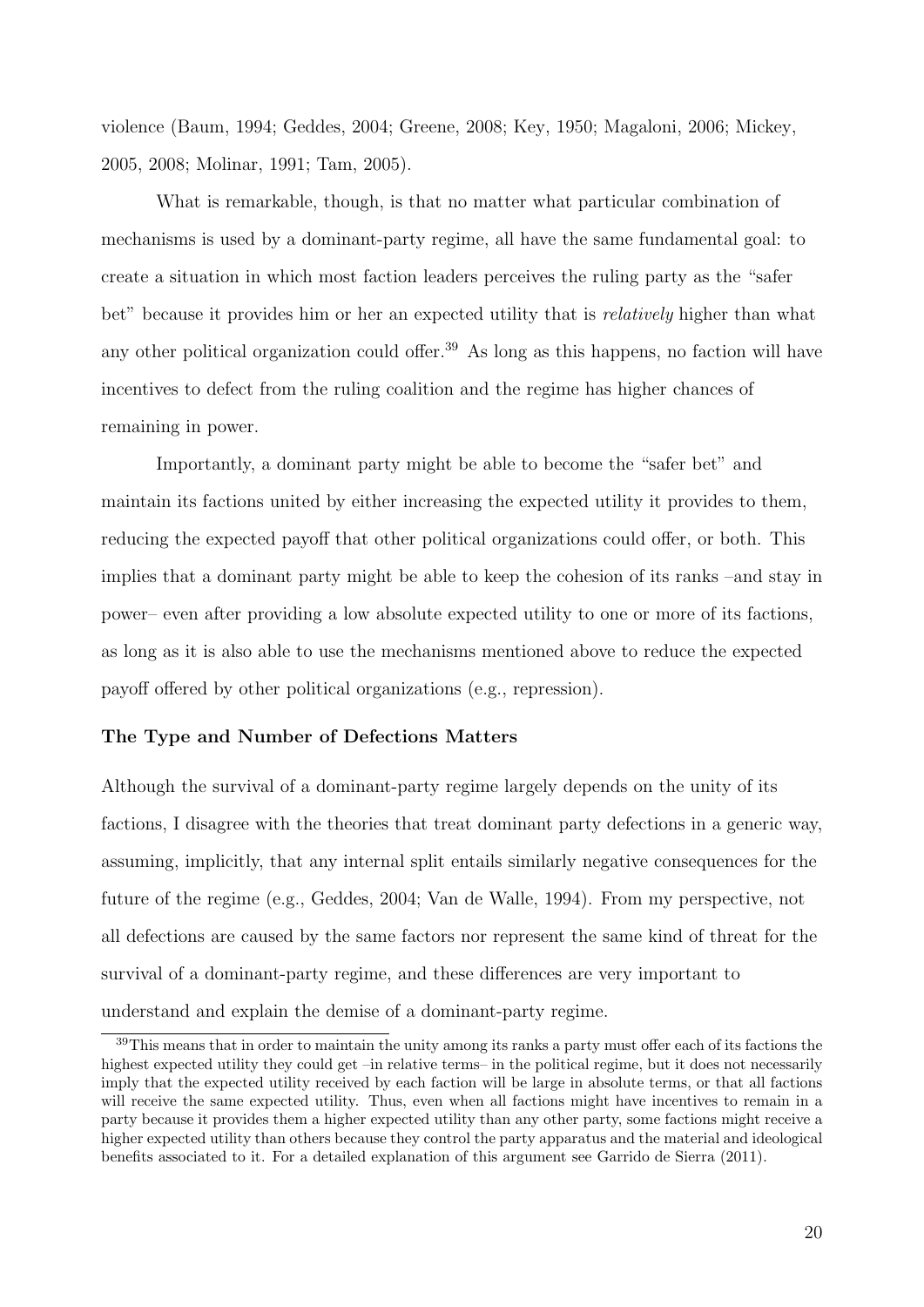

Figure 4: Threat Posed to a Dominant-Party Regime's Survival by Type of Factional Defection

Giving that clientelistic nature of dominant parties, the damage that a factional defection can cause to them is directly related to the amount of voters and resources that would migrate to other political parties or organizations as a result of the split. This is determined by at least two factors. The first is the hierarchy of the defecting faction leader. The higher his position within the clientelistic pyramid, the larger the amount of resources, sub-factions and voters that will be under his control, and, consequently, the bigger the potential loss that his departure would represent for the dominant party.<sup>40</sup> The second factor is the *number* of factions that leave the party. The larger their number, the bigger the amount of voters and resources that will migrate from the dominant party to other political organizations..

Figure 4 offers a graphic representation of the magnitude of the threat that a factional defection would pose to the survival chances of a dominant-party regime, depending on the hierarchy of the leaders of the factions that split (y-axis) and the number of factions involved (x-axis). The least threatening situation for a dominant-party

<sup>40</sup>Alan Knight (2005) proposes that the PRI's clientelistic machine had five levels of faction leaders or caciques: national (i.e., the president), state, regional, municipal and local caciques. While the three highest level of caciques would be located above the horizontal dotted line on Figure 4, the municipal and local caciques would be below it. The empirical test presented in section 4 analyzes the impact of the 1996 reform on the frequency of high-ranked faction leader defections from the PRI.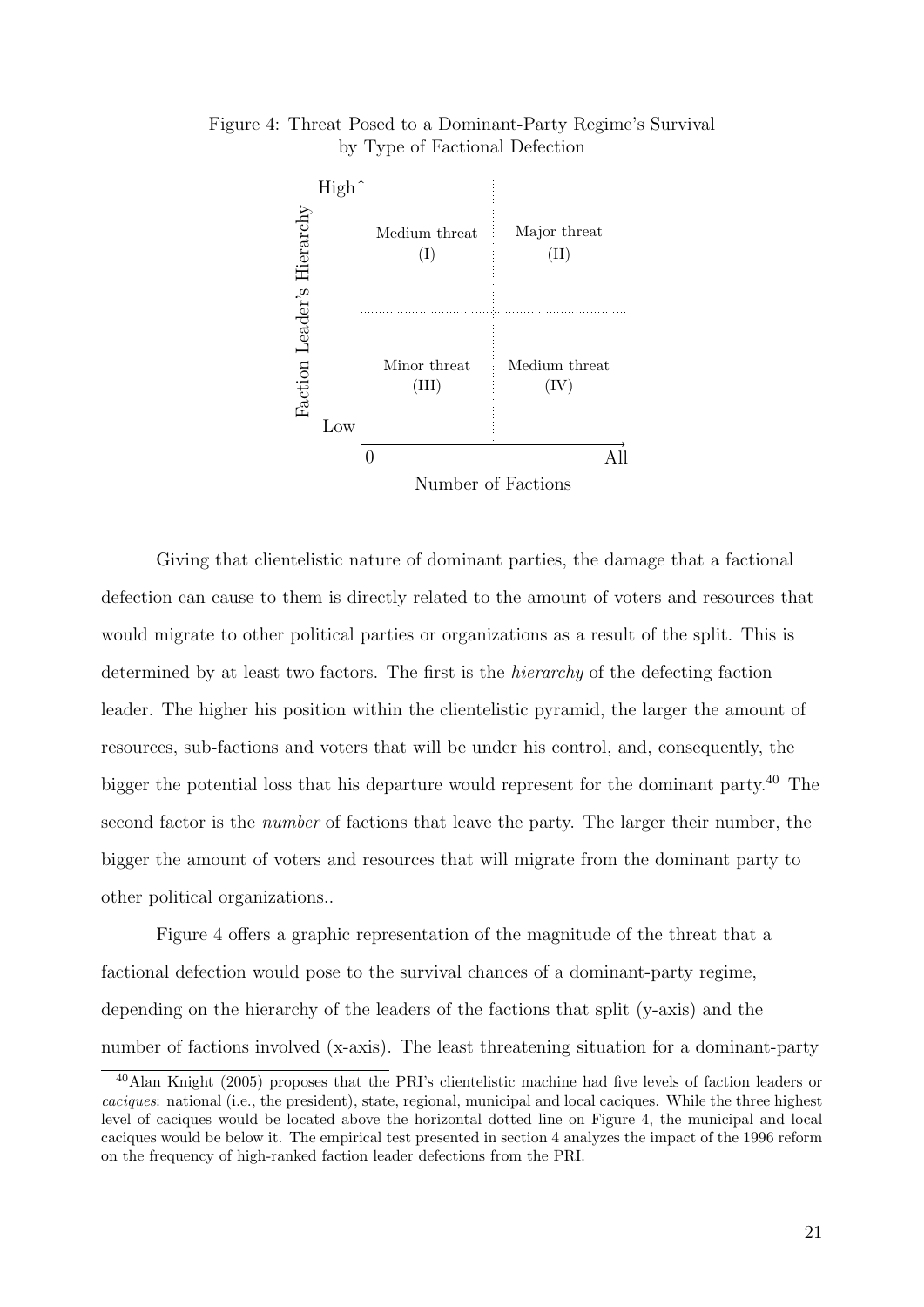regime –asides from not suffering a split at all– is when a small number of factions headed by low-ranked leaders leave the party (quadrant III). While the situation might turn more complicated as the number of lower order factions that defect increases (quadrant IV),  $^{41}$ this scenario would still only represent a low/medium threat for the survival of the regime. Not only because the leaders of each of these low-ranked factions control relatively few resources and a small group of voters, but also because they are likely to be geographically disperse and uncoordinated. Thus, while these defections might affect the electoral performance of the dominant party in local races (e.g., state deputies, mayors), if they take place at all, they are unlikely to have consequences at the state or national level.

Remarkably, as the experiences of the PRI (see footnote 44), Malaysia's UMNO $^{42}$ and other cases illustrate, dominant parties have good chances of surviving defections led by mid- or even high-ranked party leaders if these splits only involve a few factions and their resources (quadrant I). This type of splits are generally motivated by a change in the structure of incentives of a small number of faction leaders after being ostracized –many times purposefully– within the dominant party, and they are unlikely to put at risk the ruling party's clientelistic advantage.

In contrast, what poses a much more serious threat for the survival of a dominantparty regime is when many mid- and high-ranked leaders decide to defect from the dominant party, taking with them the resources and the parts of the clientelistic machine under their control (quadrant II). These massive high-ranked factional defections tend to be caused by structural transformations that change the incentives of most faction leaders

<sup>&</sup>lt;sup>41</sup>The number of lower order factions that split might increase for several reasons. For instances, this could be caused by a sudden reduction of the dominant party's resources as a result of an economic crises. Given that these factions are at the lowest level of the party's clientelistic structure, they are likely to be the first to suffer the consequences of the resource shortages, and also the first for which the dominant party no longer represents the safer bet.

<sup>&</sup>lt;sup>42</sup>Similar examples can be found in many other dominat-party regimes. For instance, the United Malays National Organization (UMNO), the largest and more powerful party of the coalition that has governed Malaysia since 1955, has experienced several defections through its history. These include the case of its founder, Datuk Onn Jaafar in 1951, Abdul Aziz bin Ishak in 1963, or the split of Team B in 1987-1988, a faction led by well-known UMNO members (e.g., Tengku Razaleigh, Datu Harun Idris) that left the party after losing the internal election for the leadership of the party and being harshly marginalized thereafter. Although all these defections reduced in different degrees the amount of resources that UMNO could obtain, concentrate, coordinate and mobilize, and the defection of Team B posed an important but temporary threat once this organization evolved into the political party *Semangat 46* and allied with other opposition forces during the 1990 elections (see Singh (1991) for details), UMNO still remains as Malaysia's dominant party.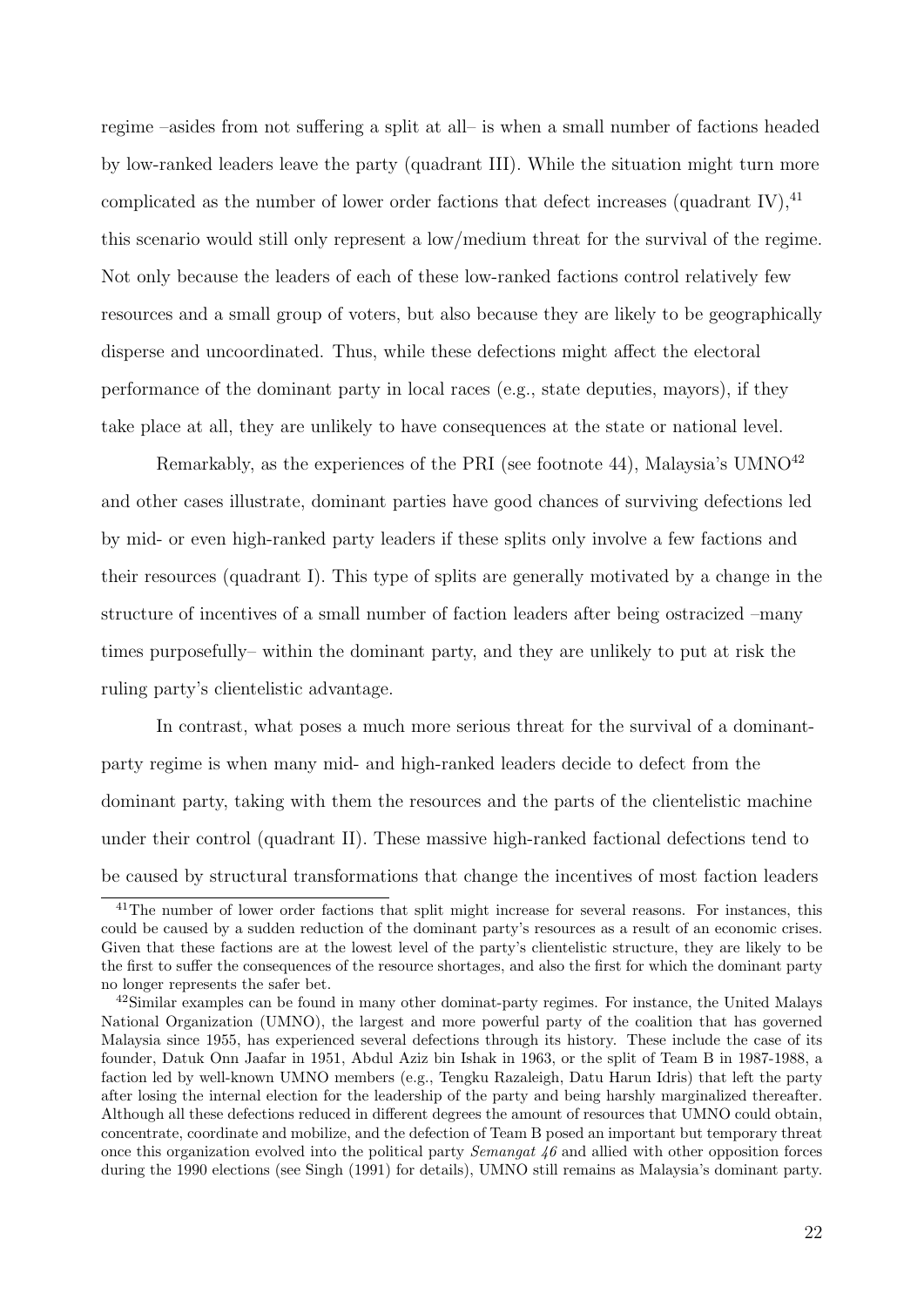within the party. These defections cause a systematic and severe damage to the dominant party's clientelistic machine because they considerably reduce the ruling party's capacities to mobilize and monitor voters, while improving these same capacities for the opposition parties that adopt these factions.

Hence, in order to explain the demise of a dominant-party regime we need to answer what factor(s) triggered the massive high-ranked factional defections, as well as why this led to the end of the regime.<sup>43</sup> In the following subsection I propose a response to both questions for the PRI's case.

#### 3.2 The Demise of the PRI

For almost sixty years after its foundation in 1929, the PRI was able to prevent the massive defection of its factions by providing them the highest expected utility –in absolute and relative terms– of Mexico's political regime. To a great extent, this was possible thanks to the PRI's control over the largest –and, for a long time, unparalleled– clientelistic machine in the country. This, in turn, allowed the ruling party to virtually monopolize the access to all elected offices and any public jobs, to diverge public resources to finance the activities of the party and to allocate preferential contracts to its members (Greene, 2008; Magaloni, 2006). The PRI's dominant position was reinforced by the repression of those factions that decided to defect and challenge the party either militarily (e.g., the revolt led by Aarón Sáenz in 1929) or electorally (e.g., the defections of Almazán in 1940, Padilla in 1946 and Henríquez in  $1952$ ),  $44$  as well as by the successive electoral reforms of the 1940s and 1950s.<sup>45</sup> In addition, for many years these factors were complemented by the good performance of the economy and the fiscal resources derived

<sup>&</sup>lt;sup>43</sup>These elements might include different types of political reforms, as well as exogenous factors. For instance, if the mechanisms and resources used by a dominant party to maintain the unity of its factions relies on the economic, military or political support provided by a foreign regime or institution (e.g., the commmunist regimes in East and Central Europe), or even the exports of a particular commodity, the structure of incentives of the member of these parties –and, consequently, the cohesion of the elite– might be upset by an exogenous event that suddenly interrupts the flow of the crucial resources that the regime requires.

<sup>44</sup>Before each of the three Mexican presidential elections of 1940, 1946 and 1952, the factions headed by these PRI high-ranked members defected the party and created their own after their respective leaders were not nominated as presidential candidates. See Molinar (1991).

<sup>&</sup>lt;sup>45</sup>These reforms were designed to centralize the control of all federal elections on the federal government, forbid independent candidacies, and make increasingly difficult to create new parties (Molinar, 1991).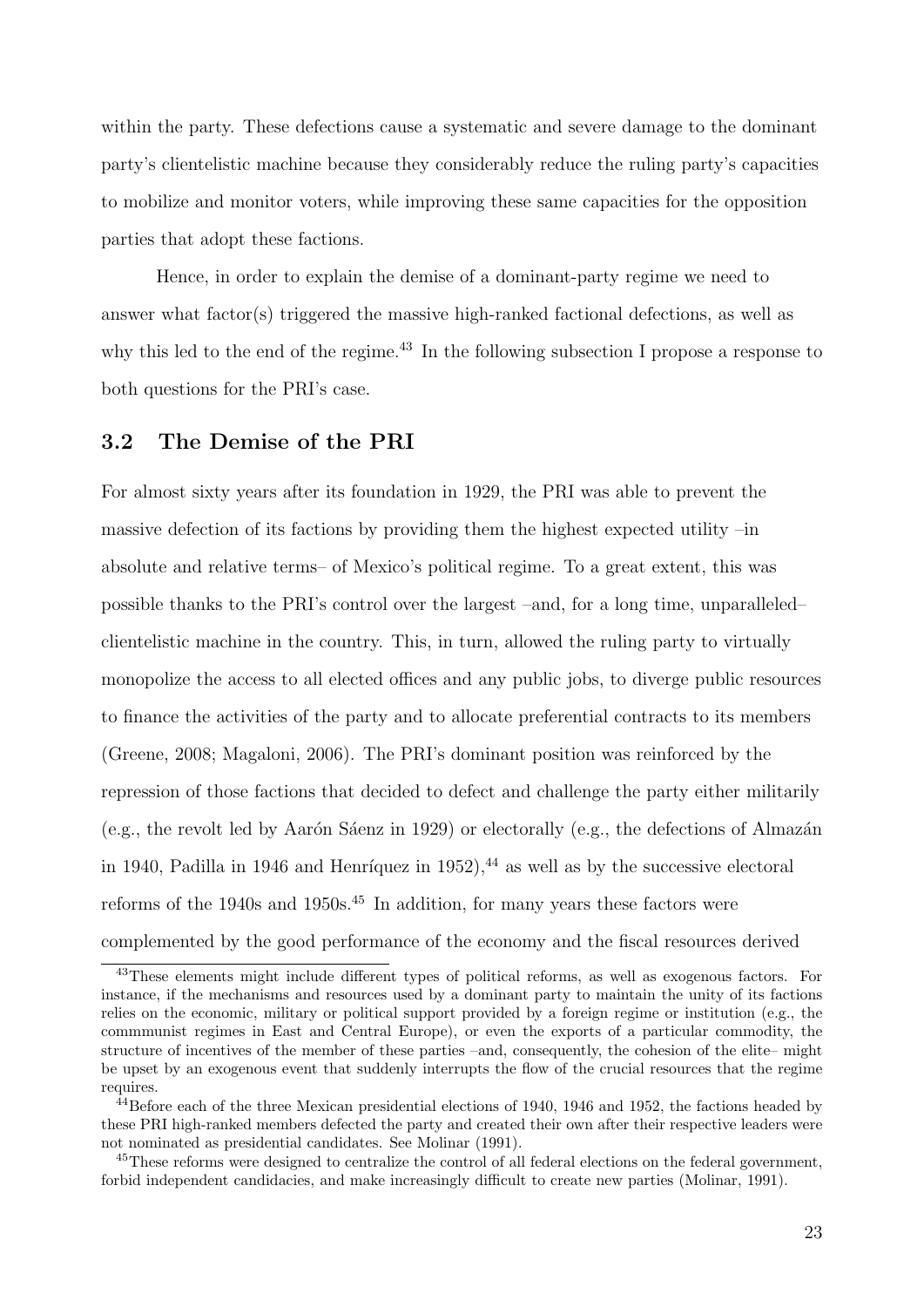from the expansion of the national oil industry in the early 1970s.<sup>46</sup>

The situation started to turn substantially more complicated for the PRI at the beginning of the 1980s. While the repeated economic crises and the progressive liberalization of the economy decreased the benefits that the dominant party could provide to its factions, these same factors raised the level of dissatisfaction that many sectors of the population had with different aspects of the PRI's long-lived regime (González and Lomelín, 2000; Greene, 2008; Loaeza, 1999; Magaloni, 2006; Teichman, 1995). In addition, the five electoral reforms implemented between 1977 and 1994 reduced the regime's capacity to commit fraud, increased the proportionality of the political system, incorporated historically marginalized political organizations and improved the electoral commission's autonomy.<sup>47</sup>

As a result of these and other factors,  $48$  the official party started to experience increasing levels of tensions and conflicts among its ranks about the distribution of these scarce resources. What is remarkable, though, is that even in the midst of this difficult and unprecedented situation, by the mid-1990s the PRI was still able to prevail as the safer bet for most of its factions and, consequently, to prevent their defection en masse. The losers of an internal nomination process or any other decisions that involved the allocation of increasingly scarce resources might have been, of course, discontent. Many of them might have even threaten to leave the ruling party. But for the large majority of the mid- and high-ranked faction leaders it still was a better strategy to remain in the PRI

<sup>46</sup>This positive and sustained economic performance also brought negative consequences for the PRI. As several authors have argued (e.g., Magaloni, 2006; Molinar and Weldon, 1990), the ruling party faced an earlier electoral decline in the most developed and urbanized regions of the country because the opposition had more economic, material and human resources to compete against the incumbent party in these territories More important, however, was that the extension and effectiveness of the PRI's clientelistic structure was significantly smaller in them (Magaloni, 2006: 70).

 $^{47}$ For a detailed description of these reforms see Becerra et al. (2000), Castellanos (1998) and Molinar and Weldon (2001).

<sup>48</sup>There were at least two other important sources of frictions within the PRI between 1988 and 1994. One is the political concessions made by the federal government to opposition parties (known as concertacesiones) in order to solve different post-electoral conflicts. These concessions include, among other things, forcing PRI candidates that had just been elected governors or mayors to either not to take office or to resign shortly thereafter (Eisenstadt, 2004). The second is the creation of the Programa Nacional de Solidaridad (PRONASOL) in December 1988, which was perceived by many Pristas as a threat to the party because it implied building a parallel territorial structure through which the federal government could articulate its social policy and mobilize political support (i.e., create a new clientelistic machine) without the participation of the traditional sectors or the PRI (González and Lomelín 2000: 608, 651; Teichman 1995: 176-83).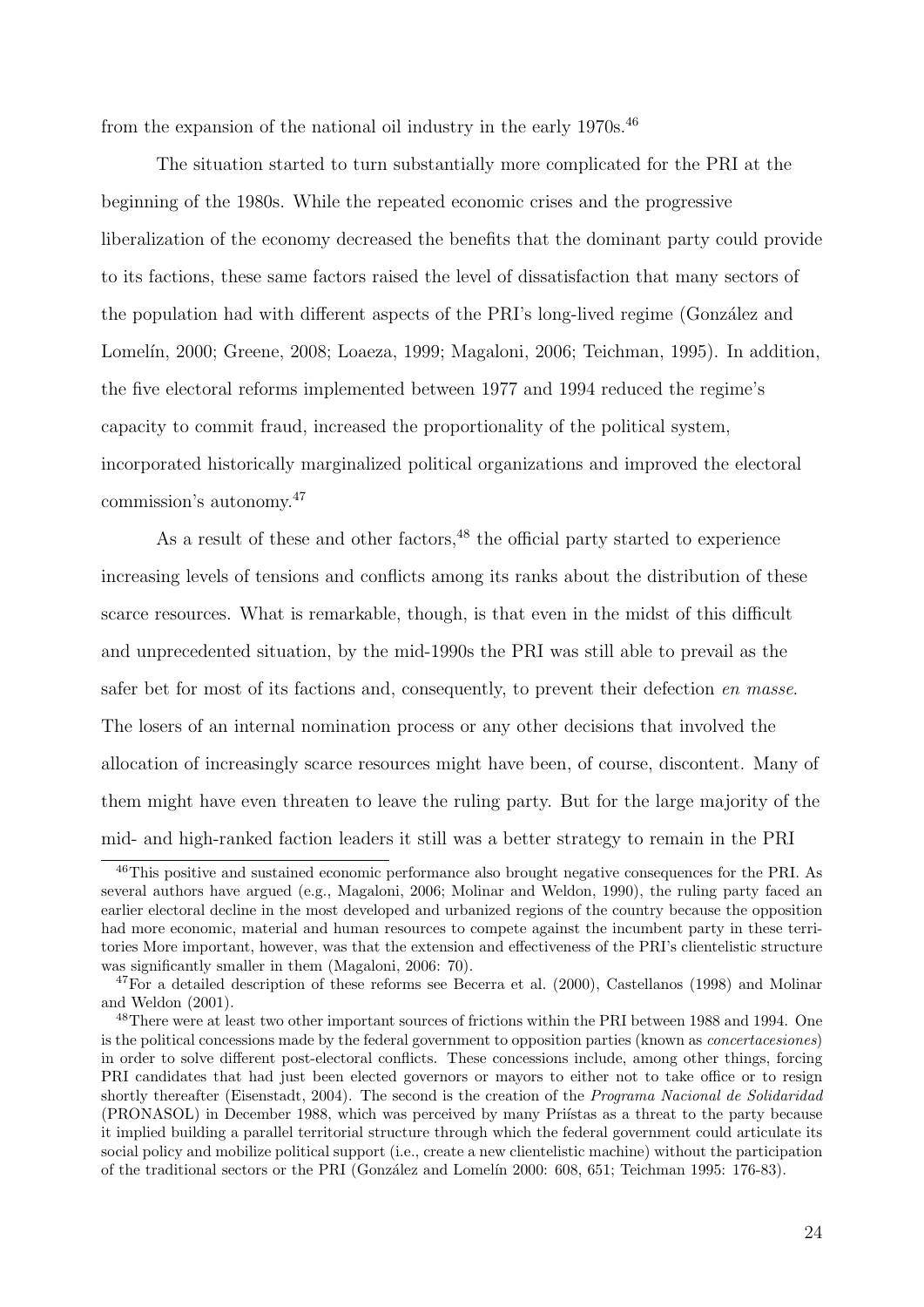rather than try to compete under an opposition party label.<sup>49</sup>

This is explained by at least three factors. First, while it is unquestionable that the successive economic crises progressively reduced the amount of resources (and expected utility) that the PRI could provide to its clientelistic machine, these shocks also decreased the level of resources that opposition parties could obtain from private donors (a very important source of resources until the mid-1990s). As a result, even after absorbing the negative consequences of this period of economic instability the PRI was still able to provide its factions an expected utility that although lower than before in absolute terms, it was still relatively larger than what other political parties could offer them. In addition, it is important to keep in mind that not all the mechanisms used by the PRI to influence the expected utility that political parties provided depended on the situation of the economy (see subsection 3.1). Second, while the bad economic performance reduced the benefits that both the PRI and the opposition parties could offer, the long-lasting ruling party was still able to maintain a tight control over some of the most important mechanisms that affected the probability (e.g., an unparalleled clientelistic machine) and costs (e.g., access to the media, repression) that determined the expected utility offered by any political organization to the factions.

Third, the gradual liberalization of the political regime that started in the late 1970s seems to have been carefully designed to maintain the relative advantage of the expected utility that the PRI could provide to its factions vis- $\alpha$ -vis other parties.<sup>50</sup> Hence, even when the political reforms adopted before 1996 improved several aspects of Mexico's electoral system (see above), by the mid-1990s the electoral market was still markedly uneven in favor of the PRI.<sup>51</sup> To illustrate the magnitude of this unbalance, the PRI spent

<sup>49</sup>For an illustrative description of the conflicts and defection threats generated by the nomination of the PRI's senatorial candidates in 1994, see Chávez (May 14, 1994).

<sup>50</sup>This strategy is not exclusive of the PRI. According to Geddes, "Hegemonic parties [. . . ] often attempt to distract opponents from their economic grievances by granting them modest political rights. Because their dominant strategy is to coopt potential opposition, single-party regimes tend to respond to crisis by granting modest increases in political participation, increasing opposition representation in the legislature, and responding to some opposition demands." (Geddes, 2004: 11).

<sup>&</sup>lt;sup>51</sup> From a similar perspective, Brinegar, Morgenstern and Nielson argue that the reforms enacted before 1996 "had reduced electoral fraud and increased representation for the opposition, but they allowed the PRI to safely remain in power because of its grip on the media [and] its massively disproportionate share of campaign expenditures" (2006: 77).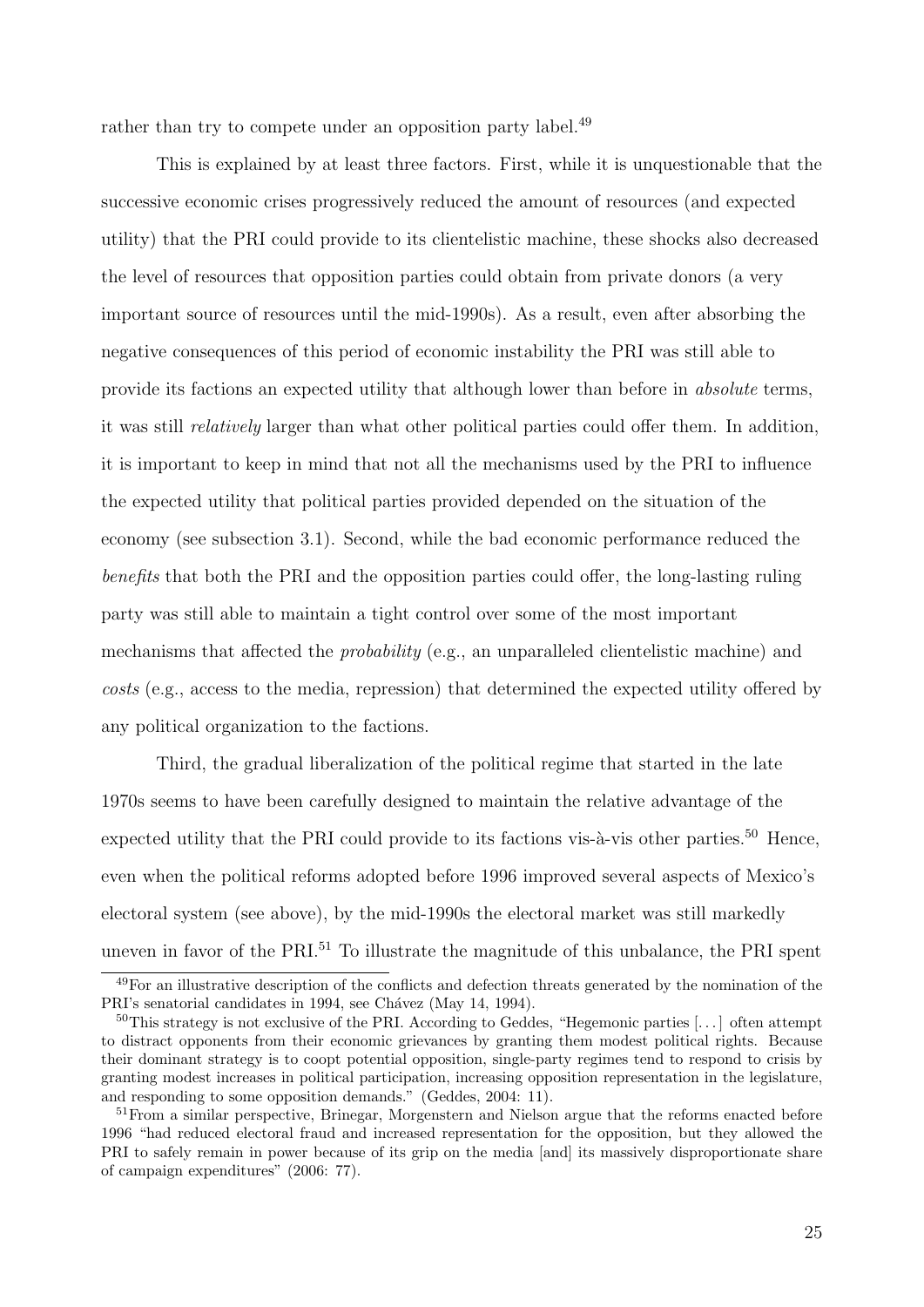between 70% and 80% of the total campaign resources used by all parties in the presidential, senatorial and federal deputy races of 1994, respectively (Becerra et al., 2000: 371-372).<sup>52</sup> Additionally, even by 1996 the public funds legally allocated to the PRI at the federal level were larger than the amount of public resources given to the two largest opposition parties combined  $(45\% \text{ vs. } 41.2\%)$ . This enormous resource advantage allowed the PRI to minimize the likelihood of a massive defection of factions and to keep control over most of the branches of its clientelistic machine.

The PRI was not completely immune to internal splits during this period, but most of the defections that took place between the early 1980s and 1995 were sporadic, geographically disperse and only involved lower order factions (i.e., at the municipal or below). One important exception is the defection led by Cuauhtémoc Cárdenas and Porfirio Muñoz Ledo, whom along other members of the so-called *Corriente Democrática* (CD) were expelled or quit the PRI by the end of 1987. Despite its profound historical relevance, this split was not motivated by a generalized change in the structure of incentives of most PRI faction leaders, as would happen after the reform of 1996, but by circumstances that only affected the interests of the CD's leaders.<sup>53</sup> Consequently, at the beginning the CD's defection only implied the migration of a relative small number of mid- and high-ranked factions from a limited number of states.<sup>54</sup> And while Cardenas was

 $52\text{As}$  was mentioned before, these figures are likely to be an underestimation because they do not include the public resources that could still be illegally diverted to favor the official party.

<sup>&</sup>lt;sup>53</sup>These circumstances included the harrasment and ostracism that Cárdenas' faction suffered in Michoacán after he finished his period as governor of the state in 1986 (Anaya, 2008), Cárdenas' failure to obtain the PRI's presidential nomination for the 1988 election, ideoligical differences with the technocrats, as well as the CD members' fear of being completely marginalized within the party by the leadership (Bruhn, 1997; Garrido, 1993; Langston, 2006; Teichman, 1995). The hypothesis that the CD's exit was motivated by factors that only affected the interests of the leaders of a small number of PRI factions is supported by two other facts. First, many of the Priístas that first formed part of the CD (e.g., Rodolfo González Guevara, Carlos Tello, Gonzálo Martínez Corbala and Silvia Hernández) stepped aside from it –and stayed in the PRI– when it became evident that this faction would inevitably have a costly confront with the party leaders (Su´arez, 2003: 119-127). Second, as Molinar and Weldon pointed out (1990: 243), the political context that prevailed immediately after the 1988 presidential elections offered an excellent opportunity to extend the PRI's fracture initiated at the end of 1987. At that time the Chamber of Deputies, also elected in 1988, was responsible for qualifying the validity of that year's controversial presidential election. For the first time in its history the PRI won less than 60% of the seats (260 out of 500) of the Lower House. This situation increased the chances for the creation of an opposition coalition that could deny the victory to Carlos Salinas with the support of some PRI defectors. However, despite the calls of the Frente Democrático Nacional (FDN) leaders –the coalition of parties that supported Cárdenas' presidential candidacy– to the "patriot Priístas" to leave the PRI and join the FDN, all the 260 PRI deputies ratified Salinas triumph.

<sup>&</sup>lt;sup>54</sup>According to Luis Javier Garrido, an scholars that has studied this fracture with detail, "The dissidents"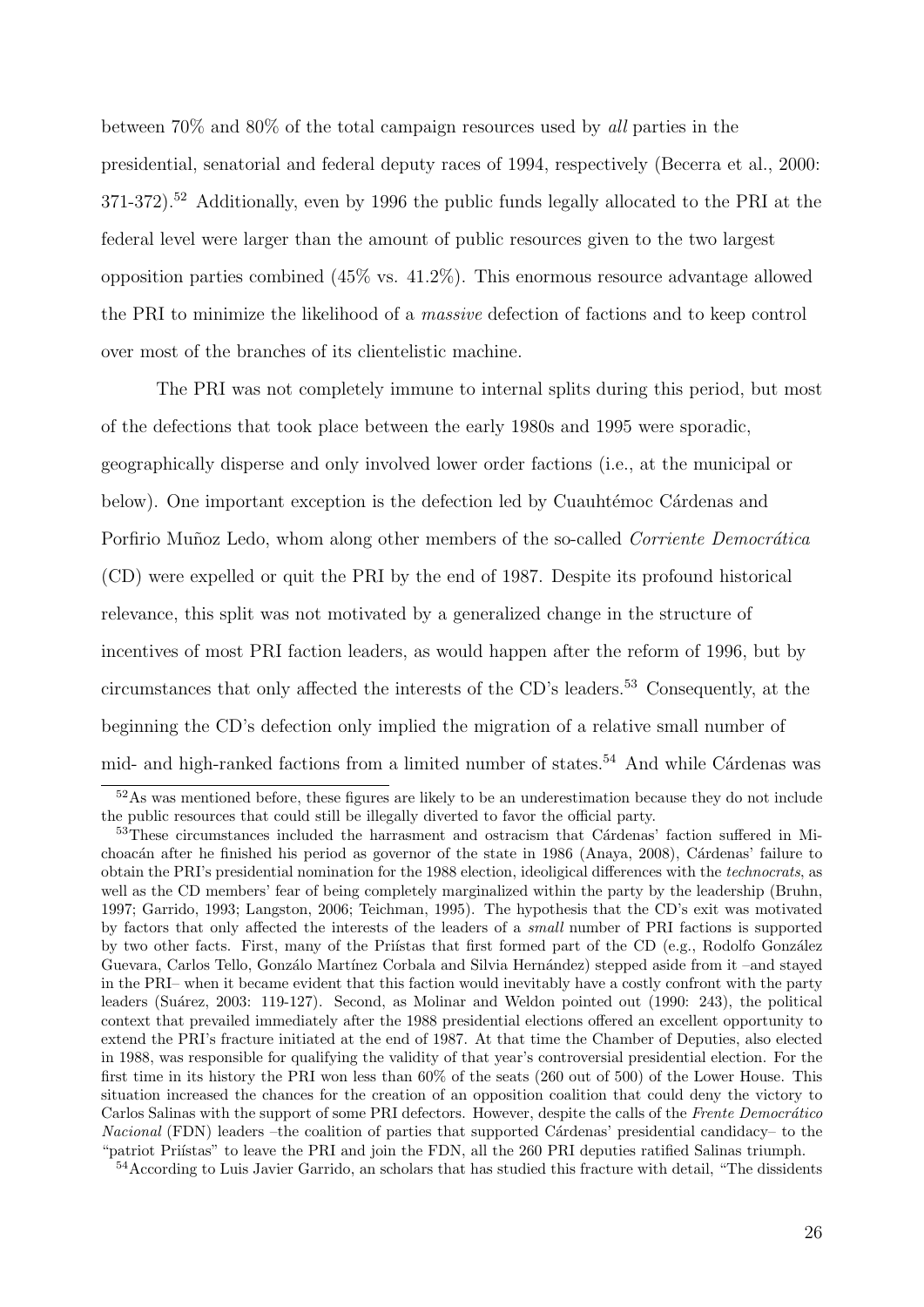able to obtain the formal or informal support of some mid- and high-ranked PRI faction leaders during the campaign (e.g., part of PEMEX's workers union), the PRI did not suffered a massive defection of these types of factions during this period.<sup>55</sup>

Equally important, many of the factional splits that the PRI experienced during this period were not permanent.<sup>56</sup> While several of the faction leaders that had informally supported Cárdenas realigned with the PRI after the election,<sup>57</sup> others were imprisoned and their factions were either disarticulated or brought back under the PRI's control.<sup>58</sup> In addition, one of Salinas' priorities since he took power was to modernize and reconstruct the PRI's clientelistic machine with programs like PRONASOL (see footnote 48). These factors explain in part the PRI's significant electoral recovery in the federal deputy elections of 1991 (it won 58.7% of the votes, 10% more than in 1988) and the drastic decline of Cárdena's coalition (from  $28.2\%$  obtained by the FDN in 1988 to  $8.3\%$  the PRD got in  $1991$ .<sup>59</sup>

The 1996 electoral reform drastically transformed the situation just described by significantly leveling the conditions of electoral competition at the federal and state level through at least five crucial institutional transformations.<sup>60</sup> First, this reform established a new formula to distribute the public resources and the media spots given by the state to political parties, allocating 30% of the total in equal shares to all parties, and the remaining 70% in a proportional way according to the results obtained by each party in

<sup>56</sup>I thank Joy Lanston for helping me realize this point.

<sup>59</sup>The left's electoral decline is also explained by the disintegration of the FDN after the 1988 election.

<sup>[</sup>i.e., Cárdenas' group] did not take with them corporate groups [from the PRI] nor important sectors of the ruling bureaucracy" (1993: 179, also see 183). Varela (1993: 219) suggests something similar.

 $55$ Bruhn (1997) and Varela (1993) propose that Cárdenas' high electoral support in 1988 is explained by his ability to capitalize the social discontent with the bad economic situation that prevailed since 1982, his capacity to attract the support of social organizations that had traditionally not participated in electoral politics, as well as the coordination of most left-wing parties behind his candidacy.

<sup>&</sup>lt;sup>57</sup>For example, Salvador Miranda Polanco and Hugo Cárdenas Avendaño defected the PRI in 1988 in order to become federal deputy and mayor candidates for the FDN. A few months later, once it became clear that Salinas would be the next president, both quitted the FDN and returned to the PRI (Reyes September 2, 1988; Betancourt November 14, 1988.)

 $58$ One example of this is the case of Joaquín Hernández Galicia, La Quina, then leader of PEMEX's workers union. After several confrontations with Salinas before and during the campaign, La Quina instructed a large part of the members of PEMEX's union to vote in favor of Cárdenas in the 1988 presidential race. In response, a few months after taking power, Salinas' government imprisoned La Quina, appointed a new and loyal union leader and started a drastic reduction of the number of PEMEX workers (Roxborough 1998: 283; Murillo 2001: 283; Teichman 1995: 175). This union remains as a close ally of the PRI until today.

<sup>60</sup>This reform included other significant modifications but I only focus on these five due to space constraints.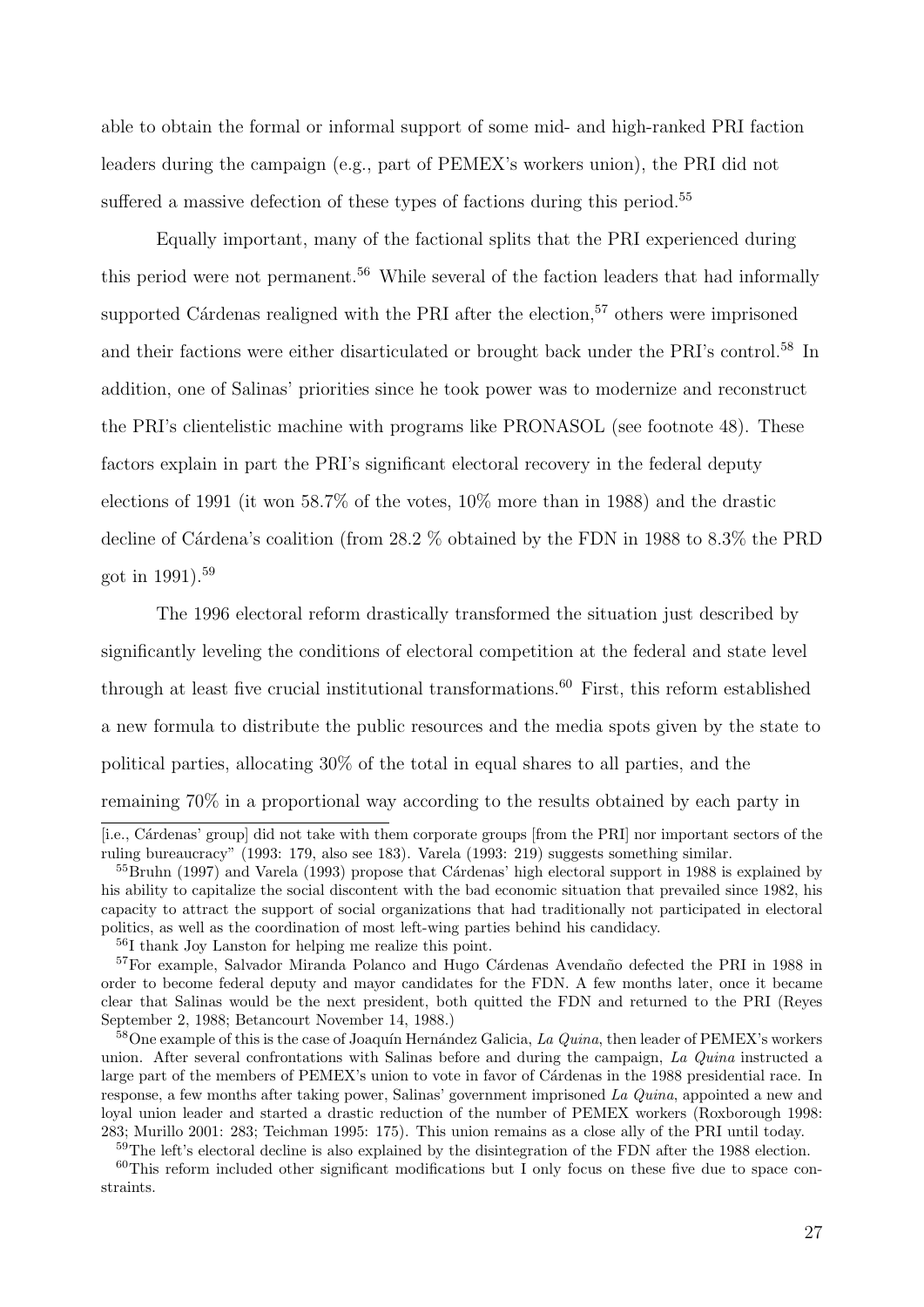the previous federal deputy election.<sup>61</sup> This new disposition had important and immediate consequences. While in the 1994 presidential election the PRI received 3.4 and 4.8 times more public resources than the PAN and the PRD, respectively, by 1997 this discrepancy had reduced to 1.6 and 2.3. By the 2000 presidential election the PAN and the PRI received the same amount of public resources (around 30% of the total), and the PRD –along with its allies– was the frontrunner of this category with 34% of the total (Becerra et al., 2000: 47).

Second, the 1996 electoral reform gave an unprecedented dominant role to public financing in all electoral campaigns. It established that the share of public resources used by political parties to finance their campaigns should always be larger than the share of private resources. In addition, the reform increased by 640% the amount of public resources allocated to political parties in 1997 if compared to the 1994 figures (Becerra et al., 2000: 46, 426).<sup>62</sup> Therefore, the 1996 reform significantly increased both the total amount of public resources legally allocated to electoral campaigns, as well as the share of resources received by each opposition party, creating much fairer conditions of electoral competition. Third, the reform significantly improved the electoral judicial system. It created the federal electoral court, the Tribunal Electoral del Poder Judicial de la Federación (TEPJF), as the highest tribunal in electoral matters, enlarged its powers<sup>63</sup> and incorporated this institution into the judiciary branch. In addition, the reform established that all the decisions adopted by the states' electoral courts could be revised and reverted, if necessary, by the TEPJF.

Fourth, one of the most relevant but least noticed aspects of this electoral reform is

 $61$ Before the reform only 10% of the public funds legally allocated to political parties were distributed in equal terms. There was no regulation about media spots.

 $62$ One of the mechanisms that allowed Mexico's president to keep a close control over the PRI was that most of the resources received by the party depended on the discretionary power of the executive. The 1996 reform ended this by institutionalizing and making transparent the source of the resources received by the PRI. According to Oscar Levín Coppel, one of the crucial reasons why the PRI agreed to support the 1996 electoral reform was precisely the fact that party would gain financial independence from the president, and that this would be defined through transparent and legal mechanisms (Albarrán, November 17, 1996). For a detailed analysis of why Zedillo proposed the 1996 reform and why the PRI approved it see Garrido de Sierra (2012).

<sup>&</sup>lt;sup>63</sup>For example, for the first time since 1917 it would be the Electoral Court, not the Chamber of Deputies, who would sanction the validity and the result of presidential elections.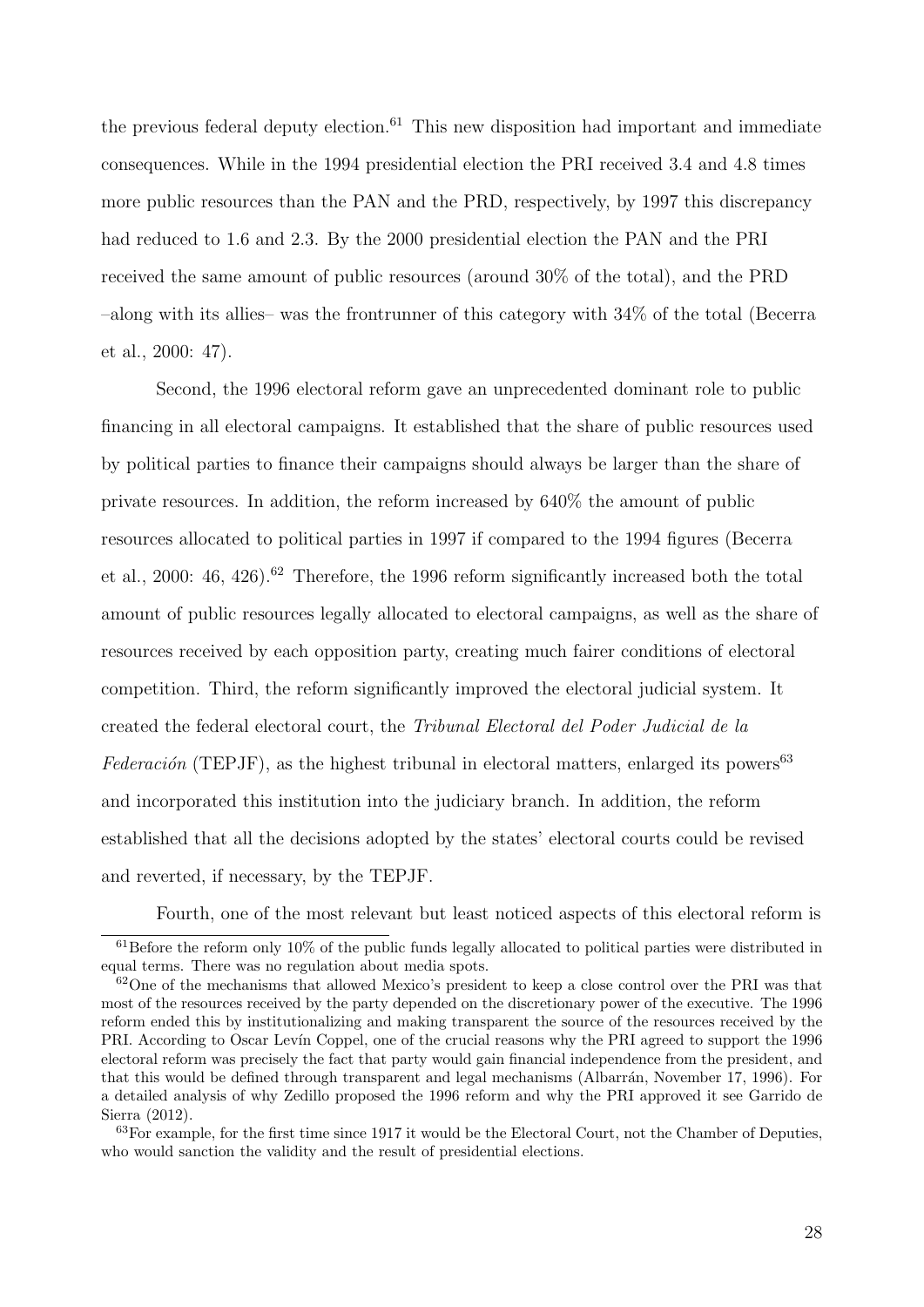the modification of section IV of article 116 of Mexico's Federal Constitution in order to require all 32 states to modify their constitutions and local electoral laws to replicate the federal electoral system.<sup>64</sup> This implied, among other things, that all states should have an autonomous electoral commissions with certain minimum characteristics, create detailed legal procedures for allowing political parties to challenge the electoral results, and particularly relevant, replicate the scheme used at the federal level to distribute public resources and media spots among political parties (Becerra et al., 2000: 452-453).<sup>65</sup> As a result, the 1996 electoral reform also leveled the conditions of electoral competition at the state level and improved the fairness of the electoral system in local elections.

Fifth, the 1996 electoral reform also generated a profound transformation of Mexico City's political system, establishing the popular election of the city's mayor and the head of each of the city's 16 sub-territorial units (delegaciones, in Spanish) for the first time in more than 70 years.<sup>66</sup> This reform carried significant negative consequences for the PRI's unity, in part because the PRD has governed Mexico City since 1997, but especially because by losing control of the capital's government the PRI lost a highly valuable source of economic, human and material resources, as well as a crucial mechanism to maintain the party's unity: the allocation of Mexico City's administration positions, contracts and resources to compensate those Pristas that might be discontent after losing an internal nomination process or a political dispute in other parts of the country.

In sum, by significantly leveling the conditions of electoral competition at the federal and state level, the 1996 reform drastically reduced the expected utility that the PRI could provide to its factions, and simultaneously increased the benefits that the opposition parties could offer to them, as well as the probability that they would be

 $64$ Given the numerous conflicts that characterized the state elections of the first half of the 1990s (Eisenstadt, 2004), this was one of the central goals for the opposition parties since the negotiations of this reform started (Becerra et al., 2000: 391).

<sup>65</sup>While some states started to improve the autonomy of their electoral commissions before the 1996 reform (Aparicio and Ley, 2008), most of them had not considered the other issues that this reform forced them to incorporate in their local laws.

 $66$ In 1928 president Alvaro Obregón replaced Mexico City's municipality system by a regency system, whose head (i.e., the *regente*) was directly appointed by –and politically responsible to– the president. The regent, in turn, appointed all the officials of the local administration (Ziccardi, 1996: 100). Mexico City's mayor was elected again for the first time in 1997 and the heads of the 16 territorial sub-units in 2000.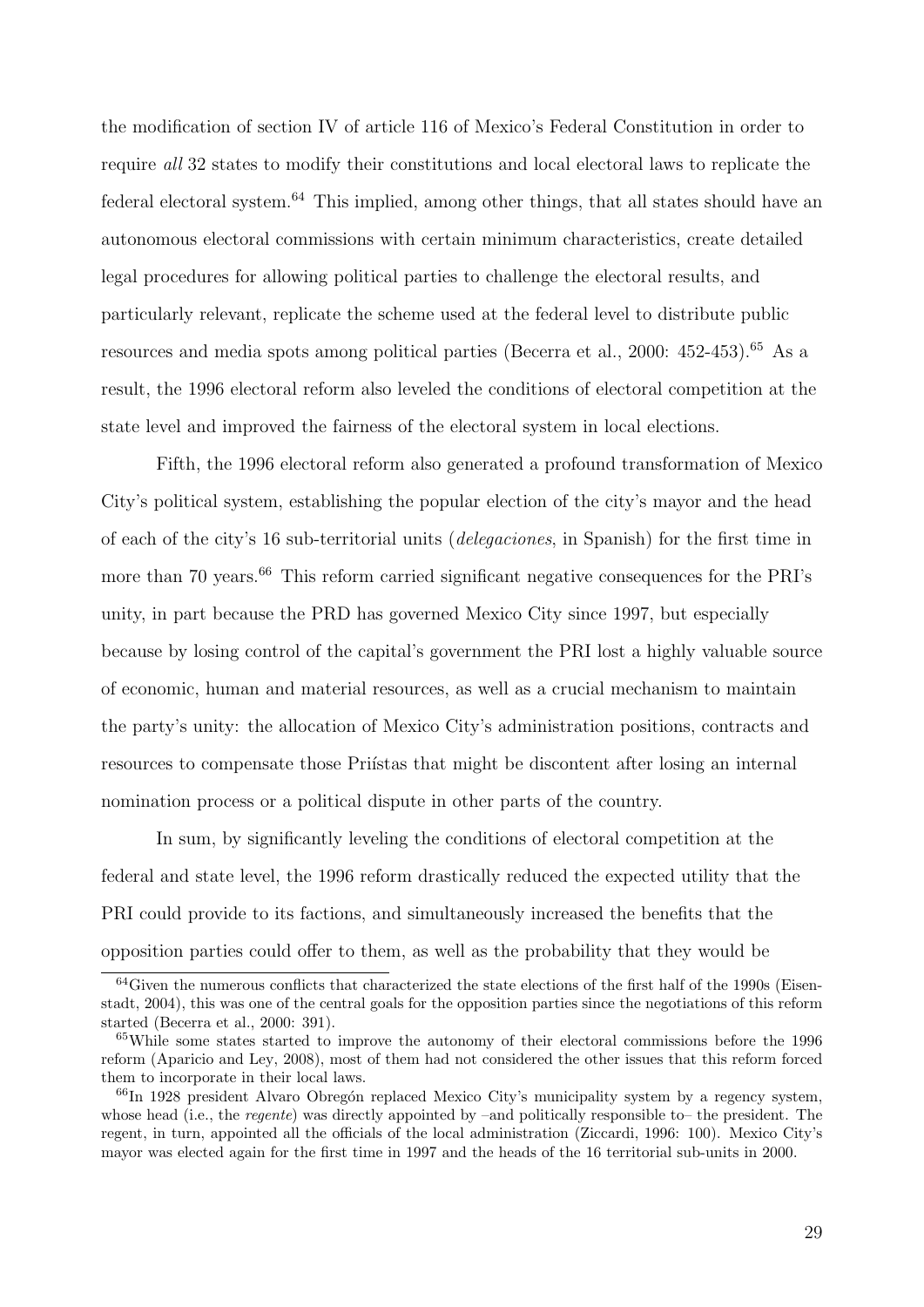provided. Hence, this reform transformed the structure incentives of many PRI faction leaders at the federal and state level by opening up the possibility of continuing their political careers in a different party with reasonably high probabilities of winning in case they did not receive the policies, nominations, resources or jobs they requested from the dominant party. This, in turn, drastically reduced the PRI's capacity to prevent massive splits.

The effects of this substantive change were felt immediately. As I describe in section 4, the defections of high-ranked Priístas and the factions under their control expanded to different states across Mexico in a short period. In most cases the splits were triggered by gubernatorial, mayoral and legislative elections because the succession of power –there is no reelection for any elected office in Mexico– forced many PRI faction leaders who were not nominated as candidates –or who knew they had little chance of being nominated– to decide whether they preferred to stay in the party or try their luck as candidates for an opposition force.

These fractures alone represented a significant blow to the PRI's electoral performance. While the PRI started to lose experienced cadres along with its huge advantage to mobilize voters, opposition parties gained professional politicians and enhanced their organizational and clientelistic machines. The consequences were significantly more serious, however, if an opposition party was able to win the gubernatorial election. By controlling the state government the opposition gained the power to cut off one of the principal sources of resources used by the PRI to sustain its local clientelistic structures, as well as the possibility of using these same resources to create their own clientelistic machines and to even co-opt groups that were former PRI members. In a short period of time the negative consequences of the massive defections triggered by the 1996 reform accumulated and eventually affected the electoral performance of the PRI at the national level. The culmination of this process was the historical defeat of this party in the 2000 presidential election.

I conclude this section addressing a potential concern about the endogeneity of my argument. It could be argued that if the electoral reform was presented and ratified by

30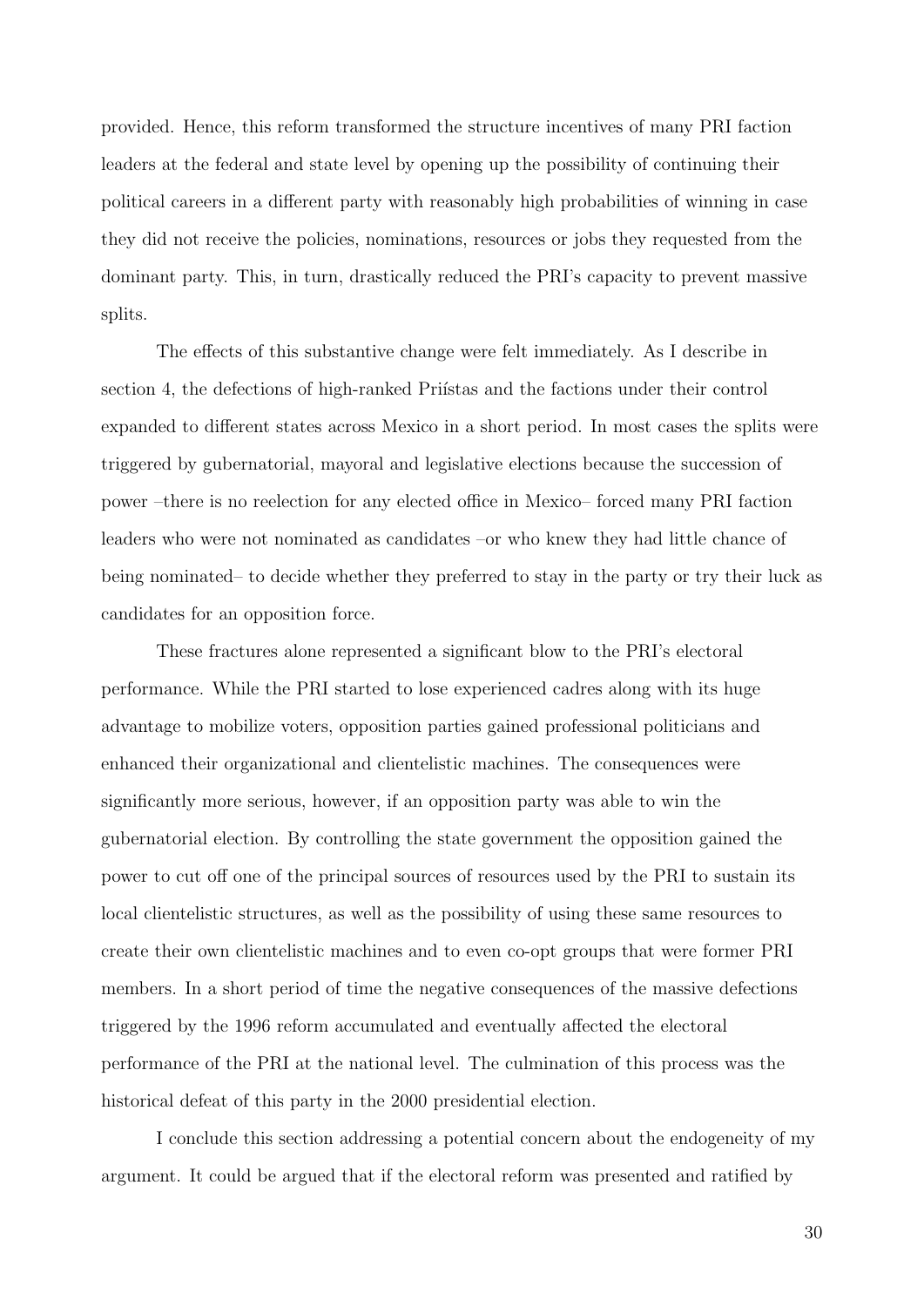those Priístas who wanted to leave the party in the first place, then the direction of the causal mechanism I presented above is actually the opposite. Several pieces of evidence indicate that this was not the case. First, the reform was proposed by president Zedillo as an effort to reduce the political instability generated by the recurrent post-electoral conflicts that characterized Mexico's local elections between 1988 and 1994, not to satisfy the demands of particular PRI factions (Zedillo's Chief of Staff, 2011: interview). Also, the most important parts of the reform (e.g., the modifications to the electoral law) were negotiated by the parties and the government at the Secretary of Interior, drastically reducing the capacity of PRI's legislators to shape the bill in their advantage.<sup>67</sup>

In the few but significant occasions in which the PRI's legislative groups modified the agreements reached at the Secretary of Interior (e.g., the level of public funds given to parties), the changes always favored the dominant party and were previously authorized by the government (Under-Secretary of Interior, 2011: interview). Furthermore, none of the high-ranked government officials or PRI leaders directly involved in the negotiation of the reform –and who could have tailored it to build their exit into an opposition party– defected the PRI during the eight years after its approval.<sup>68</sup> And many of the politicians that defected the PRI after 1996 did so only after first trying and failing to obtain a candidacy from this party or a position within a PRI government.

### 4 Statistical analysis

This section presents an empirical test of one of the central parts of the argument presented in this paper: the idea that the 1996 electoral reform drastically eroded the unity of the PRI's factions. I start by explaining how I operationalized the PRI's unity and the way the defections from the PRI increased from 1987 to 2006. Then, using different rare event logit models I test the relative power of i) the 1996 electoral reform, ii)

 $67$  For example, the final list of nominees for the General Council of the IFE was negotitated at the office of Secretary of Interior and sent to all legislative groups in the Chamber of Deputies –including the PRI– ten minutes before the deadline (Pérez et al., October 31, 1996). See also Irízar (November 3, 1996) and (November 5, 1996).

<sup>&</sup>lt;sup>68</sup>The list includes, among others, Esteban Moctezuma, Emilio Chuayffet, Arturo Núñez, María de los Angeles Moreno, Santigo Oñate, Fernando Ortiz Arana and Humberto Roque Villanueva.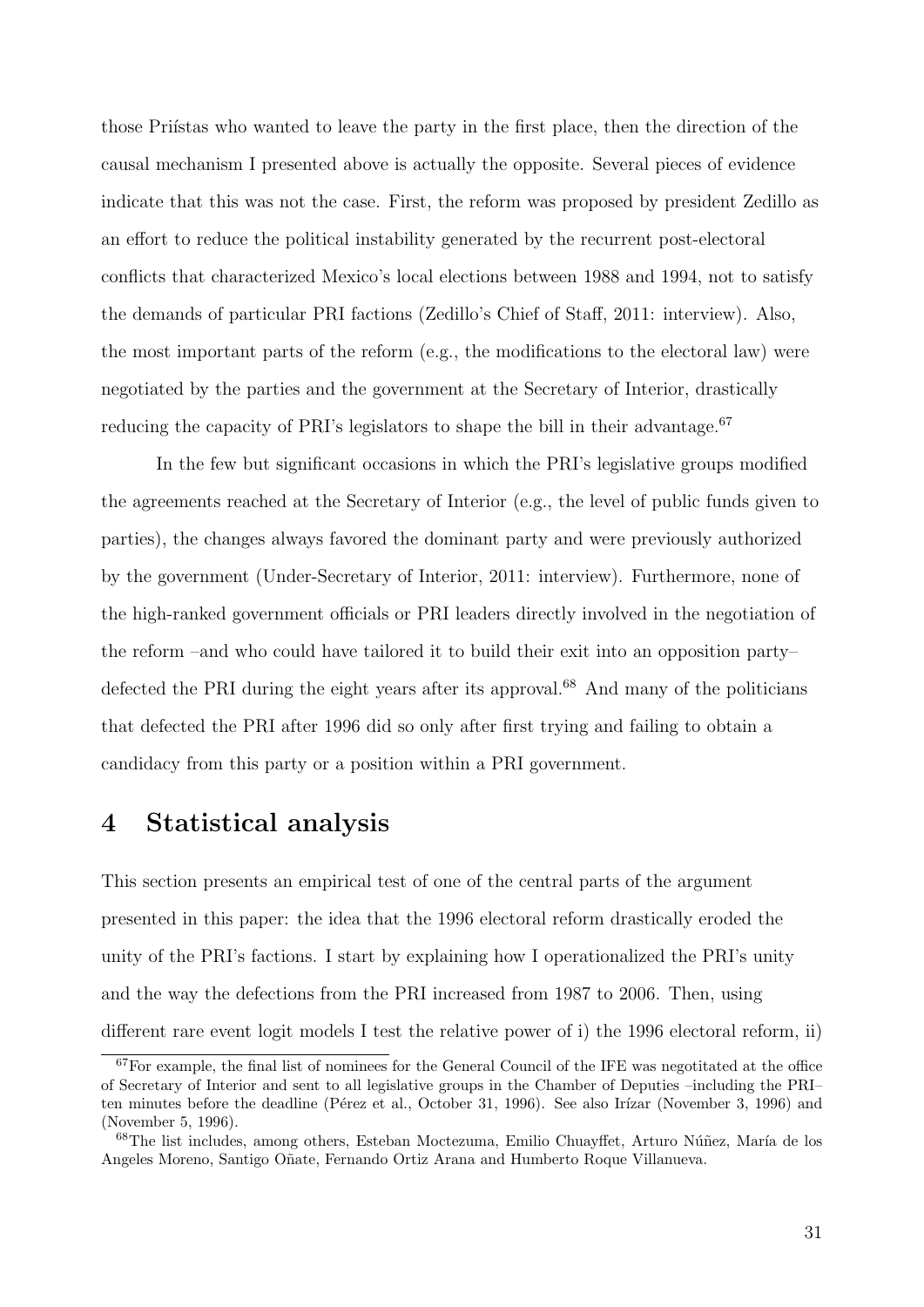the PRI's electoral support in previous elections and iii) Mexico's economic performance to explain the erosion of this party's unity.

My dependent variable is the unity of the PRI's factions. I operationalize it through a dummy variable called PRI's Defection. For each of the 112 gubernatorial elections held between 1987 and 2006 I coded whether one or more Pristas described by newspapers, articles or books<sup>69</sup> as potential contenders for the nomination for governor (in what follows I will refer to them as "PRI's contenders" for simplicity) decided to leave the PRI shortly before, during or soon after the gubernatorial candidate's selection process took place, as a response to either the procedure used or the final result of the process.<sup>70</sup> If one or more contenders did leave the PRI, the dummy variable is assigned a value of 1 and 0 otherwise.

Two reasons motivated this operationalization of the PRI's unity. First, until the late 1990s most PRI governor candidates were selected through two highly discretional and authoritarian mechanisms called "electoral conventions" and "candidacies of unity" (Langston and Díaz-Cayeros, 2003).<sup>71</sup> As a consequence, most of the Priístas that might have been interested in competing for the nomination were not allowed to formally register to participate, if there was a registration process at all. Due to the lack of a reliable official list of gubernatorial contenders for each case, I constructed it by including the names of all the Priístas mentioned by the press, articles and books as potential competitors in each state.<sup>72</sup> Second, given that all PRI members were aware of the unfair nature of the process

 $\frac{69}{10}$  for sources used to construct this database are available upon request.

<sup>&</sup>lt;sup>70</sup>The rule followed was to code as "defectors" only those contenders that left the party after publicly complaining about the "undemocratic" mechanism chosen to select the governor candidate (a common argument between those contender that left the PRI before the nomination process started) or the result of the nomination process. As it is explained with greater detail in the coding rules, available upon request, there are three exceptions to this. In Tabasco in 1988, Oaxaca in 1992 and Chiapas in 1994 a Priísta quit the party to become opposition governor candidate without making a public statement (in Tabasco's case the defector was Andres Manuel López Obrador). However, these cases were coded as "defections" because given the relatively high rank of the Priístas involved, they illustrate a fracture within the PRI's unity. In any case, this coding decision generates a bias against my argument because it increases the number of defections of PRI contenders before the 1996 reform.

 $71$  "Candidates of unity" was the name given to the candidates that, in theory, were supported by the four sectors of the party in each state branch. In practice, the nomination of most of these candidates was the result of the negotiations between the PRI's national leaders, and an imposition of the national executive committee on each state. This was the most common mechanism used to select gubernatorial candidates in the PRI until 1997, when the party started to use open primaries (Langston and Díaz-Caveros, 2003).

<sup>72</sup>In most occasions the contenders themselves made public their interest to compete for the PRI's gubernatorial candidacy. However, in some cases the names of one or more Prista were mentioned by a newspaper editorial, article or book as potential contenders, even when these politicians might not have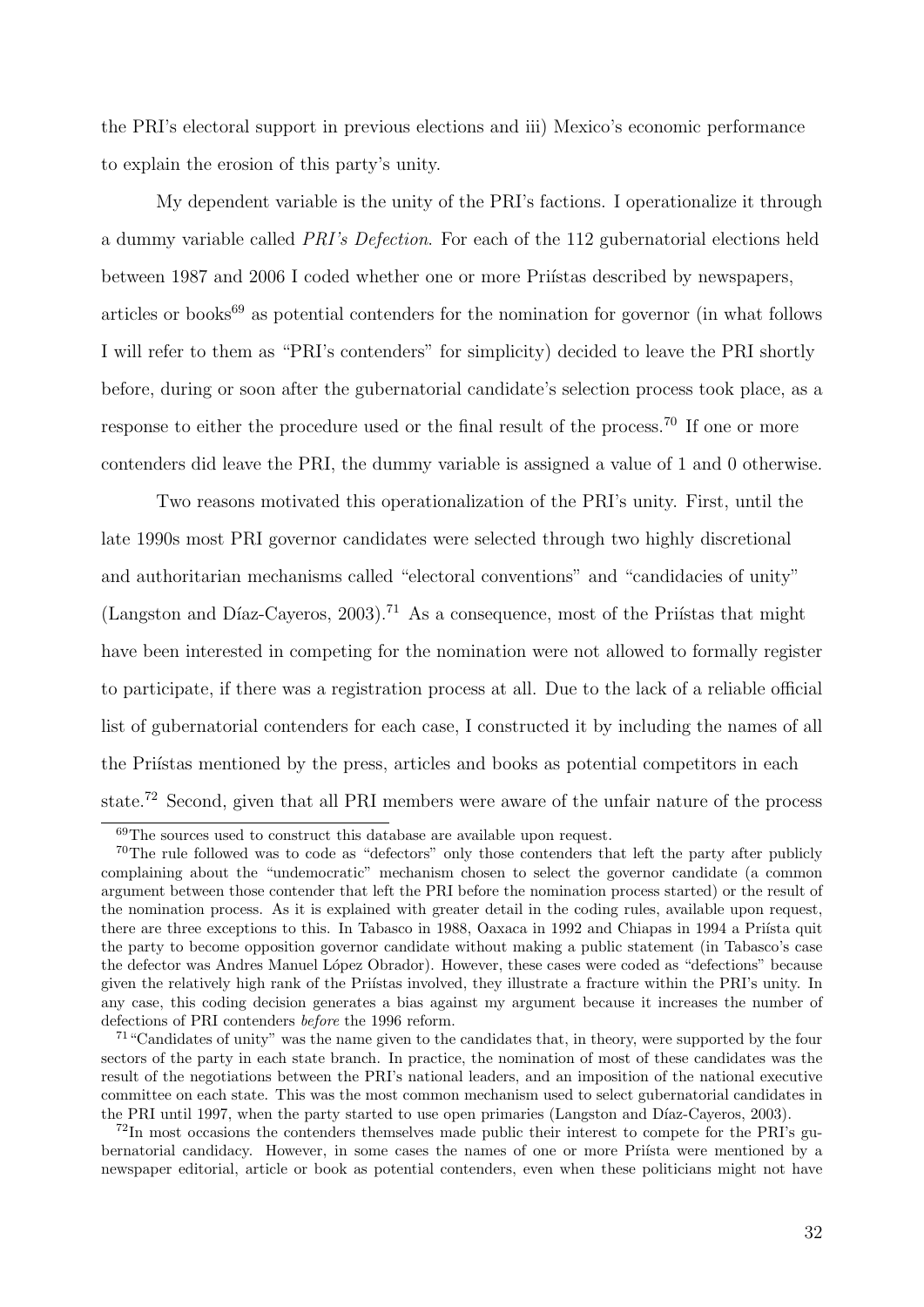used by the party to select its gubernatorial candidates, it is plausible to assume that many potential contenders might have decided to leave the PRI even before the selection process formally started because they were aware of their low chances of success. For this reason, this variable includes the defections that occurred before the gubernatorial candidate's selection started, as long as they were a response to either the procedure used or the final result of the process.

This operationalizaton of the PRI's unity has a significant advantage. It measures the frequency of defections across time of mid- and high-ranked Pristas (those located in quadrants I and II in Figure 4, which in Knight's terms would be considered state or regional caciques) exposed to a political situation (i.e., the gubernatorial nomination) in which they are forced to evaluate their alternatives, and these alternatives are greatly influenced by the existing institutional constraints. Thus, PRI's Defection offers a good estimate of how changes in the institutional framework affected the strategic decisions of the PRI's leadership over time. However, the reader should keep in mind that this variable only captures the defections related to executive successions at the state level, leaving aside the defections that might have been motivated by other political processes (including presidential, legislative and municipal's nominations).

The statistical analysis of the PRI's unity presented in this paper covers the 112 gubernatorial elections held in the 32 Mexican states –3.5 elections per state, on average– between 1987 and 2006. In 33.1% of these elections (37 out of 112) one or more of the PRI's contenders left the party shortly before, during or after the PRI's governor candidate's selection process took place.<sup>73</sup> If we analyze the percentage of defections

<sup>73</sup>In 78.4% of the occasions when the PRI suffered a defection only one contender left the party (29 out

publicly declared their intention to compete for this candidacy. The universe of PRI contenders in each election includes the names of both types of politicians. This decision could imply at least two types of bias. First, the universe of contenders might include names of Prifstas that were not actually interested in being nominated as governor candidates. This could artificially increase the universe of contenders, but it is unlikely that this would bias the measurement of the PRI's unity because I am only considering as defections those cases in which a contender quit the PRI as a response to the gubernatorial's candidate selection process (see footnote 70). This, in turn, significantly limits the universe of defectors to those that were actually interested in the governor nomination. In addition, it is also possible that one of the actual contenders was not mentioned in the newspapers and, therefore, was not included in the database. If this is the case, and this Priísta happened to leave the PRI as a response to the gubernatorial candidate selection process, the measurement of the PRI's unity would be biased. However, this is also an improbable case because the defection of Priístas was –and still is– attractive material for the media, and therefore it is likely that it would have been reported in any of the sources consulted.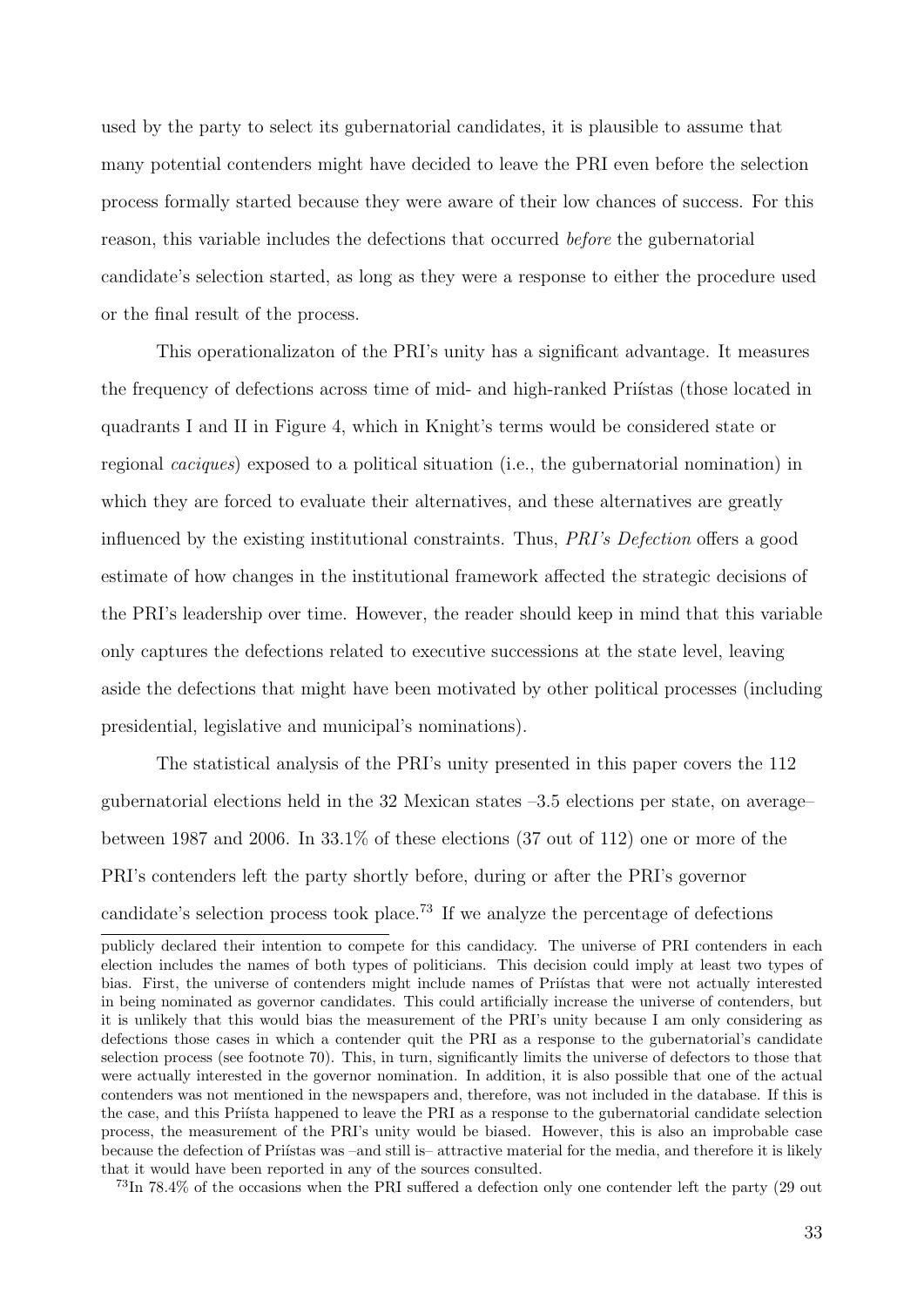before and after the electoral reform of 1996, we observe that while from 1987 to 1995 (there were no governor elections in 1996) the share of states in which one or more PRI contenders left the party was  $12.8\%$  (6 out of 47 elections),<sup>74</sup> this percentage increased to 47.7% (31 out of 65 elections) in the period 1997-2006. A reasonable concern could be that the significant jump in the percentage of defections in this second period is driven by the PRI's historic defeat in the 2000 presidential election, rather than the 1996 electoral reform. However, the share of gubernatorial elections in which one or more PRI contenders left the party between 1997 and 2000 is almost equally high: 43.3% (13 out of 30 elections). An alternative way to dimension these figures is to consider the fact that 83.8% (31 out of 37) of the state elections in which one or more PRI contenders left the party between 1987 and 2006 took place after 1996. And if we limit the analysis only to the period 1987-2000, 68.4% (13 out of 19) of the splits occurred between 1996 and 2000.

Figure 5 offers a picture of the evolution of the PRI's defections over time. While the height of each bar represents the total number of gubernatorial elections held each year, the black area illustrates in how many of these elections one or more PRI contenders left the party and the grey area describes the number of elections in which not contender split. Consistent with the results previously described, this figure shows that the PRI experienced a significant increase of defections after 1996. Before the electoral reform the PRI never suffered a defection in more than two states in a single year, and in three years (1987, 1989 and 1995) the party suffered no defections at all. However, from 1997 on the PRI experienced a defection in at least two of the states that held elections every year, and in five of the nine years between 1997 and 2006 the PRI suffered a defection in four or more of the states that had a governor election.

It is also relevant to highlight that the PRI only suffered one defection between 1987 and 1989, period in which Cárdenas' faction left the PRI and created the PRD.

of 37). In 16.2% of the cases two contenders left the dominant party and in the remaining 5.4% of the cases three contenders split.

<sup>74</sup>If the defections in Tabasco in 1988, Oaxaca in 1992 and Chiapas in 1994 are dropped from the analysis (see footnote 70), the percentage of states in which one or more PRI contenders left the party between 1987 and 1995 decreases to 6.8% (3 out of 44 elections). This would also reduce the defection frequencies before 1996 shown in Figure 5.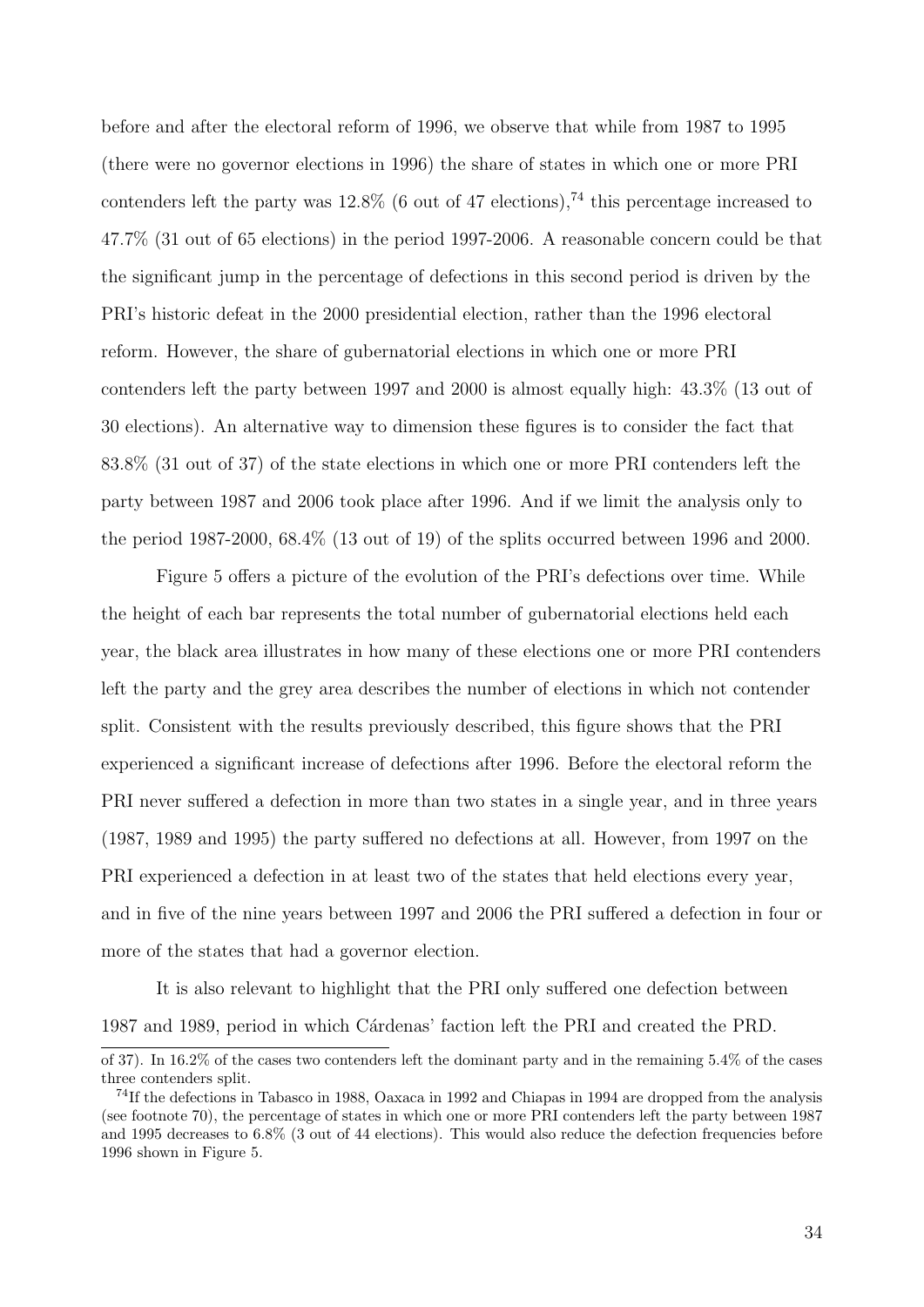

Figure 5: Defections of PRI's Gubernatorial Contenders, 1987-2006

Similarly, the PRI only suffered one defection between 1994 and 1995, a period marked by successive political and economic crises (e.g., the emergence of the EZLN; the murder of Luis Donaldo Colosio, the PRI's presidential candidate; the Peso Crisis).

In geographic terms, the 37 elections in which one or more PRI gubernatorial contenders left the party took place in 25 out of the 32 Mexican states,<sup>75</sup> and 10 of these 25 states experienced defections in two or more gubernatorial elections.<sup>76</sup> While the six defections registered between 1987 and 1995 concentrated in an equal number of states, this phenomenon spread across the country after the 1996 electoral reform: 13 states experienced this type of defections between 1996 and 2000, and this figure jumps to 24 during the period 1996-2006. Hence, the number of states in which one or more high-ranked Princistas defected the party as a response to the nomination process of the gubernatorial candidate was twice higher in the period 1996-2000 than in 1987-1995, and

The seven states in which the PRI did not suffer a split as a result of the gubernatorial nomination process are Chihuahua, Coahuila, Distrito Federal, Guanajuato, Hidalgo, Puebla and Yucatán.

These states are Baja Californa Sur (1993, 1999), Campeche (1991, 1997), Colima (1997, 2003), Chiapas (1994, 2000, 2003), Guerrero (1999, 2005), Quintana Roo (1999, 2005), San Luis Potos´ı (1991, 2003), Tabasco (2000, 2006), Tamaulipas (1998, 2004) and Tlaxcala (1998, 2004).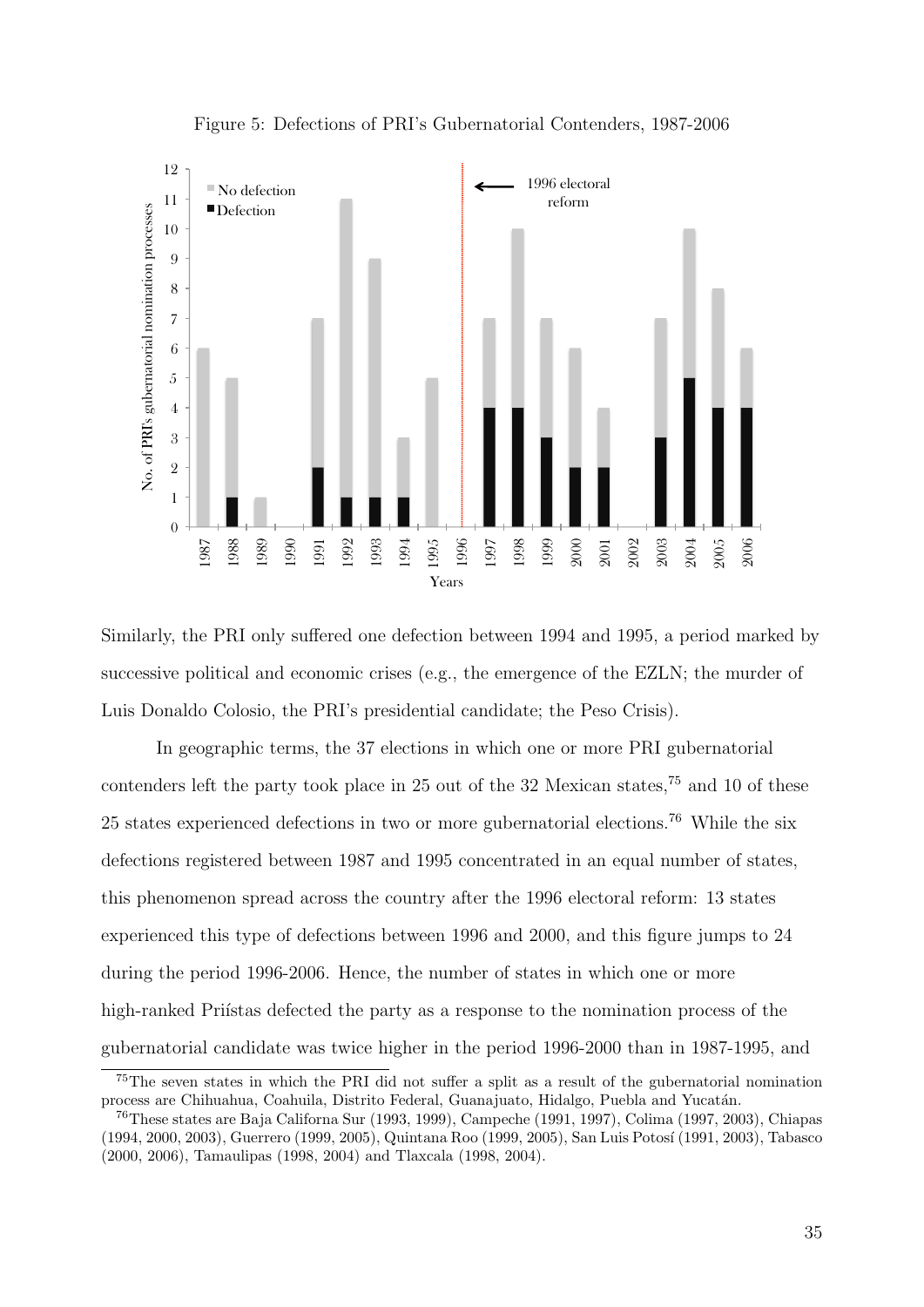five times higher if we consider the period 1996-2006.

The evidence presented so far indicates that the number of gubernatorial elections in which one or more PRI members defected the party substantially increased after the 1996 electoral reform. However, it still needs to be demonstrated that this sudden rise in defections was produced by this political reform, rather than being the result of the strategic response adopted by many Priístas after realizing that the electoral performance of their party had decreased in the previous elections (Greene 2008; Langston and Díaz-Cayeros 2003; Magaloni 2006), and/or that the declining economic performance would negatively affect the vote for the PRI.

In order to test the explanatory power of each of these three possibilities, I use different logit models with PRI's Defection as the dependent variable. In particular, I use the "rare events logit" estimator proposed by King and Zeng (2001) in order to correct for the potential bias that the relative small sample used could have on the coefficients.<sup>77</sup> Tables 1 and 2 present the same six model specifications. The difference is that while the models included in Table 1 consider all the state year observations available, the models in Table 2 were calculated using only the state year observations up to 2000. Thus, the models included in this last table allow us to test the effect of the 1996 electoral reform before the PRI lost the presidency.

I operationalize the main explanatory variable, the 1996 electoral reform, in three ways. First, I use a variable called *PRI's Share Public Funds*, which measures the share of total public resources legally allocated by IFE, Mexicos electoral commission, to the PRI every year between 1991 and 2006.<sup>78</sup> Second, *PRI's Margin Public Funds* measures the difference between the percentage of public funds received by the PRI and the second party with more public funds (always the PAN) between 1991 and 2006.<sup>79</sup> Finally, I use 1996 electoral reform, a dummy variable that assigns a 1 to all the observations that

<sup>77</sup>The results are similar if the normal logit estimator is used. These models are available upon request. <sup>78</sup>The data is only available from 1991 on because IFE was created in 1990.

<sup>79</sup>Neither PRI's Share Public Funds nor PRI's Margin Public Funds are lagged one year because, first, the formula used to assign these resources was known by all party members before the beginning of each year, and, second, the electoral commission allocated these resources during the first two weeks of January of the corresponding year.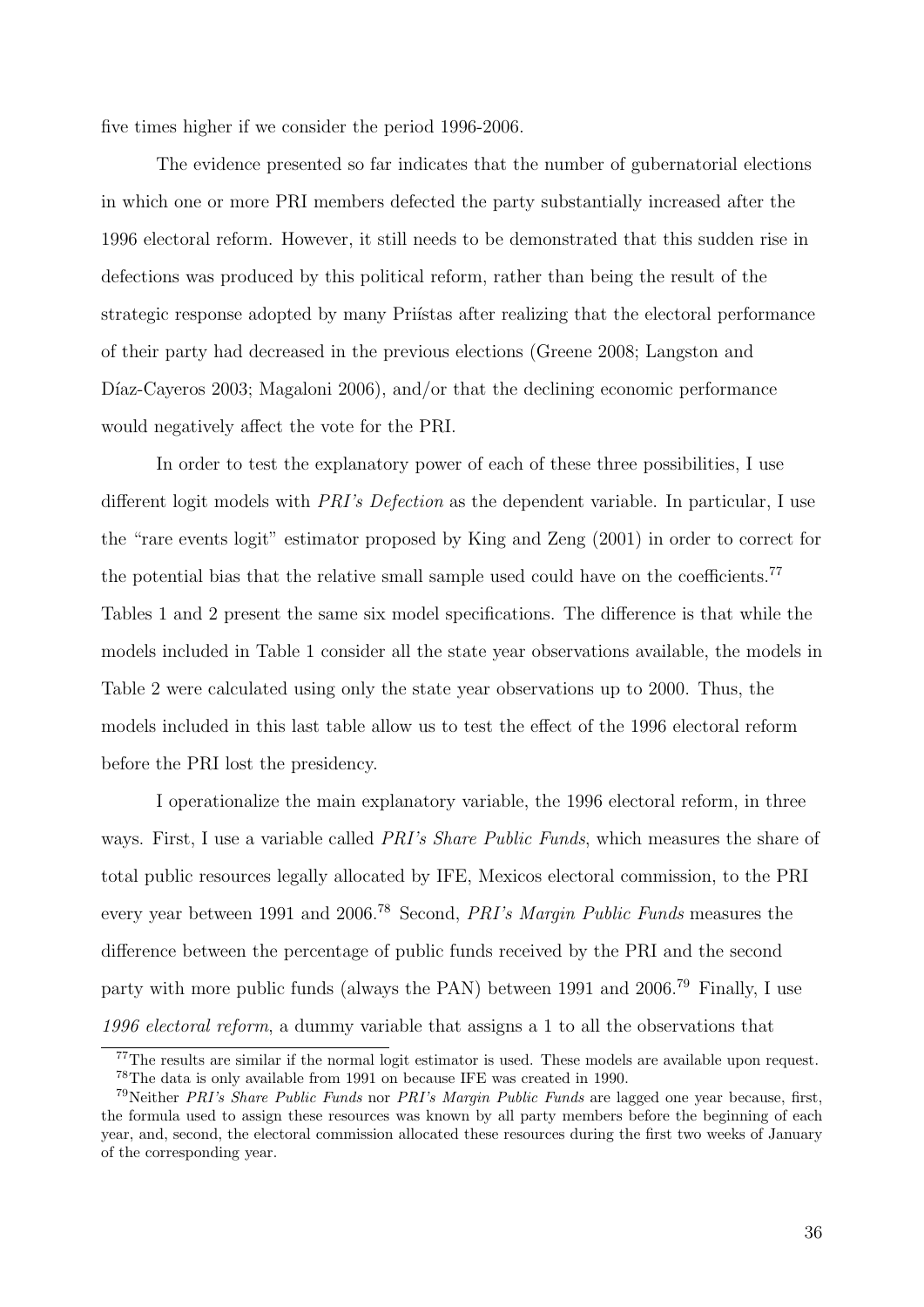occurred after 1996 and 0 otherwise. Thus, while the first two operationalizations measure in a different way one of the key elements modified by the 1996 reform (i.e., the allocation of public resources among political parties), $80$  the third option aims to capture other important components of the reform that are not considered by the previous alternatives.

Economic Growth measures the yearly change of Mexico's Gross Domestic Product per capita in constant prices. This variable is lagged one year to reduce problems of endogeneity or reverse causation.<sup>81</sup> *PRI's Previous Electoral Results* is measured using the share of votes obtained by this party in each state in the federal deputy election(s) held immediately before the corresponding gubernatorial election.<sup>82</sup> Marginalization is included as a control variable for the level of socioeconomic development in each state. This variable is measured using the Marginalization index constructed by Mexico's National Population Council (CONAPO) every five years. This index measures the intensity of the socioeconomic deprivation in each state combining nine variables related with four structural dimensions: education, housing, monetary earnings and distribution of the population. The values of this index go from -3 to 3, where higher values indicate greater poverty in the state.<sup>83</sup>

Given that in some states the PRI suffered defections in two or more consecutive gubernatorial elections, and previous defections might increase the chances of future defections, I also include a lagged version of PRI's Defection (i.e., the dependent variable)

<sup>80</sup>While the PRI received 49.4% of public funds legally allocated in 1994, by 1997 –only a few months after the 1996 reform was approved– this figure was 42.3% and in 2000 it was 30%. Similarly, while the PRI's margin of public funds was 35% in 1994, it dropped to 17.3% in 1997 and by 2000 it was 7.5% (-3.9% if we consider the funds of the PVEM, the PAN's ally in that election).

<sup>&</sup>lt;sup>81</sup>The results presented in Tables 1 and 2 remain the same if *Economic Growth* is not lagged, if it is lagged two or three years, or if instead of the yearly change we consider a four, five or six moving average change in GDP per capita. All these additional results are available upon request.

 $82$ The results do not change if the PRI's *margin* of votes –instead of the *share*– is used to measure this party's previous electoral results (see the Appendix). Furthermore, I also analyzed the effect of the PRI's previous electoral results using the share and margin of votes won by this party in the senatorial, presidential, gubernatorial and state deputy elections held before the corresponding governor election. The coefficients of these alternative measurements have the same sign but smaller magnitude than the ones obtained using the federal deputy data. These results are available upon request.

 $83\text{As}$  a robustness check, in the Appendix I show the results using the Log Imputed Gross State Product per Capita. The results remain the same. I did not use this variable as the main measurement of each state's socioeconomic level because Mexico's Census Bureau (INEGI) only publishes data for this variable for the period 1993-2006. Thus, I had to replace the missing observations (i.e.,1987-1992) with imputed values generated using Amelia (Honaker et al., 2010), after averaging the values obtained in ten imputations. The diagnostic plots of this imputation are available upon request.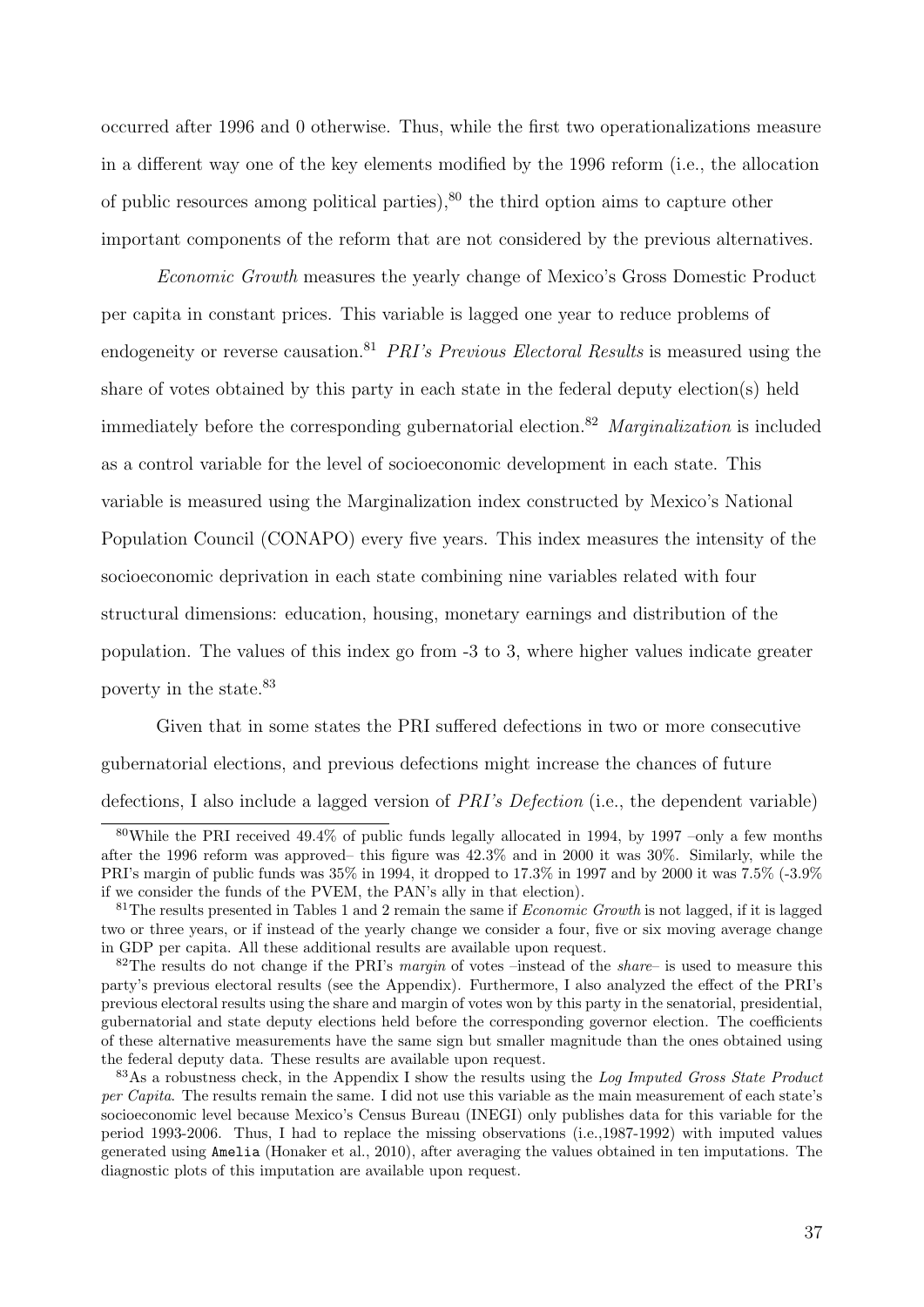to control for this potential temporal correlation. Finally, in order to control for regionspecific factors (i.e., history, culture) that might affect the likelihood of a defection from the PRI but cannot be directly measured, in Models 2, 4 and 6 of each table I use a dummy variable for each region<sup>84</sup> as quasi-fixed effects estimator.<sup>85</sup>

The results in both tables consistently show that the three alternative measurements of the 1996 electoral reform have a substantive effect and are statistically significant at 5% or better. The negative sign of PRI's Share Public Funds and PRI's Margin Public Funds indicates that the probability that a contender defects the PRI increases as the share and margin of public resources allocated to this party decreases. Likewise, the positive sign of 1996 Electoral Reform suggests that the likelihood that a contender splits from the PRI increases after the reform is approved.

Using the results of Models 1 and 5 in Table 2, Figure 6 shows the predicted probability of a PRI contender defecting the party for different levels of PRI's Share Public Funds (left panel), as well as before and after the 1996 Electoral Reform was approved (right panel).<sup>86</sup> In the case of Model 1, the predicted probability that a contender defected the PRI in 1996, when the party was allocated 45% of all legal public

<sup>84</sup>The regions used are as follows. North: Baja California, Baja California Sur, Coahuila, Chihuahua, Durango, Nayarit, Nuevo León, San Luis Potosí, Sinaloa, Sonora, Tamaulipas, Zacatecas; Center: Distrito Federal, Hidalgo, México, Morelos, Puebla, Tlaxcala; Bajo: Aguascalientes, Colima, Querétaro, Guanajuato, Jalisco, Michoacán; South: Chiapas, Campeche, Guerrero, Oaxaca, Quintana Roo, Tabasco, Veracruz, Yucatán.

<sup>&</sup>lt;sup>85</sup>State fixed-effects estimators cannot be used to analyze this data because some states did not suffer a defection. As a result, the state-dummy and *PRI's Defection* would covary a 100%.

<sup>86</sup>The rest of the variables were hold at their mean value to make these calculations.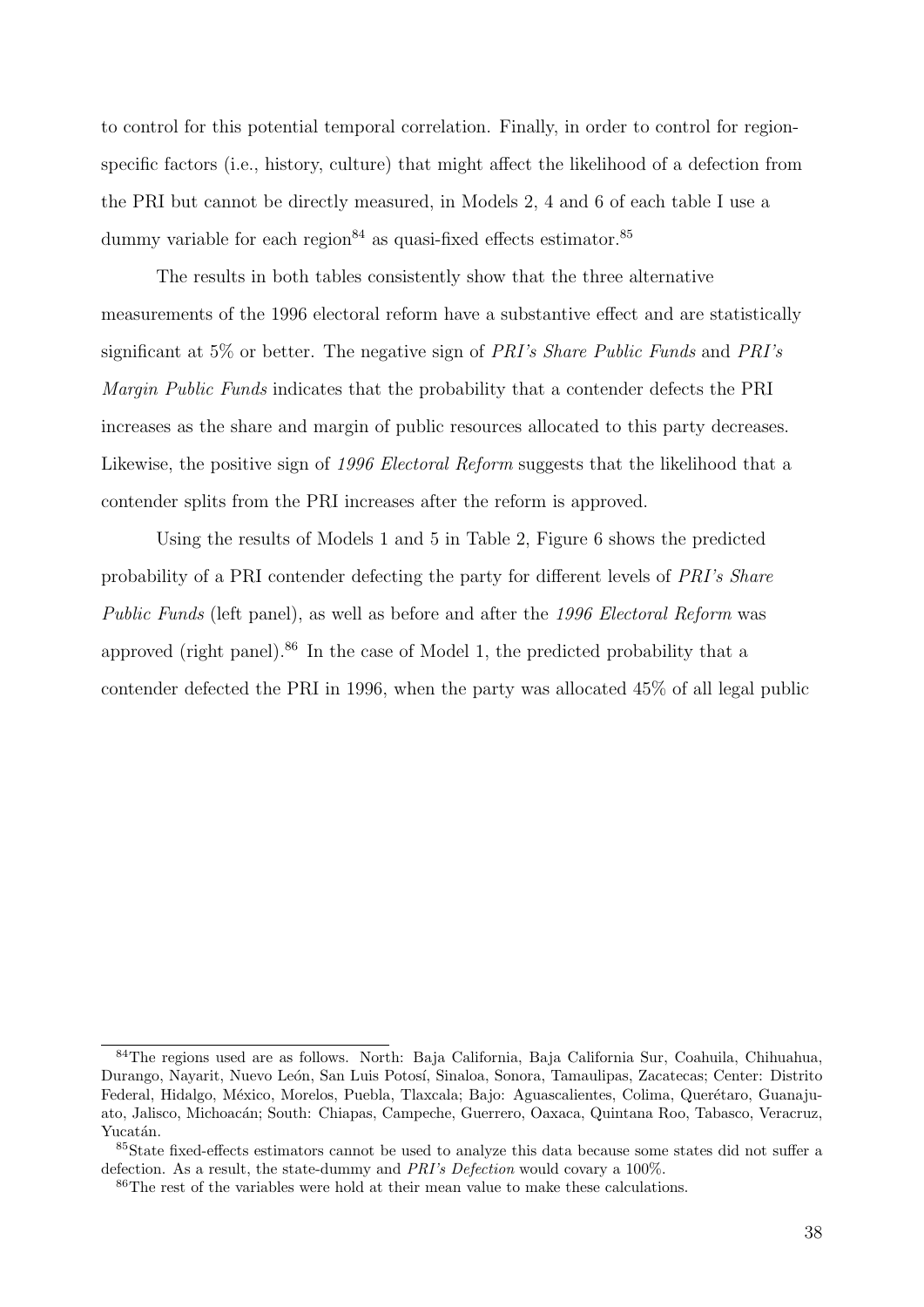| Dependent Variable: PRI's Defection |             |            |             |             |            |            |
|-------------------------------------|-------------|------------|-------------|-------------|------------|------------|
|                                     | Model 1     | Model 2    | Model 3     | Model 4     | Model 5    | Model 6    |
|                                     | $(91-06)$   | $(91-06)$  | $(91-06)$   | $(91-06)$   | $(87-06)$  | $(87-06)$  |
| <b>PRI's Share Public Funds</b>     | $-0.144***$ | $-0.127**$ |             |             |            |            |
|                                     | (0.051)     | (0.051)    |             |             |            |            |
| PRI's Margin Public Funds           |             |            | $-0.106***$ | $-0.096***$ |            |            |
|                                     |             |            | (0.034)     | (0.035)     |            |            |
| 1996 Electoral Reform               |             |            |             |             | $2.619***$ | $2.420***$ |
|                                     |             |            |             |             | (0.828)    | (0.809)    |
| Economic Growth (lagged)            | 0.015       | $-0.003$   | 0.016       | $-0.001$    | 0.022      | 0.012      |
|                                     | (0.103)     | (0.102)    | (0.104)     | (0.103)     | (0.081)    | (0.080)    |
| <b>PRI's Past Electoral Results</b> | 4.866       | 3.328      | $6.080*$    | 4.739       | 3.697      | 2.414      |
|                                     | (3.119)     | (3.284)    | (3.294)     | (3.461)     | (2.630)    | (2.708)    |
| Marginalization                     | 0.211       | 0.074      | 0.203       | 0.046       | 0.263      | 0.088      |
|                                     | (0.232)     | (0.293)    | (0.234)     | (0.298)     | (0.229)    | (0.286)    |
| Lagged PRI's Defection              | $-0.087$    | $-0.300$   | $-0.140$    | $-0.341$    | $-0.036$   | $-0.285$   |
|                                     | (0.556)     | (0.563)    | (0.564)     | (0.572)     | (0.553)    | (0.568)    |
| Constant                            | $2.317**$   | $3.068**$  | $-2.208$    | $-1.027$    | $-4.353**$ | $-2.864$   |
|                                     | (1.135)     | (1.299)    | (1.393)     | (1.617)     | (1.866)    | (1.995)    |
| Region Fixed Effects                | No          | Yes        | No          | Yes         | No         | Yes        |
| N                                   | 100         | 100        | 100         | 100         | 112        | 112        |
| Log likelihood                      | $-58.220$   | $-57.055$  | $-56.904$   | $-55.848$   | $-60.118$  | $-58.492$  |
| AIC                                 | 128.440     | 132.110    | 125.809     | 129.697     | 132.236    | 134.984    |

Table 1: Rare Events Logit Models, Including Observations Up to 2006

Standard errors in parentheses.

 $***p < .01; **p < .05; *p < .1$ 

### Table 2: Rare Events Logit Models, Including Observations Up to 2000

Dependent Variable: PRI's Defection

|                                     | Model 1               | Model 2               | Model 3               | Model 4               | Model 5               | Model 6              |
|-------------------------------------|-----------------------|-----------------------|-----------------------|-----------------------|-----------------------|----------------------|
|                                     | $(91-00)$             | $(91-00)$             | $(91-00)$             | $(91-00)$             | $(87-00)$             | $(87-00)$            |
| <b>PRI's Share Public Funds</b>     | $-0.174**$<br>(0.076) | $-0.152**$<br>(0.075) |                       |                       |                       |                      |
| PRI's Margin Public Funds           |                       |                       | $-0.168**$<br>(0.065) | $-0.151**$<br>(0.063) |                       |                      |
| 1996 Electoral Reform               |                       |                       |                       |                       | $3.129***$<br>(1.175) | $2.752**$<br>(1.122) |
| Economic Growth (lagged)            | 0.129                 | 0.131                 | $-0.072$              | $-0.046$              | 0.161                 | 0.179                |
|                                     | (0.230)               | (0.242)               | (0.257)               | (0.265)               | (0.148)               | (0.162)              |
| <b>PRI's Past Electoral Results</b> | $9.299**$             | 7.364                 | $12.679**$            | $10.654*$             | $9.792**$             | 7.719                |
|                                     | (4.643)               | (4.819)               | (5.505)               | (5.555)               | (4.736)               | (4.708)              |
| Marginalization                     | 0.182                 | 0.016                 | 0.139                 | $-0.007$              | 0.181                 | $-0.101$             |
|                                     | (0.310)               | (0.381)               | (0.316)               | (0.390)               | (0.301)               | (0.382)              |
| Lagged PRI's Defection              | 0.432                 | 0.106                 | 0.212                 | $-0.111$              | 0.281                 | $-0.083$             |
|                                     | (0.936)               | (0.921)               | (0.964)               | (0.956)               | (0.976)               | (0.997)              |
| Constant                            | 0.498                 | 1.439                 | $-4.411*$             | $-3.024$              | $-8.711**$            | $-6.368*$            |
|                                     | (2.403)               | (2.585)               | (2.458)               | (2.692)               | (3.482)               | (3.507)              |
| Region Fixed Effects                | No                    | Yes                   | No                    | Yes                   | No                    | Yes                  |
| N                                   | 65                    | 65                    | 65                    | 65                    | 77                    | 77                   |
| Log likelihood                      | $-32.275$             | $-30.569$             | $-30.627$             | $-29.041$             | $-32.859$             | $-30.381$            |
| AIC                                 | 76.550                | 79.139                | 73.254                | 76.082                | 77.717                | 78.762               |

Standard errors in parentheses.

∗∗∗p < .01; ∗∗p < .05; <sup>∗</sup>p < .1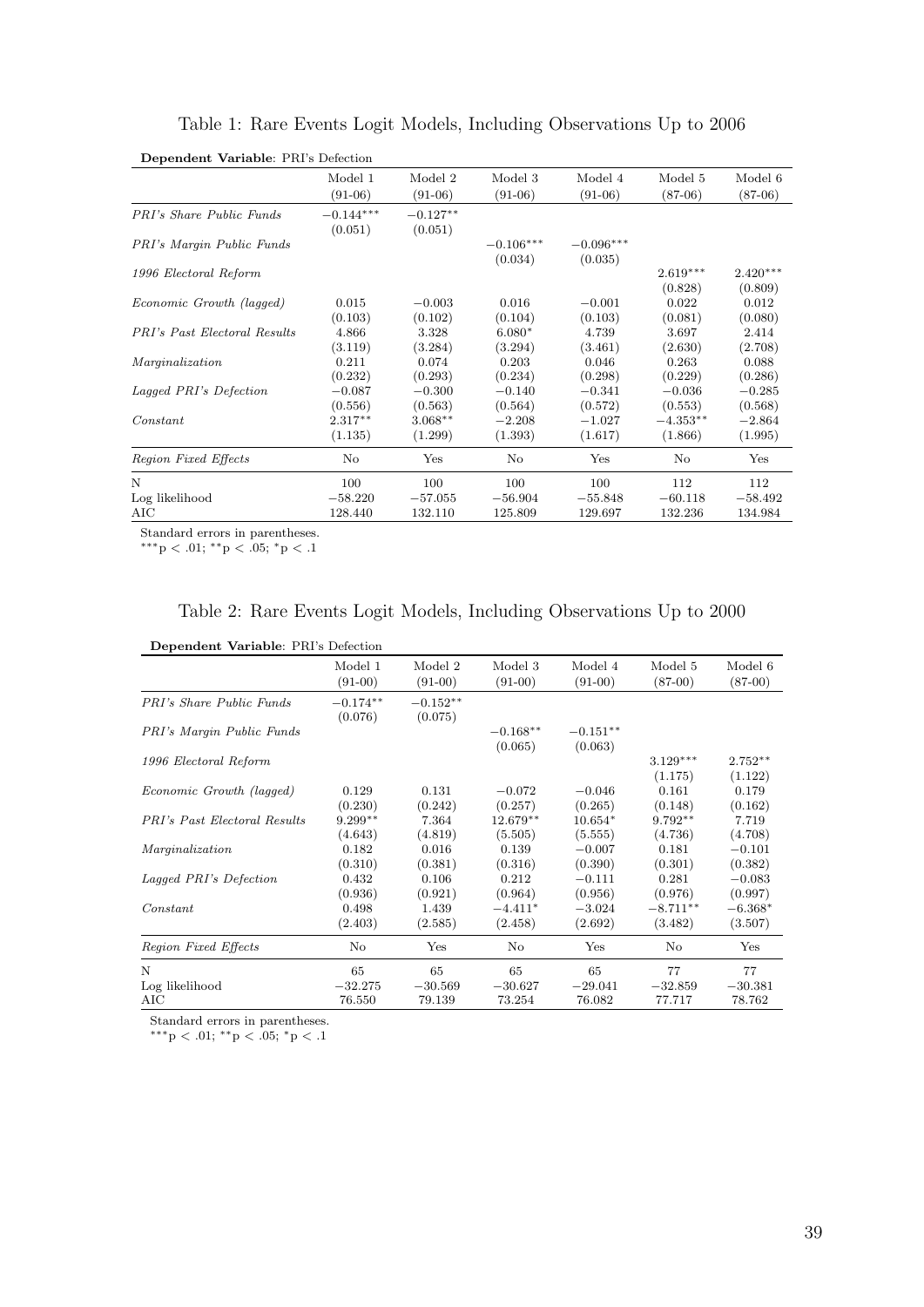



resources, was 13.7%. In 1997, one year after the reform had been approved, the PRI got 42.3% of the public resources and the probability that a contender defected the party increased to 22.3%. By 1999 the PRI received 32% of the public resources and the probability of a contender's defection raised to 67%. Put it differently, while the probability that a PRI contender defected the party increased by 62.7% from 1996 to 1997, this probability was almost  $400\%$  times higher in 1999 than in 1996.<sup>87</sup> The effect of the reform is equally substantive if we analyze it through 1996 Electoral Reform. According to Model 5, the probability of defection of a PRI contender increased almost thirteen times (from 5% to 62%) after the reform was approved.

A second relevant result is that PRI's Previous Electoral Results has a positive sign in all the models. This indicates that the PRI was more likely to experience a defection in the states where it had done *well* in the previous election. This result challenges a common belief about Mexico's transition and one of the central parts of Magaloni's theory (see page 9).<sup>88</sup> Although this variable is not statistical significant in the models that consider

<sup>&</sup>lt;sup>87</sup>The magnitud of the effect of *PRI's Margin Public Funds* is similar. While in 1996 the PRI's advantage on public resources was 20.4% and the probability of defection was 25.7%, by 1997 the PRI's resources margin was 17.3% and the likelihood of defection increased to 38.2%. In 1999 the PRI got 7.2% more resources than the second largest party, and the probability of defection rose to 78.1%

<sup>88</sup>As mentioned before, the same result is obtained if instead of federal deputy results the PRI's previous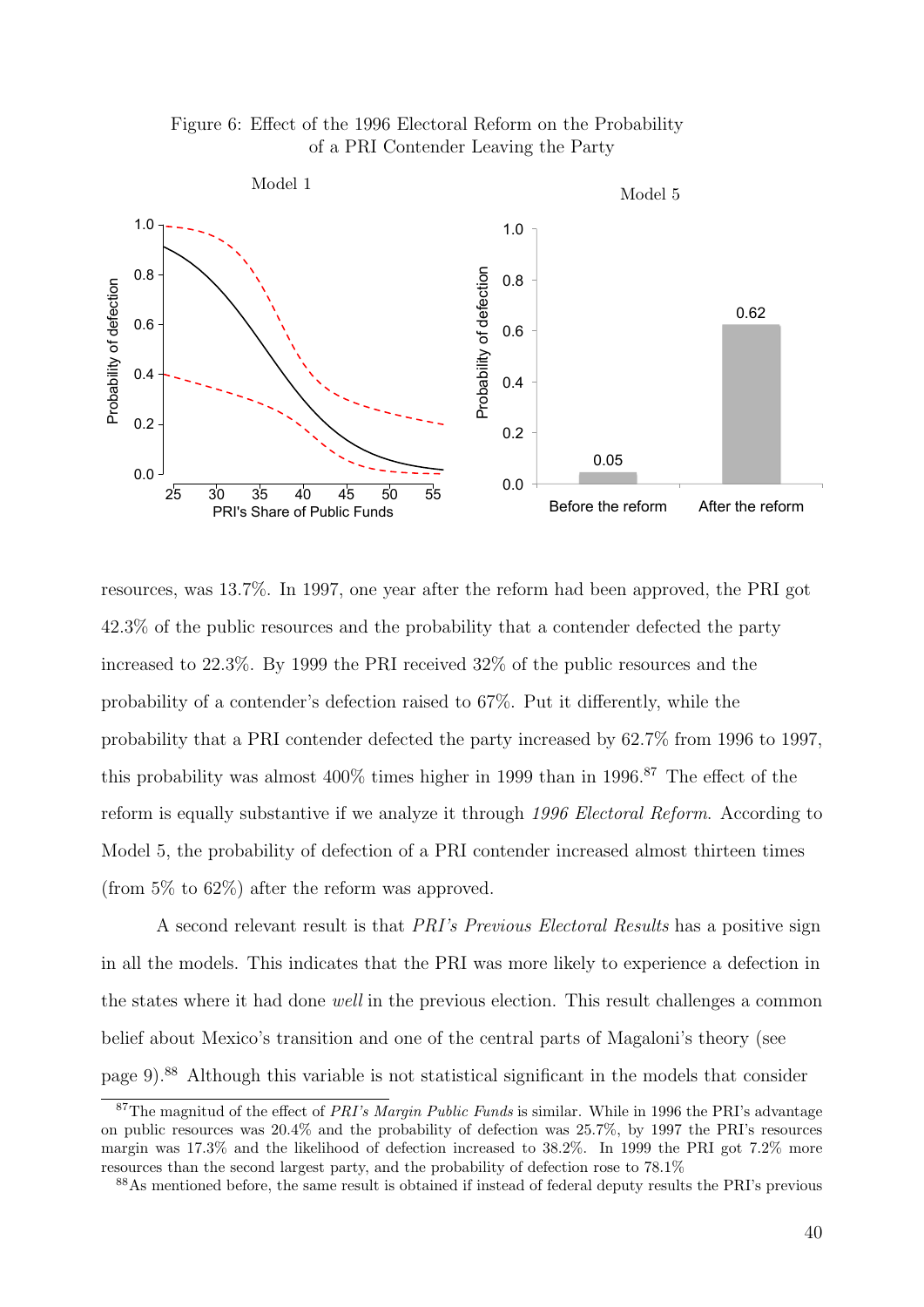the observations up to 2006 (Table 1), it gains statistical significance (at 5% or better) in five of the six models that only include the observation before the transition (Table 2).

This counterintuitive finding might be explained by the fact that the PRI's share of votes in the previous election is an indicator of how effective this party's PRI's clientelistic machines is in a specific state, and that many branches of this machine are controlled by one or more of the contenders for the gubernatorial nomination. Therefore, it could be that the more extended and effective is the clientelistic network controlled by a contender who was not nominated as gubernatorial candidate by the PRI, the more likely it is that he will leave the PRI to be the candidate for another party. I plan to test this possible explanation in the future.

Finally, although the repercussions of these defections need to be analyzed with greater detail in a separate study, I conclude this section offering some preliminary evidence on how these splits negatively affected the PRI's electoral performance. If we compare the average change in the PRI's share of votes between the gubernatorial elections of each state from 1987 to 2000,<sup>89</sup> this party lost 96% more votes in the 19 states where a contender defected right before the election than in the 48 states where the PRI remained united  $(-23.78\% \text{ vs. } -12.13\%, \text{ respectively})$ .<sup>90</sup> And a similar pattern holds if we only compare the 13 states where the PRI suffered a defection and the 17 states where it did not united during the period 1997-2000 (-23.47% vs. -14.92%, respectively). From a complementary perspective, while none of the five opposition candidates that defeated the PRI in the gubernatorial elections held between 1987 and 1995 were ex-Prifistas,  $38.5\%$  (5) out of 13) of the opposition candidates that won a governor race during the period 1996-2000 were former members of the PRI, and this figure rises to 42.9% (12 out of 28) if we consider the period 1996-2006.

electoral results are measured through the share or margin of votes obtained by this party in senatorial, presidential, gubernatorial or state deputy elections. These results are available upon request.

<sup>&</sup>lt;sup>89</sup>For example, I measured the change PRI's share of votes in the gubernatorial election of Jalisco between 1988 and 1995, as well as between 1995 and 2000. I repeated this operation for all the states that had elections between 1987 and 2000, and then averaged the change.

<sup>90</sup>This difference of means is statistically significant with a two-tailed p-value of 0.002.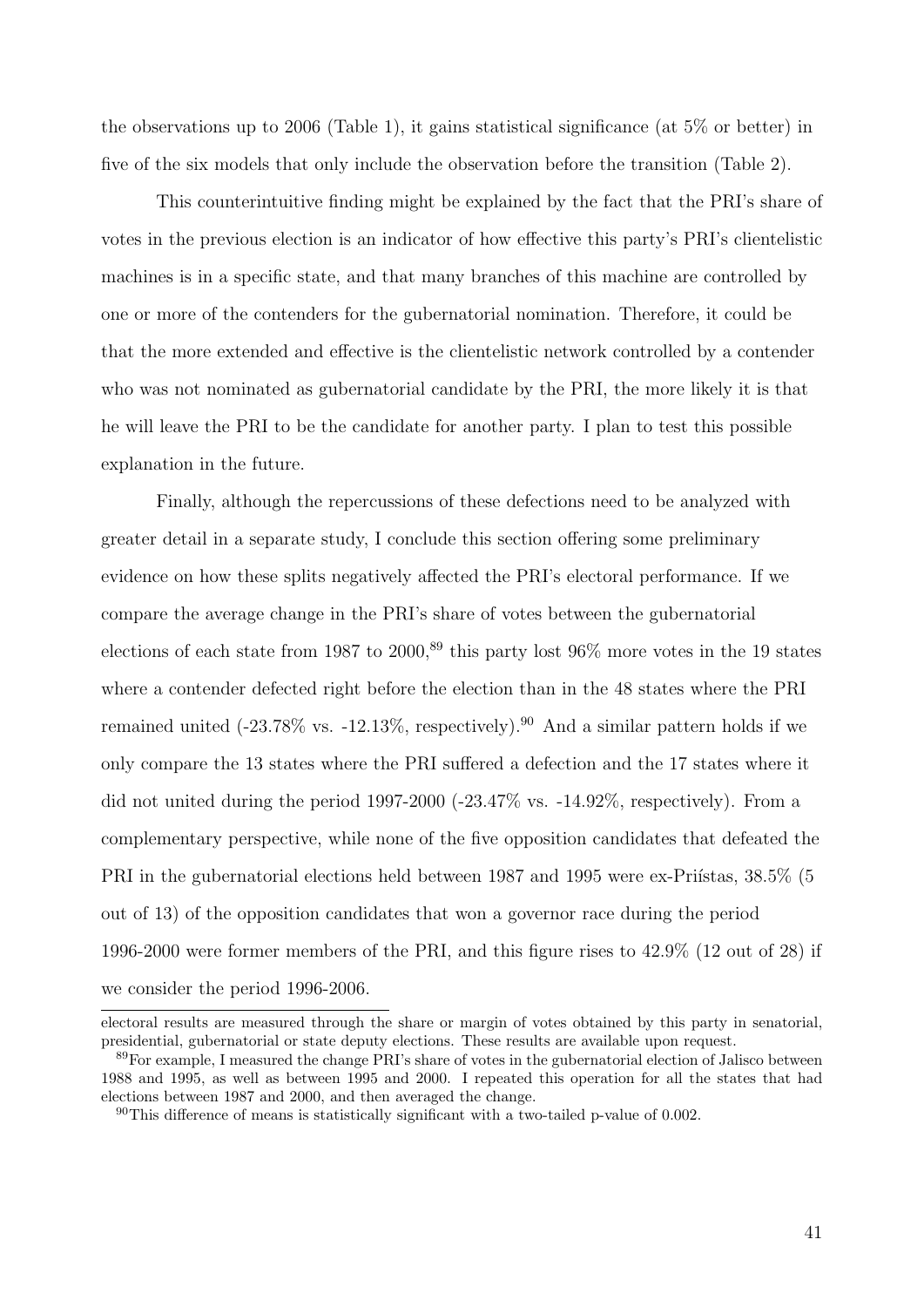## 5 Conclusion

This paper offers a new explanation of Mexico's democratization. The argument proposed here is that despite the three economic crises and the five electoral reforms that took place between 1977 and 1994, by the mid-1990s the PRI was still able to offer most of its faction leaders an expected utility that although lower than before, was still relatively higher than what they could obtain in other political parties. As a result, the PRI was able to preserve most of its clientelistic structure united and under control. This, in turn, allowed the ruling party to maintain its significant advantage to mobilize voters and to keep outperforming opposition forces in the electoral arena. Although the PRI had suffered several sporadic defections throughout its history, the unity of this party's factions only started to erode in a systematic way after the 1996 electoral reform was approved. This reform made it much more attractive for many PRI mid- and high-ranked faction leaders to continue their political careers in a different party if they did not receive the expected utility they demanded from the dominant party. Using evidence from 112 gubernatorial elections, the statistical results indicate that the 1996 reform increased almost 4 times the probability that a PRI gubernatorial contender would leave the party as a response to either the procedure used to nominate the gubernatorial candidate or the final result of the process, even after controlling for the PRI's previous electoral results, socioeconomic levels and economic performance. The profound change generated by the 1996 reform in the structure of incentives of most PRI faction leaders soon translated into the migration of experienced cadres and the branches of the clientelistic machine (i.e., factions) under their control to other parties.

The theory presented in this paper explicitly emphasizes that one of the central advantages that the PRI was able to maintain until the mid-1990s –one that proved particularly valuable when the electoral competition started to increase in the mid-1980s– was its unparalleled capacity to mobilize voters through its extensive clientelistic networks. It was not until the PRI's clientelistic machine started to weaken as a result of the systematic erosion of the party's unity, that the PAN and the PRD substantially improved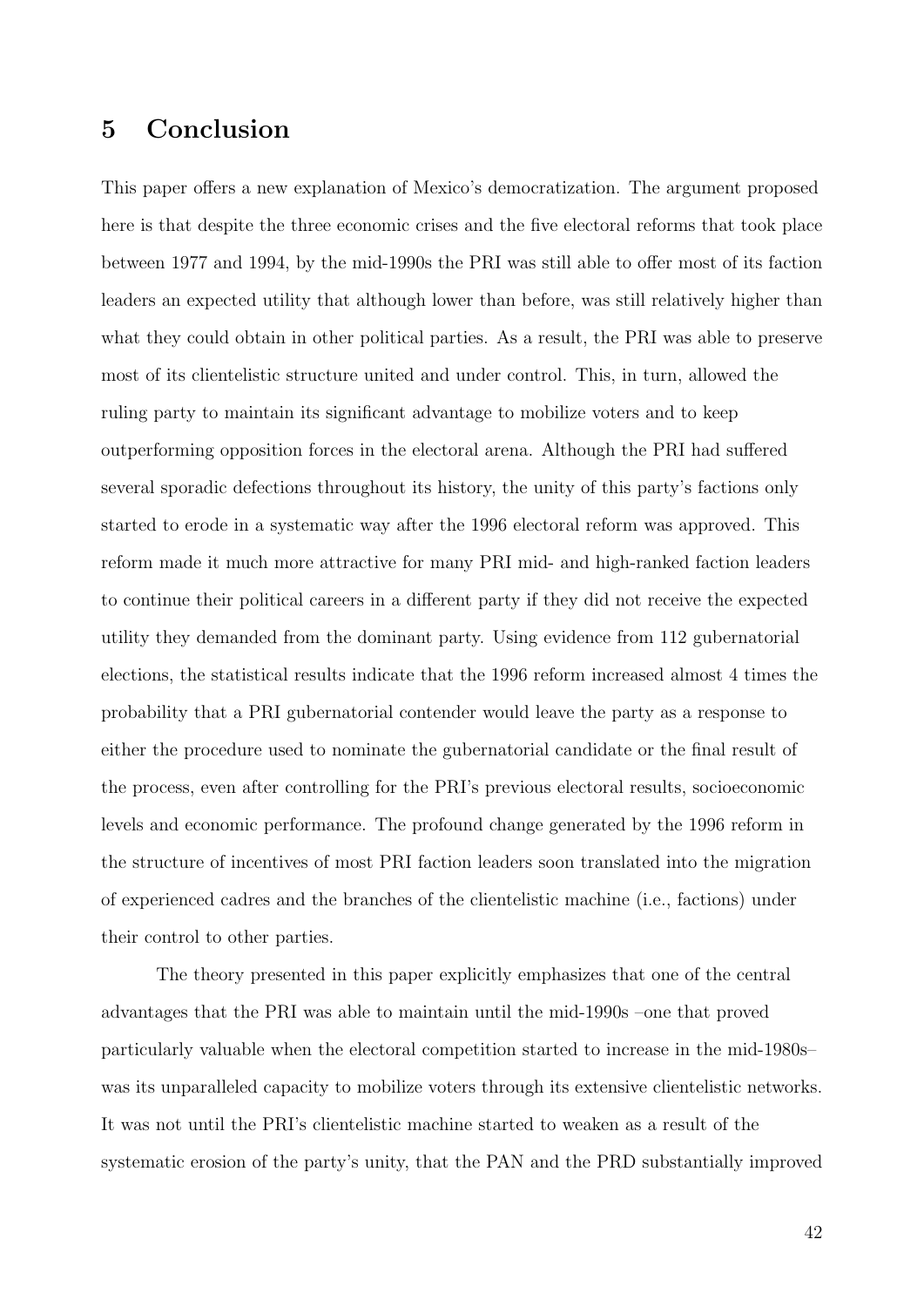their capacity to mobilize voters, mainly by incorporating former PRI leaders along with their respective factions or local clientelistic political machines. Hence, Mexico's democratization was possible not because the PRI's clientelistic structure disappeared, as some authors have implicitly or explicitly argued, but because it fragmented and parts of it migrated to other parties. This, in turn, gave way to a more competitive clientelistic market in which opposition parties could have their own structure.<sup>91</sup>

Finally, the theory presented in this paper improves our capacity to understand the demise of authoritarian dominant-parties regimes in different ways. The argument proposed above incorporates as one of its core building blocks the idea that dominantparty regimes have a clientelistic nature. This theory provides a new and more realistic explanation for why the factions of a dominant party tend to have strong incentives to remain united, as well as when and why a faction might have incentives to defect (see Garrido de Sierra,  $2011$ .<sup>92</sup> The theory proposes that not all factional defections are caused by the same factors nor threaten the regime's survival in the same way, improving our theoretical leverage to predict which type of splits are actually likely to cause the end of this kind of autocracy. Even more important, this theory it is likely to be suitable to explain the demise of many other dominant-party regimes regardless of the particular mechanisms used by each party to maintain the unity of its factions (e.g., holding/banning multi-candidate and/or multi-party elections, repression). Thus, one of the future goal of this research is to test the leverage of this argument to explain the demise of such diverse cases as the Communist Party of the Soviet Union (1991), Taiwan's Kuomintang (2000) and Kenya African National Union (2002), as well as the survival in power of regimes like the ones lead by UMNO in Malaysia, the Cham cha Mapinduzi (CCM) in Tanzania, or the Communist Party of Cuba (PCC).

<sup>91</sup>My point is not that the persuasion and coordination of voters were irrelevant strategies for the opposition parties, as other authors have emphasized (e.g., Magaloni, 2006; Greene, 2008), but that they were insufficient to defeat the PRI.

 $92\text{My}$  theory predicts that the unity of a dominant party's factions might be an equilibrium that holds under very different circumstances. In one case the dominant strategy of all factions is to remain in the party, as Geddes (2004) suggest, because they receive a very high expected utility in absolute and relative terms. In the other cases, a faction might choose to stays in the party despite receiving a low absolute expected utility not because this represent its dominant strategy (i.e., it is the best it can do no matter what the other factions are doing), but because this is the best it can do *given* the other factions' strategies.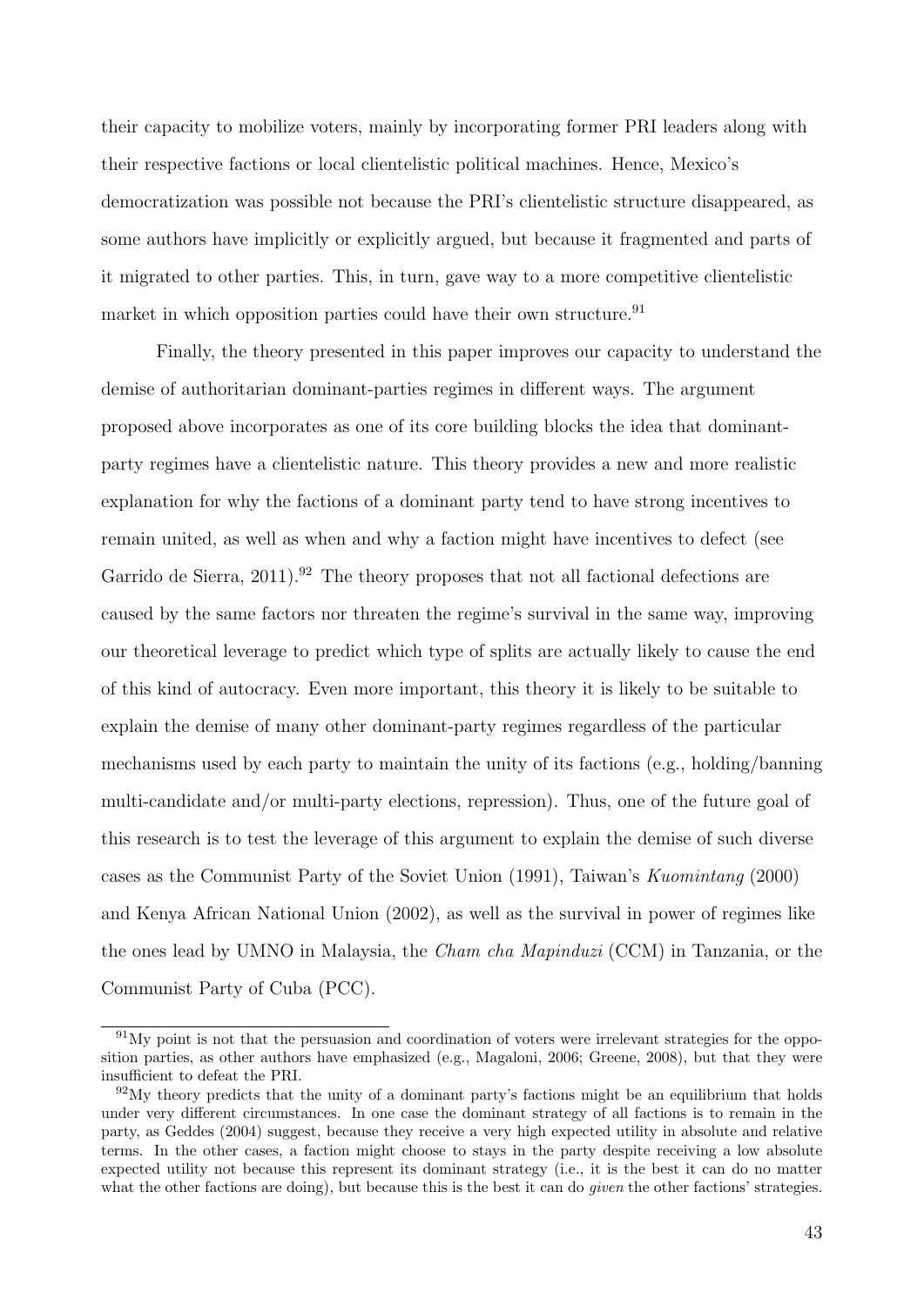# Appendix

| Name                | Years                     | Source                                    | Comments                                                    |
|---------------------|---------------------------|-------------------------------------------|-------------------------------------------------------------|
| National GDP        | 1987-2006                 | Penn World Table                          | I used the variable called "PPP Converted GDP               |
| per capita          |                           | 7.1                                       | Per Capita (Chain Series), at 2005 constant prices",        |
|                     |                           |                                           | with codename "rgdpch", as the measurement of real          |
|                     |                           |                                           | GDP per capita.                                             |
| State GDP per       | 1993-2006                 | <b>INEGI</b>                              | The missing values for 1987-1992 were replaced with         |
| capita              |                           |                                           | imputed values generated using Amelia, after aver-          |
|                     |                           |                                           | aging the values obtained in ten imputations.               |
| Exchange rate       | 1982-83,                  | <b>INEGI</b>                              | In the three cases I considered the change from Jan-        |
|                     | 1985-86,                  |                                           | uary of the first year to December of the second.           |
|                     | 1994-95                   |                                           |                                                             |
| Inflation           | 1982-83,                  | <b>INEGI</b>                              |                                                             |
|                     | 1985-86,                  |                                           |                                                             |
|                     | 1994-95                   |                                           |                                                             |
| Real minimum        | 1982-88                   | Magaloni<br>(2006:                        |                                                             |
| wage                |                           | $109-121)$                                |                                                             |
| Public Debt         | 1982, 1987                | Molinar (1991: 205-                       |                                                             |
|                     |                           | 210)                                      |                                                             |
| Poverty level       | 1994-96                   | Székely (2005: 16)                        |                                                             |
| Federal             | 1985, 1988,               | 1985<br>For<br>and                        |                                                             |
| deputies<br>results | 1991, 1994,               | 1988<br>Banamex                           |                                                             |
|                     | 1997, 2000,<br>2003, 2006 | (2001).<br>For all<br>other<br><b>IFE</b> |                                                             |
|                     |                           | years<br>(www.ife.org.mx)                 |                                                             |
| States governed     | 1987-2006                 | Banamex<br>(2001)                         |                                                             |
| by the PRI and      |                           | and states electoral                      |                                                             |
| opposition          |                           | commissions                               |                                                             |
| parties             |                           |                                           |                                                             |
| Share of seats      | 1985-2000                 | (2000:<br>Lujambio                        |                                                             |
| controlled          |                           | Annex $1)$                                |                                                             |
| the<br>PRI<br>by    |                           |                                           |                                                             |
| the<br>state<br>in  |                           |                                           |                                                             |
| legislatures        |                           |                                           |                                                             |
| Public<br>founds    | 1991-2006                 | <b>IFE</b>                                | The data for 1991-1996 was obtained through the in-         |
| allocated<br>to     |                           |                                           | formation request No. UE-13-692 made to IFE. The            |
| political parties   |                           |                                           | data for 1997-2006 was obtained from IFE's website.         |
| Marginalization     |                           | <b>CONAPO</b>                             | Given that the CONAPO only published the                    |
|                     |                           |                                           | <i>Marginalization</i> index for 1990, 1995, 2000 and 2005, |
|                     |                           |                                           | for the rest of the years I assigned the values in the      |
|                     |                           |                                           | following way: 1990 for 1987, 1988, 1989, 1991 and          |
|                     |                           |                                           | 1992; 1995 for 1993, 1994, 1995 and 1997; 2000 for          |
|                     |                           |                                           | 1998, 1999, 2000 and 2001; 2005 for 2003, 2004, 2005        |
|                     |                           |                                           | and 2006. There were no governor elections in 1990,         |
|                     |                           |                                           | 1996 and 2002. In principle, this decision does not         |
|                     |                           |                                           | seem too risky given that, in general, the values of        |
|                     |                           |                                           | each state's Marginalization vary little from one mea-      |
|                     |                           |                                           | surement to the following.                                  |

### Table 3: Data Sources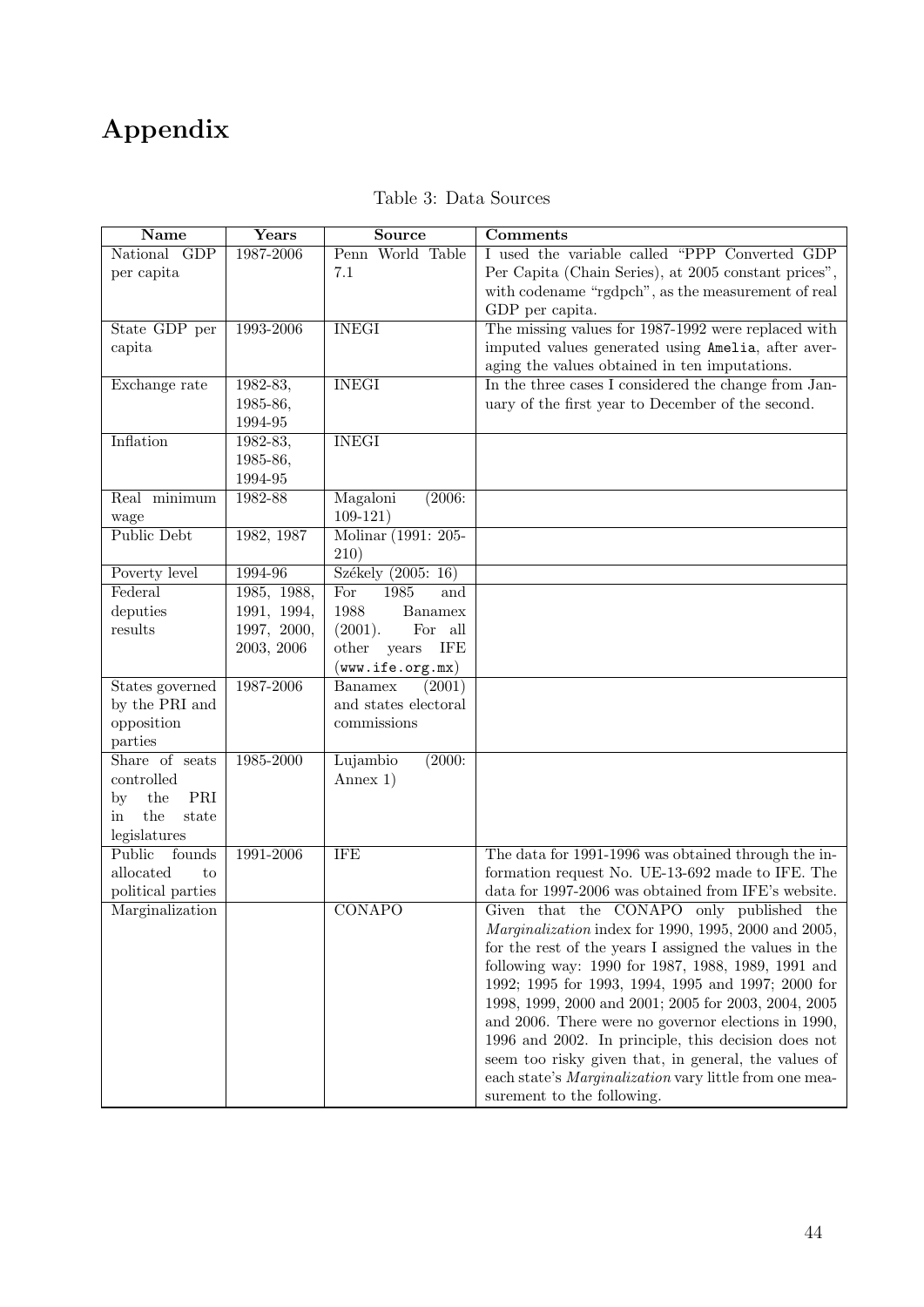Table 4: Rare Events Logit Models Using the Margin of Votes Obtained by the PRI in the Previous Election for Federal Deputies, Including Observations Up to 2006

| Dependent variable. Fig. s Detection |                  |             |             |             |             |            |
|--------------------------------------|------------------|-------------|-------------|-------------|-------------|------------|
|                                      | Model 1          | Model 2     | Model 3     | Model 4     | Model 5     | Model 6    |
|                                      | $(91-06)$        | $(91-06)$   | $(91-06)$   | $(91-06)$   | $(87-06)$   | $(87-06)$  |
| <b>PRI's Share Public Funds</b>      | $-0.154^{***}\,$ | $-0.150***$ |             |             |             |            |
|                                      | (0.052)          | (0.052)     |             |             |             |            |
| PRI's Margin Public Funds            |                  |             | $-0.112***$ | $-0.111***$ |             |            |
|                                      |                  |             | (0.034)     | (0.035)     |             |            |
| 1996 Electoral Reform                |                  |             |             |             | $2.702***$  | $2.675***$ |
|                                      |                  |             |             |             | (0.845)     | (0.839)    |
| Economic Growth (lagged)             | 0.003            | $-0.011$    | $-0.001$    | $-0.016$    | 0.014       | 0.007      |
|                                      | (0.103)          | (0.101)     | (0.104)     | (0.103)     | (0.080)     | (0.079)    |
| <b>PRI's Past Electoral Results</b>  | $3.142*$         | 2.832       | $3.778**$   | $3.579*$    | 2.259       | 1.959      |
|                                      | (1.744)          | (1.798)     | (1.824)     | (1.892)     | (1.479)     | (1.510)    |
| Marginalization                      | 0.162            | 0.008       | 0.152       | $-0.024$    | 0.237       | 0.049      |
|                                      | (0.240)          | (0.301)     | (0.243)     | (0.306)     | (0.233)     | (0.290)    |
| Lagged PRI's Defection               | $-0.094$         | $-0.331$    | $-0.157$    | $-0.398$    | $-0.031$    | $-0.279$   |
|                                      | (0.560)          | (0.568)     | (0.569)     | (0.580)     | (0.555)     | (0.566)    |
| Constant                             | $4.489***$       | $5.034***$  | 0.175       | 0.865       | $-3.019***$ | $-2.251**$ |
|                                      | (1.655)          | (1.743)     | (0.479)     | (0.742)     | (0.914)     | (1.036)    |
| Region Fixed Effects                 | No               | Yes         | No          | Yes         | No          | Yes        |
| N                                    | 100              | 101         | 100         | 101         | 112         | 112        |
| Log likelihood                       | $-57.782$        | $-56.220$   | $-56.427$   | $-54.828$   | $-59.935$   | $-57.980$  |
| AIC                                  | 127.563          | 130.441     | 124.853     | 127.655     | 131.870     | 133.961    |

Dependent Variable: PRI's Defection

Standard errors in parentheses.

∗∗∗p < .01; ∗∗p < .05; <sup>∗</sup>p < .1

Table 5: Rare Events Logit Models Using the Margin of Votes Obtained by the PRI in the Previous Election for Federal Deputies, Including Observations Up to 2000

|                                     | Model 1    | Model 2   | Model 3    | Model 4    | Model 5     | Model 6   |
|-------------------------------------|------------|-----------|------------|------------|-------------|-----------|
|                                     | $(91-06)$  | $(91-06)$ | $(91-06)$  | $(91-06)$  | $(87-06)$   | $(87-06)$ |
| <b>PRI's Share Public Funds</b>     | $-0.147**$ | $-0.138*$ |            |            |             |           |
|                                     | (0.071)    | (0.072)   |            |            |             |           |
| PRI's Margin Public Funds           |            |           | $-0.139**$ | $-0.136**$ |             |           |
|                                     |            |           | (0.059)    | (0.061)    |             |           |
| 1996 Electoral Reform               |            |           |            |            | $2.723**$   | $2.599**$ |
|                                     |            |           |            |            | (1.097)     | (1.086)   |
| Economic Growth (lagged)            | 0.093      | 0.093     | $-0.087$   | $-0.079$   | 0.113       | 0.144     |
|                                     | (0.219)    | (0.233)   | (0.245)    | (0.258)    | (0.138)     | (0.150)   |
| <b>PRI's Past Electoral Results</b> | $4.017*$   | 3.375     | $5.322*$   | 4.878*     | $4.183*$    | 3.669     |
|                                     | (2.389)    | (2.428)   | (2.697)    | (2.807)    | (2.344)     | (2.356)   |
| Marginalization                     | 0.218      | 0.0003    | 0.194      | $-0.029$   | 0.245       | $-0.094$  |
|                                     | (0.309)    | (0.384)   | (0.313)    | (0.395)    | (0.300)     | (0.382)   |
| Lagged PRI's Defection              | 0.350      | $-0.053$  | 0.094      | $-0.347$   | 0.179       | $-0.280$  |
|                                     | (0.936)    | (0.925)   | (0.971)    | (0.971)    | (0.967)     | (0.983)   |
| Constant                            | 3.493      | 4.142     | 0.492      | 1.367      | $-4.157***$ | $-2.912*$ |
|                                     | (2.770)    | (2.829)   | (1.445)    | (1.615)    | (1.467)     | (1.555)   |
| Region Fixed Effects                | No         | Yes       | No         | Yes        | No          | Yes       |
| N                                   | 65         | 66        | 65         | 66         | 77          | 77        |
| Log likelihood                      | $-33.036$  | $-30.715$ | $-31.758$  | $-29.344$  | $-33.883$   | $-30.694$ |
| AIC                                 | 78.071     | 79.430    | 75.515     | 76.689     | 79.766      | 79.387    |

Standard errors in parentheses.

∗∗∗p < .01; ∗∗p < .05; <sup>∗</sup>p < .1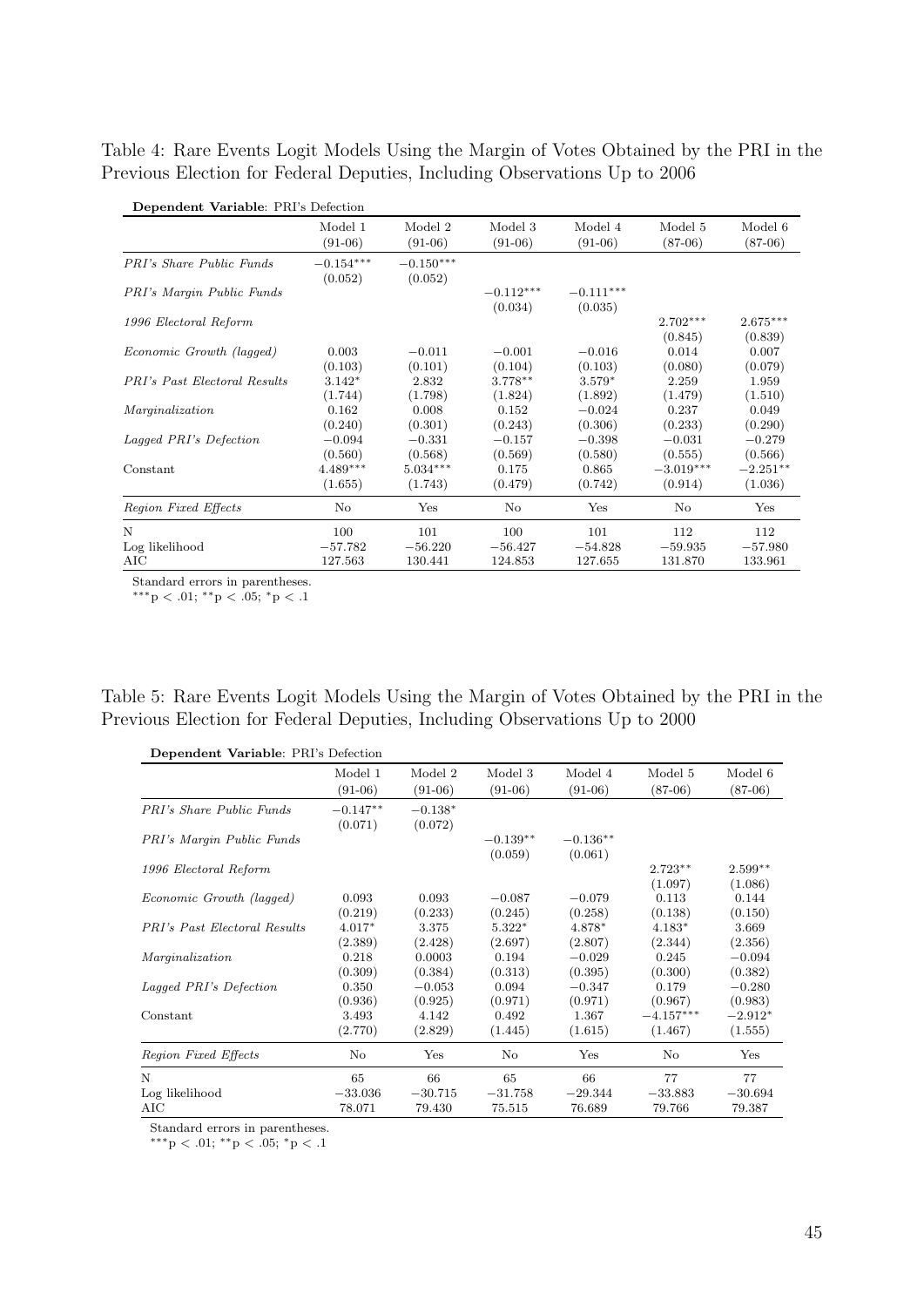Table 6: Rare Events Logit Models Using Imputed Gross State Product per Capita instead of Marginalization, Including Observations Up to 2006

| Dependent Variable: PRI's Defection |             |            |             |             |            |            |
|-------------------------------------|-------------|------------|-------------|-------------|------------|------------|
|                                     | Model 1     | Model 2    | Model 3     | Model 4     | Model 5    | Model 6    |
|                                     | $(91-06)$   | $(91-06)$  | $(91-06)$   | $(91-06)$   | $(87-06)$  | $(87-06)$  |
| <b>PRI's Share Public Funds</b>     | $-0.147***$ | $-0.124**$ |             |             |            |            |
|                                     | (0.051)     | (0.051)    |             |             |            |            |
| PRI's Margin Public Funds           |             |            | $-0.108***$ | $-0.095***$ |            |            |
|                                     |             |            | (0.034)     | (0.035)     |            |            |
| 1996 Electoral Reform               |             |            |             |             | $2.705***$ | $2.429***$ |
|                                     |             |            |             |             | (0.827)    | (0.808)    |
| Economic Growth (lagged)            | 0.011       | $-0.011$   | 0.012       | $-0.008$    | 0.016      | 0.001      |
|                                     | (0.104)     | (0.103)    | (0.105)     | (0.104)     | (0.081)    | (0.081)    |
| <b>PRI's Past Electoral Results</b> | 5.083       | 2.973      | $6.317*$    | 4.378       | 3.856      | 2.028      |
|                                     | (3.092)     | (3.335)    | (3.263)     | (3.490)     | (2.594)    | (2.732)    |
| Imputed Log GSP per Capita          | $-0.424$    | $-0.344$   | $-0.438$    | $-0.335$    | $-0.701$   | $-0.569$   |
|                                     | (0.556)     | (0.579)    | (0.562)     | (0.586)     | (0.543)    | (0.576)    |
| Lagged PRI's Defection              | $-0.001$    | $-0.283$   | $-0.052$    | $-0.324$    | 0.072      | $-0.263$   |
|                                     | (0.547)     | (0.564)    | (0.554)     | (0.573)     | (0.539)    | (0.567)    |
| Constant                            | $3.373*$    | $4.044**$  | $-1.195$    | $-0.014$    | $-2.725$   | $-1.240$   |
|                                     | (1.942)     | (2.026)    | (2.196)     | (2.363)     | (2.471)    | (2.577)    |
| Region Fixed Effects                | No          | Yes        | No          | Yes         | No         | Yes        |
| N                                   | 100         | 101        | 100         | 101         | 112        | 113        |
| Log likelihood                      | $-58.332$   | $-56.878$  | $-56.960$   | $-55.663$   | $-59.919$  | $-57.988$  |
| AIC                                 | 128.664     | 131.755    | 125.920     | 129.325     | 131.838    | 133.976    |

Standard errors in parentheses.

∗∗∗p < .01; ∗∗p < .05; <sup>∗</sup>p < .1

| Table 7: Rare Events Logit Models Using Imputed Gross State Product per Capita instead |  |  |  |
|----------------------------------------------------------------------------------------|--|--|--|
| of Marginalization, Including Observations Up to 2000                                  |  |  |  |

| Dependent Variable: PRI's Defection |                       |                       |                        |                       |                       |                      |  |  |
|-------------------------------------|-----------------------|-----------------------|------------------------|-----------------------|-----------------------|----------------------|--|--|
|                                     | Model 1               | Model 2               | Model 3                | Model 4               | Model 5               | Model 6              |  |  |
|                                     | $(91-06)$             | $(91-06)$             | $(91-06)$              | $(91-06)$             | $(87-06)$             | $(87-06)$            |  |  |
| <b>PRI's Share Public Funds</b>     | $-0.187**$<br>(0.076) | $-0.156**$<br>(0.076) |                        |                       |                       |                      |  |  |
| PRI's Margin Public Funds           |                       |                       | $-0.178***$<br>(0.065) | $-0.153**$<br>(0.064) |                       |                      |  |  |
| 1996 Electoral Reform               |                       |                       |                        |                       | $3.225***$<br>(1.169) | $2.727**$<br>(1.113) |  |  |
| Economic Growth (lagged)            | 0.121                 | 0.132                 | $-0.092$               | $-0.049$              | 0.164                 | 0.169                |  |  |
|                                     | (0.228)               | (0.240)               | (0.255)                | (0.264)               | (0.147)               | (0.160)              |  |  |
| <b>PRI's Past Electoral Results</b> | $10.378**$            | 7.678                 | 13.674**               | $10.832*$             | $10.413**$            | 7.452                |  |  |
|                                     | (4.603)               | (4.833)               | (5.418)                | (5.533)               | (4.658)               | (4.635)              |  |  |
| <i>Imputed Log GSP per Capita</i>   | 0.280                 | 0.341                 | 0.242                  | 0.282                 | $-0.174$              | 0.062                |  |  |
|                                     | (0.753)               | (0.764)               | (0.757)                | (0.778)               | (0.713)               | (0.765)              |  |  |
| Lagged PRI's Defection              | 0.584                 | 0.084                 | 0.321                  | $-0.148$              | 0.392                 | $-0.145$             |  |  |
|                                     | (0.903)               | (0.916)               | (0.937)                | (0.957)               | (0.935)               | (0.993)              |  |  |
| Constant                            | $-0.192$              | 0.657                 | $-5.298$               | $-3.725$              | $-8.689**$            | $-6.421$             |  |  |
|                                     | (3.042)               | (3.172)               | (3.304)                | (3.391)               | (4.158)               | (4.130)              |  |  |
| Region Fixed Effects                | No                    | Yes                   | No                     | Yes                   | No                    | Yes                  |  |  |
| N                                   | 65                    | 66                    | 65                     | 66                    | 77                    | 77                   |  |  |
| Log likelihood                      | $-32.413$             | $-30.482$             | $-30.689$              | $-28.972$             | $-33.042$             | $-30.415$            |  |  |
| AIC                                 | 76.827                | 78.963                | 73.378                 | 75.944                | 78.084                | 78.829               |  |  |

Standard errors in parentheses.

∗∗∗p < .01; ∗∗p < .05; <sup>∗</sup>p < .1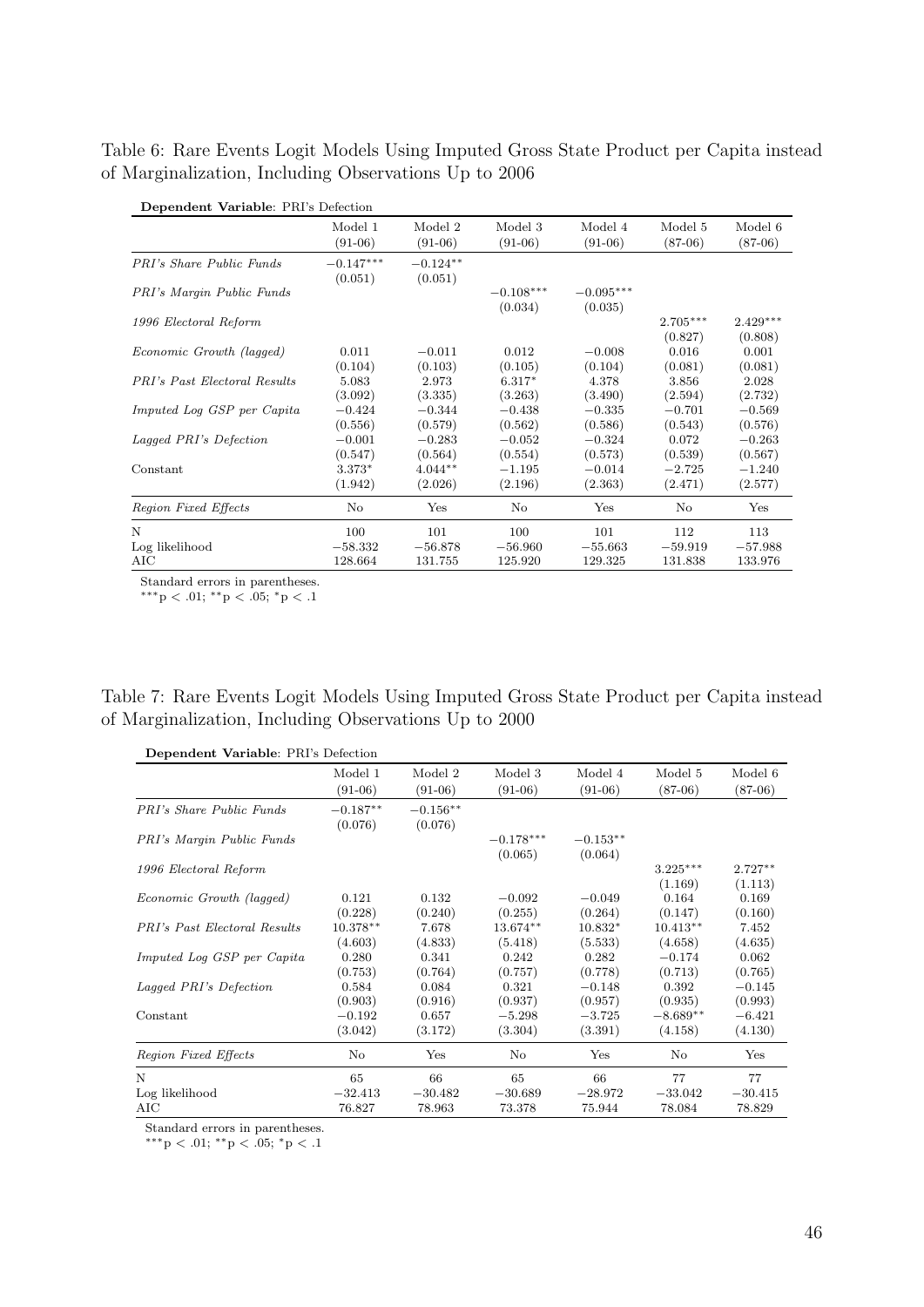## References

- A. Przeworski, M. E. Alvarez, J. A. Cheibub, and F. Limongi, Democray and Development. Political Institutions and Well-Being in the World, 1950-1990 (Cambridge University Press, New York, 2000).
- D. Acemoglu and J. A. Robinson, Economic Origins of Dictatorship and Democracy. (Cambridge University Press, New York, 2006).
- C. Boix, Democracy and Redistribution (Cambridge University Press, New York, NY, 2003).
- J. I. Domínguez and J. A. McCann, *Democratizing Mexico: Public Opinion and Electoral Choices* (Johns Hopkins University Press, Baltimore, Maryland, 1996).
- B. Magaloni, Voting for Autocracy. Hegemonic Party Survival and Its Demise in Mexico (Cambridge University Press, New York, 2006).
- K. F. Greene, Why Dominant Parties Lose. Mexico's Democratization in Comparative Perspective (Cambridge University Press, New York, 2008).
- J. Langston and A. Díaz-Cayeros, Documentos de Trabajo del CIDE (2003).
- J. Molinar, El tiempo de la legitmidad. Elecciones, autoritarismo y democracia en México (Cal y Arena, Mexico D.F., 1991).
- R. Becerra, P. Salazar, and J. Woldenberg, La mecánica del cambio político en México. Elecciones, partidos y reformas (Cal y Arena, Mexico, D.F., 2000).
- E. Andrade, La reforma política de 1996 en México, vol. 25 of Cuaderno Constitucionales México-Centroamérica (UNAM - IIJ, Mexico, D.F., 1997), URL http://biblio.juridicas.unam.mx/libros/libro.htm?l=155.
- E. Castellanos, Las reformas de 1996 (Centro de Investigación Científica "Ing. Jorge L. Tamayo", A.C., Mexico, D.F., 1998).
- J. Labastida and M. López, Revista Mexicana de Sociología pp. 749–806 (2004), URL http://www.jstor.org/stable/3541415.
- J. Molinar and J. Weldon, in Mixed-Member Electoral Systems. The Best of Both Worlds?, edited by M. S. Shugart and M. P. Wattenberg (Oxford University Press, New York, 2001), Comparative Poilitics, chap. 10, pp. 209–230.
- C. Garrido and E. Quintana, El Cotidiano (1986).
- N. Lustig, Mexico: The Remaking of an Economy (The Brookings Institution, Washington D.C., 1998), 2nd ed.
- T. A. Eisenstadt, Courting Democracy in Mexico (Cambridge University Press, New York, NY, 2004).
- K. F. Greene, Comparative Political Studies 43, 807 (2010).
- S. Loaeza, El Partido Acción Nacional: la larga marcha, 1939-1994. Oposición leal y partido de protesta (Fondo de Cultura Económica, Mexico, D.F., 1999).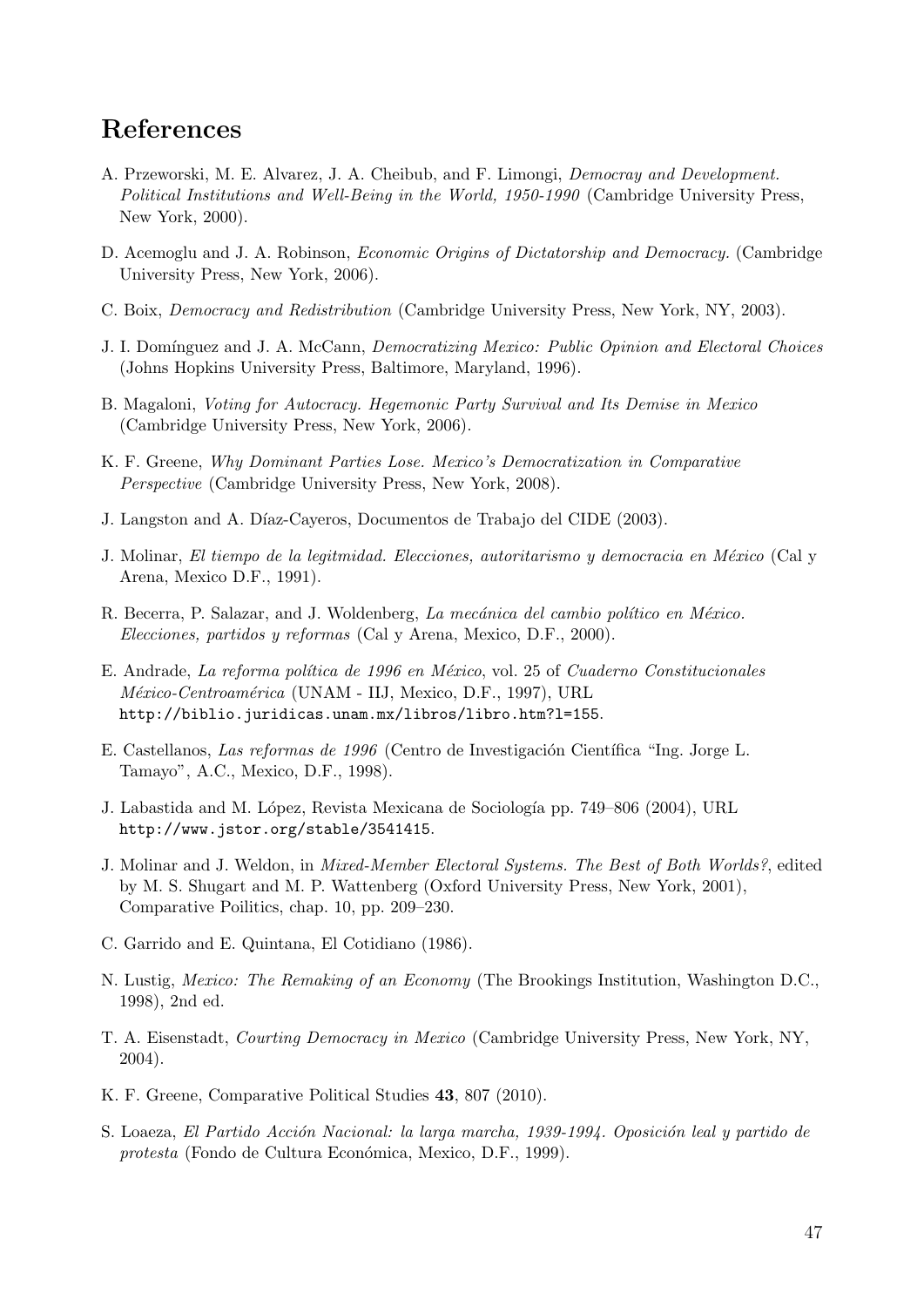- INEGI, Sistema de Cuentas Nacionales de Méixco. Producto Interno Bruto por Entidad Federativa, 1993-1999 (Instituto Nacional de Estadística y Geografía, Mexico, D.F., 2000), URL http://www.inegi.org.mx/.
- INEGI, Sistema de Cuentas Nacionales de México. Indicadores Macroeconómicos del Sector Público, 1999-2004, Sistema de Cuentas Nacionales de México (Instituto Nacional de Estadística y Geografía, Mexico, D.F., 2005), URL http://www.inegi.org.mx/.
- G. Trejo, The Challenge of Institutional Reform in Mexico (Lynne Rienner Publishers, Boulder, Colorado, 1995), chap. The Politics of Educational Reform in Mexico: Ambivalence toward Change.
- A. Chong and F. López de Silanes, *Privatization in Latin America: myths and reality* (Stanford University Press & The World Bank, Palo Alto & Washington D.C., 2005), chap. "Privatization in Mexico".
- D. MacLeod, Downsizing the State. Privatization and the Limits of Neoliberal Reform in Mexico (Pennsylvania State University Press, University Park, PA, 2004).
- C. Salinas, Segundo Informe de Gobierno, Anexo Estadístico (Presidencia de la República, Mexico, D.F., 1990).
- C. Salinas, Sexto Informe de Gobierno, Anexo Estadístico (Presidencia de la República, Mexico, D.F., 1994).
- E. Zedillo, Primer Informe de Gobierno, Anexo Estadístico (Presidencia de la República, Mexico, D.F., 1995).
- E. Zedillo, *Tercer Informe de Gobierno, Anexo Estadístico* (Presidencia de la República, Mexico, D.F., 1997).
- N. Van de Walle, in Economic Change and Political Liberalization in Sub-Saharan Africa, edited by J. A. Widner (Johns Hopkins University Press, Baltimore, Maryland, 1994), chap. 6, pp. 129–157.
- B. Geddes (1999), paper presented at the annual meeting of the American Political Science Association, September 1999.
- J. C. Moreno-Brid and J. Ros, Development and Growth in the Mexican Economy. A Historical Perspective (Oxford University Press, New York, NY, 2009).
- J. Langston, in Electoral Authoritarianism. The Dynamics of Unfree Competition, edited by A. Schedler (Lynne Rienner Publishers, Boulder, Colorado, 2006), 4, pp. 57–75.
- S. Rigger, Politics in Taiwan. Voting for Democracy (Routledge, London, UK, 1999).
- J. Weldon, in Mixed-Member Electoral Systems. The Best of Both Worlds?, edited by M. S. Shugart and M. P. Wattenberg (Oxford University Press, New York, 2001), Comparative Poilitics, chap. 20, pp. 447–476.
- A. Brinegar, S. Morgenstern, and D. Nielson, Party Politics 12, 77 (2006), URL http://ppq.sagepub.com/cgi/content/abstract/12/1/77.
- N. Van de Walle, in *Patrons, Clients and Policies*, edited by H. Kitschelt and S. I. Wilkinson (Cambridge University Press, New York, 2007), pp. 50–67.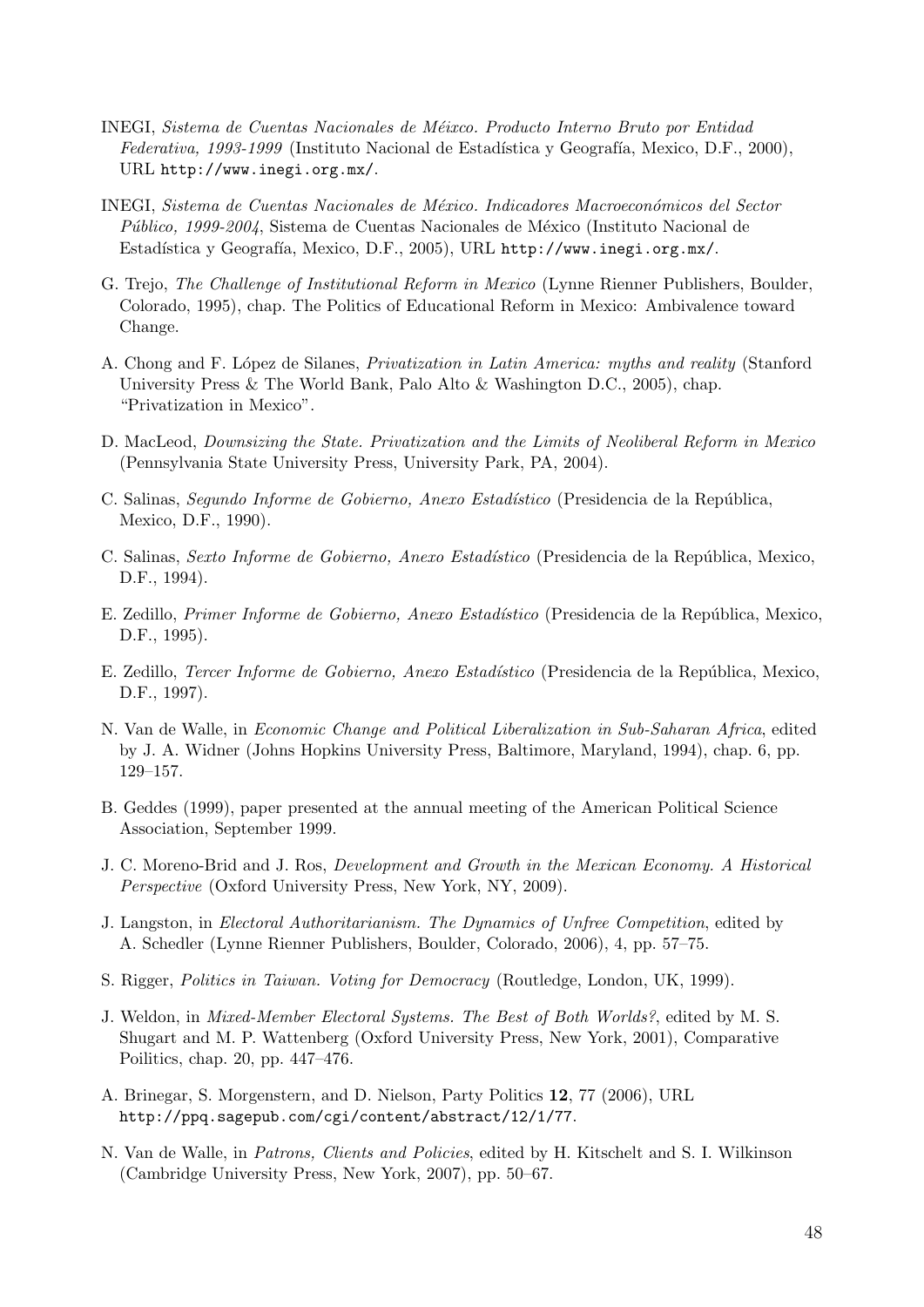- G. W. Cox, in Divide and Deal: The Politics of Distribution in Democracies, edited by I. Shapiro, P. Swenson, and D. Donno (New York University Press, New York, 2008), pp. 342–357.
- M. Bratton and N. Van de Walle, World Politics 46, 453 (1994).
- B. Geddes (2004), unpublished paper.
- R. Baum, Burying Mao. Chinese Politics in the Age of Deng Xiaoping (Princeton University Press, Princeton, New Jersey, 1994).
- W. Tam (2005), typescript.
- C. Tremewan, The Political Economy of Social Control in Singapore (St. Martin's Press, New York, NY, 1994).
- T. Bernstein, Ph.D. thesis, University of Virginia (1993).
- A. Knight, Caciquismo in Twentieth-Century Mexico (Institute for the Study of the Americas, London, UK, 2005), chap. Caciquismo in Twentieth-Century Mexico.
- L. Padgett, Ph.D. thesis, Northwestern University, Evanston, Illinois (1955).
- C. H. Landé, International Political Science Review 4, 435 (1983), URL http://www.jstor.org/stable/1601087.
- W. Muno (2010), presented at the workshop "Neopatrimonialism in Various World Regions", GIGA.
- J. C. Scott, American Political Science Review 66, 91 (1972), URL http://www.jstor.org/stable/1959280.
- R. A. Camp, Mexico's leaders, their education and recruitment (University of Arizona Press, 1980).
- R. A. Camp, Political recruitment across two centuries: Mexico, 1884-1991 (University of texas Press, 1995).
- R. A. Camp, *Mexico's mandarins: Crafting a power elite for the twenty-first century* (University of California Press, 2002).
- A. Hicken, Annual Review of Political Science 14, 289 (2011).
- S. C. Stokes, American Political Science Review 99, 315 (2005).
- Y. Horiuchi and T. C. Tay, Discussion Papers of the Asia Pacific School of Economics and Government at The Australian National University (2004).
- S. Garrido de Sierra (2011), paper presented at the annual meeting of the American Political Science Association (2011), URL http://ssrn.com/abstract=1902584.
- B. Geddes (2008), unpublished paper.
- J. H. Aldrich and W. T. Bianco, Mathematical Computing Modeling 16, 103 (1992).
- V. O. Key, Southern Politics in State and Nation (Alfred A. Knopf, New York, 1950).
- R. Mickey, Ph.D. thesis, Harvard University (2005).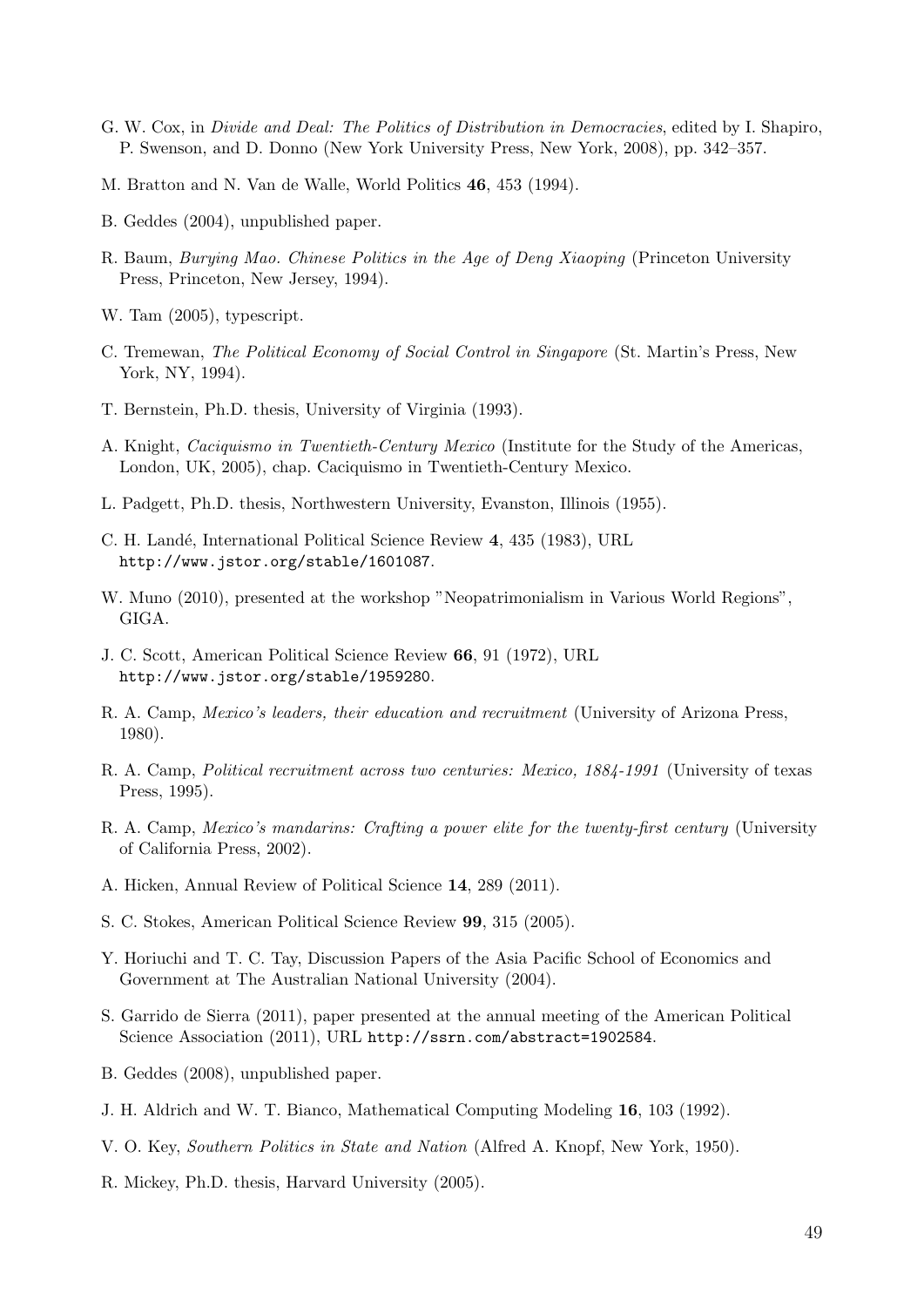- R. Mickey, Studies in American Political Development 22, 143 (2008).
- H. Singh, Asian Survey 31, 712 (1991), URL http://www.jstor.org/stable/2645225.
- J. Molinar and J. Weldon, Revista Mexicana de Sociología 52 (1990).
- M. González and L. Lomelín, eds., El partido de la Revolución. Institución y conflicto (1928-199) (Fondo de Cultura Económica, Mexico D.F., 2000).
- J. Teichman, Privatization and political change in Mexico (University of Pittsburgh Press, 1995).
- E. Chávez, En el reacomodo de grupos priístas, Ortíz Arana salió sacrificado, Proceso No. 915 (May 14, 1994).
- M. Anaya, 1988: el año que se calló el sistema (Random House Debate, Mexico, D.F., 2008).
- K. Bruhn, Taking on Goliath: The Emergence of a New Left Party and the Struggle for Democracy in Mexico (Pennsylvania State University Press, University Park, PA, 1997).
- L. J. Garrido, La ruptura: la Corriente Democratica del PRI (Grijalbo, Mexico, D.F., 1993).
- L. Suárez, Cuauhtémoc Cárdenas. Política, familia, proyecto y compromiso (Grijalbo, Mexico, D.F., 2003).
- H. Varela, La Oposición dentro del PRI y el cambio polen México (1982-1992. Crisis y transformación de un régimen autoritario (Centro de Estudios Avanzados en Ciencias Socialaes - Instituto Juan March de Estudios e Investigaciones, Madrid, Spain, 1993).
- L. Reyes, Llama Cárdenas "valiente" actitud de Mu{ñoz Ledo, El Norte (September 2, 1988).
- F. Betancourt, Parmista regresa al PRI, El Norte (November 14, 1988).
- I. Roxborough, Latin America: Politics and Society Since 1930 (Cambridge University Press, 1998), chap. Urban labour movements in Latin America since 1930, 4.
- M. Murillo, Labor Unions, Partisan Coalitions, and Market Reforms in Latin America (Cambridge University Press, 2001).
- G. Albarrán, Oscar levín, negociador priísta del frustrado consenso, reconoce: "en el asunto del financiamiento, era la vida misma del partido la que estaba en juego", Proceso No. 1046 (November 17, 1996).
- S. Garrido de Sierra (2012), paper presented at the annual meeting of the Midwest Political Science Association, April 2012.
- F. J. Aparicio and S. J. Ley, Documentos de Trabajo del CIDE (2008).
- A. Ziccardi, Revista Mexicana de Sociología 58, 99 (1996), URL www.jstor.org/stable/10.2307/3540876.
- Zedillo's Chief of Staff, Interview, Mexico City (2011).
- C. Pérez, O. Camacho, J. A. Román, and I. Romero, *José Woldenberg presidirá el IFE*, La Jornada (October 31, 1996), URL http://www.jornada.unam.mx/1996/10/31/acuerdo.html.
- G. Irízar, Está diálogo en fase final, Reforma (November 3, 1996).